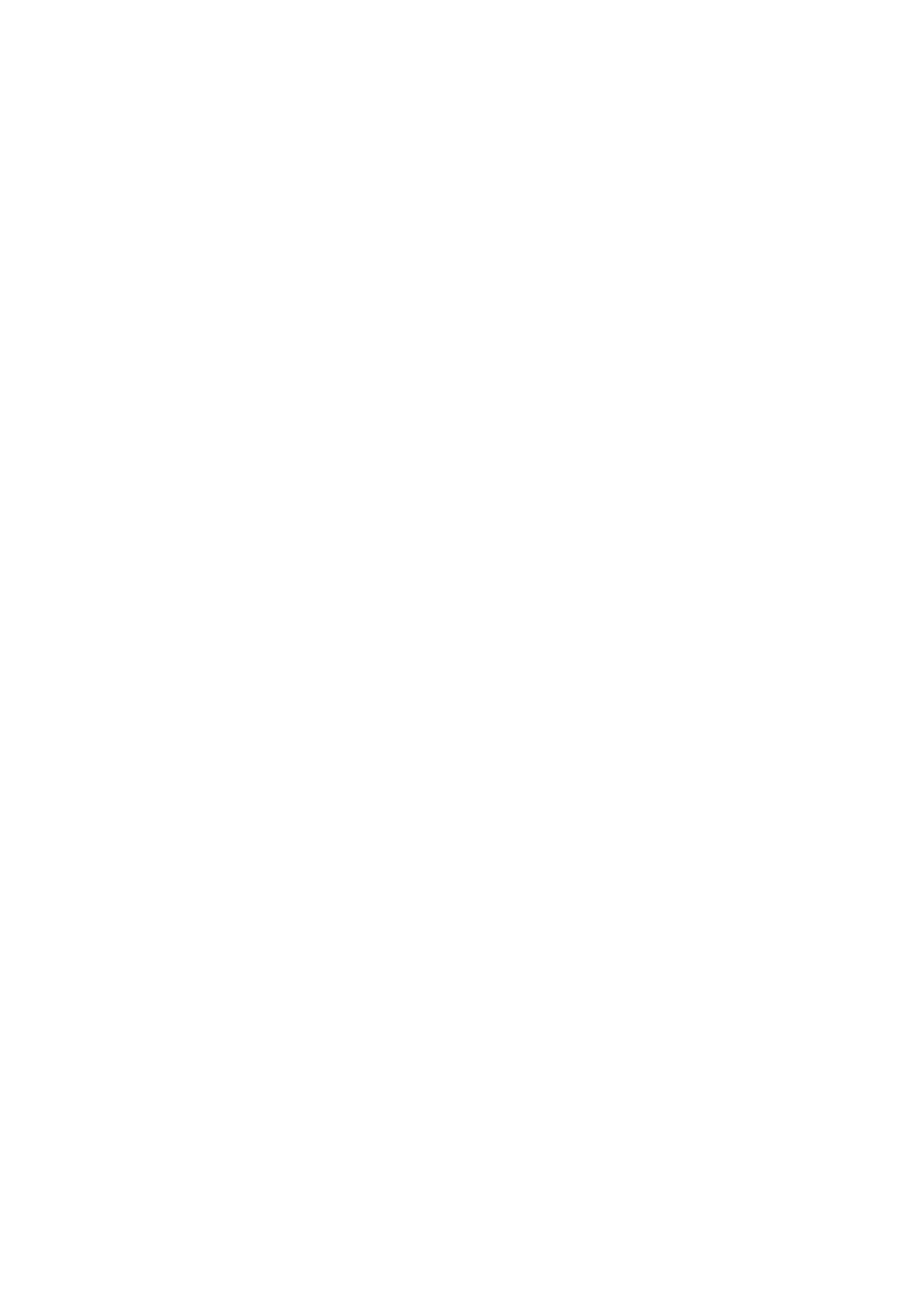## **In the case of Bărbulescu v. Romania,**

The European Court of Human Rights, sitting as a Grand Chamber composed of:

Guido Raimondi, *President*, Angelika Nußberger, Mirjana Lazarova Trajkovska, *judges*, Luis López Guerra, ad hoc *judge*, Ledi Bianku, Işıl Karakaş, Nebojša Vučinić, André Potocki, Paul Lemmens, Dmitry Dedov, Jon Fridrik Kjølbro, Mārtiņš Mits, Armen Harutyunyan, Stéphanie Mourou-Vikström, Georges Ravarani, Marko Bošnjak, Tim Eicke, *judges*,

and Søren Prebensen, *Deputy Grand Chamber Registrar*, Having deliberated in private on 30 November 2016 and on 8 June 2017,

Delivers the following judgment, which was adopted on the last-mentioned date:

## **PROCEDURE**

1. The case originated in an application (no. 61496/08) against Romania lodged with the Court under Article 34 of the Convention for the Protection of Human Rights and Fundamental Freedoms ("the Convention") by a Romanian national, Mr Bogdan Mihai Bărbulescu ("the applicant"), on 15 December 2008.

2. The applicant was represented by Mr E. Domokos-Hâncu and Mr O. Juverdeanu, lawyers practising in Bucharest. The Romanian Government ("the Government") were represented by their Agent, Ms C. Brumar, of the Ministry of Foreign Affairs.

3. The applicant complained, in particular, that his employer's decision to terminate his contract had been based on a breach of his right to respect for his private life and correspondence as enshrined in Article 8 of the Convention and that the domestic courts had failed to comply with their obligation to protect that right.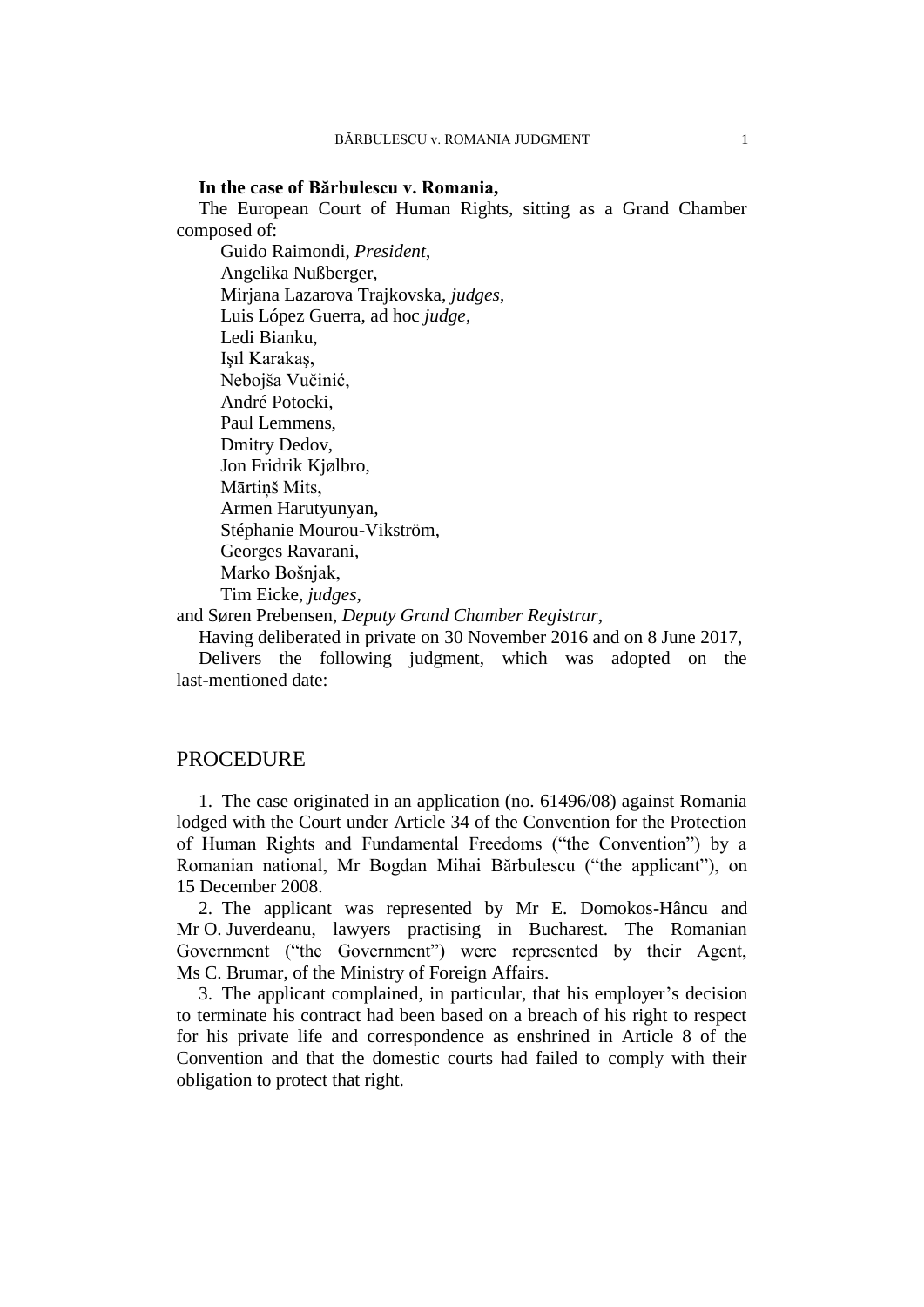4. The application was allocated to the Fourth Section of the Court (Rule 52 § 1 of the Rules of Court). On 12 January 2016 a Chamber of that Section, composed of András Sajó, President, Vincent A. De Gaetano, Boštjan M. Zupančič, Nona Tsotsoria, Paulo Pinto de Albuquerque, Egidijus Kūris and Iulia Motoc, judges, and Fatoş Aracı, Deputy Section Registrar, unanimously declared the complaint concerning Article 8 of the Convention admissible and the remainder of the application inadmissible. It held, by six votes to one, that there had been no violation of Article 8 of the Convention. The dissenting opinion of Judge Pinto de Albuquerque was annexed to the Chamber judgment.

5. On 12 April 2016 the applicant requested the referral of the case to the Grand Chamber in accordance with Article 43 of the Convention and Rule 73. On 6 June 2016 a panel of the Grand Chamber accepted the request.

6. The composition of the Grand Chamber was determined in accordance with Article 26 §§ 4 and 5 of the Convention and Rule 24. Iulia Motoc, the judge elected in respect of Romania, withdrew from sitting in the case (Rule 28). Luis López Guerra was consequently appointed by the President to sit as an *ad hoc* judge (Article 26 § 4 of the Convention and Rule 29 § 1).

7. The applicant and the Government each filed further written observations (Rule 59 § 1).

8. In addition, third-party comments were received from the French Government and the European Trade Union Confederation, both having been given leave by the President to intervene in the written procedure (Article 36 § 2 of the Convention and Rule 44 § 3).

9. A hearing took place in public in the Human Rights Building, Strasbourg, on 30 November 2016 (Rule 59 § 3).

There appeared before the Court:

|  |  |  | (a) for the Government |
|--|--|--|------------------------|
|--|--|--|------------------------|

| Ms C. BRUMAR,                                         | Agent,   |
|-------------------------------------------------------|----------|
| Mr G.V. GAVRILĂ, member of the national legal service |          |
| seconded to the Department of the Government Agent,   | Counsel, |
| Ms L.A. RUSU, Minister Plenipotentiary, Permanent     |          |
| Representation of Romania to the Council of Europe,   | Adviser; |
| (b) for the applicant                                 |          |
| Mr E. DOMOKOS-HÂNCU,                                  |          |
| Mr O. JUVERDEANU,                                     | Counsel. |

The Court heard addresses by Mr Domokos-Hâncu, Mr Juverdeanu, Ms Brumar and Mr Gavrilă, and also their replies to questions from judges.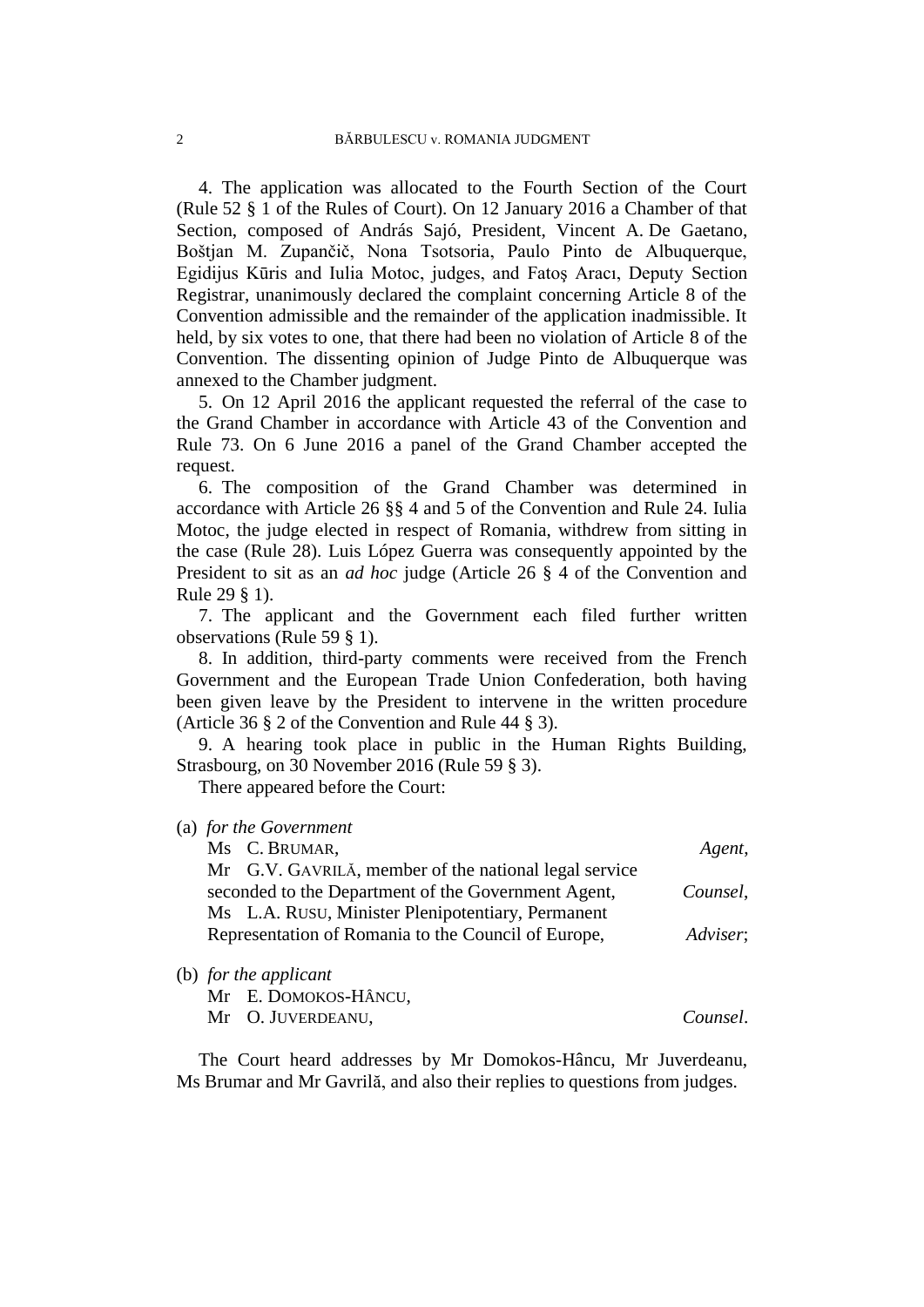## THE FACTS

...

## I. THE CIRCUMSTANCES OF THE CASE

10. The applicant was born in 1979 and lives in Bucharest.

<span id="page-4-3"></span>11. From 1 August 2004 to 6 August 2007 he was employed in the Bucharest office of S., a Romanian private company ("the employer"), as a sales engineer. At his employer's request, for the purpose of responding to customers' enquiries, he created an instant messaging account using Yahoo Messenger, an online chat service offering real-time text transmission over the internet. He already had another personal Yahoo Messenger account.

<span id="page-4-1"></span>12. The employer's internal regulations prohibited the use of company resources by employees in the following terms:

#### **Article 50**

"Any disturbance of order and discipline on company premises shall be strictly forbidden, in particular:

– ... personal use of computers, photocopiers, telephones or telex or fax machines."

13. The regulations did not contain any reference to the possibility for the employer to monitor employees' communications.

<span id="page-4-2"></span>14. It appears from documents submitted by the Government that the applicant had been informed of the employer's internal regulations and had signed a copy of them on 20 December 2006 after acquainting himself with their contents.

<span id="page-4-0"></span>15. On 3 July 2007 the Bucharest office received and circulated among all its employees an information notice that had been drawn up and sent by the Cluj head office on 26 June 2007. The employer asked employees to acquaint themselves with the notice and to sign a copy of it. The relevant parts of the notice read as follows:

"1. ... Time spent in the company must be quality time for everyone! Come to work to deal with company and professional matters, and not your own personal problems! Don't spend your time using the internet, the phone or the fax machine for matters unconnected to work or your duties. This is what [elementary education], common sense and the law dictate! The employer has a duty to supervise and monitor employees' work and to take punitive measures against anyone at fault!

Your misconduct will be carefully monitored and punished!

2. Because of repeated [disciplinary] offences *vis-à-vis* her superior, [as well as] her private use of the internet, the telephone and the photocopier, her negligence and her failure to perform her duties, Ms B.A. was dismissed on disciplinary grounds! Take a lesson from her bad example! Don't make the same mistakes!

3. Have a careful read of the collective labour agreement, the company's internal regulations, your job description and the employment contract you have signed! These are the basis of our collaboration! Between employer and employee! ..."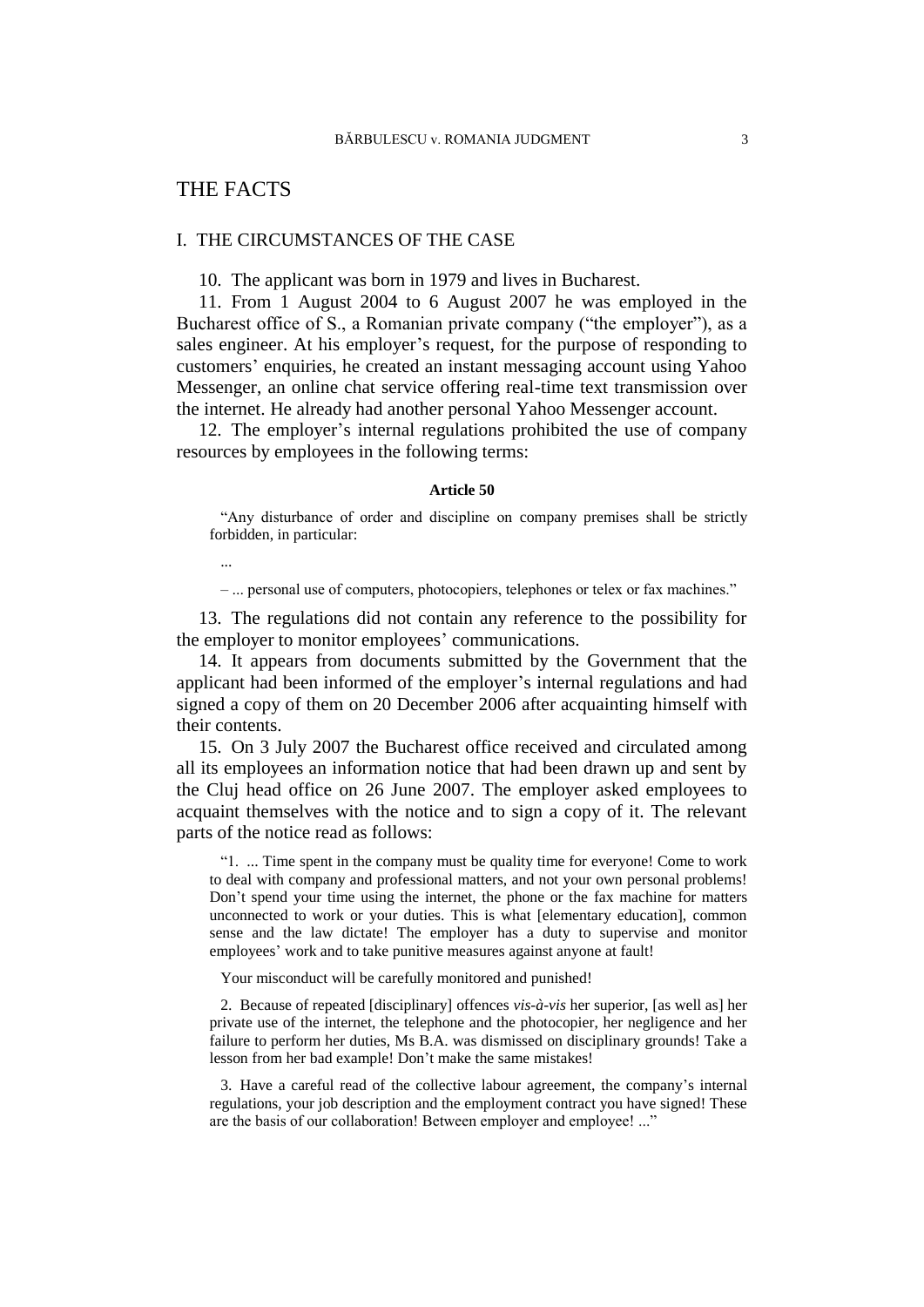<span id="page-5-4"></span>16. It also appears from the documents submitted by the Government, including the employer's attendance register, that the applicant acquainted himself with the notice and signed it between 3 and 13 July 2007.

<span id="page-5-0"></span>17. In addition, it transpires that from 5 to 13 July 2007 the employer recorded the applicant's Yahoo Messenger communications in real time.

<span id="page-5-1"></span>18. On 13 July 2007 at 4.30 p.m. the applicant was summoned by his employer to give an explanation. In the relevant notice he was informed that his Yahoo Messenger communications had been monitored and that there was evidence that he had used the internet for personal purposes, in breach of the internal regulations. Charts were attached indicating that his internet activity was greater than that of his colleagues. At that stage, he was not informed whether the monitoring of his communications had also concerned their content. The notice was worded as follows:

"Please explain why you are using company resources (internet connection, Messenger) for personal purposes during working hours, as shown by the attached charts."

<span id="page-5-5"></span>19. On the same day, the applicant informed the employer in writing that he had used Yahoo Messenger for work-related purposes only.

<span id="page-5-2"></span>20. At 5.20 p.m. the employer again summoned him to give an explanation in a notice worded as follows:

"Please explain why the entire correspondence you exchanged between 5 to 12 July 2007 using the S. Bucharest [internet] site ID had a private purpose, as shown by the attached forty-five pages."

<span id="page-5-3"></span>21. The forty-five pages mentioned in the notice consisted of a transcript of the messages which the applicant had exchanged with his brother and his fiancée during the period when he had been monitored; the messages related to personal matters and some were of an intimate nature. The transcript also included five messages that the applicant had exchanged with his fiancée using his personal Yahoo Messenger account; these messages did not contain any intimate information.

<span id="page-5-6"></span>22. Also on 13 July, the applicant informed the employer in writing that in his view it had committed a criminal offence, namely breaching the secrecy of correspondence.

23. On 1 August 2007 the employer terminated the applicant's contract of employment.

24. The applicant challenged his dismissal in an application to the Bucharest County Court ("the County Court"). He asked the court, firstly, to set aside the dismissal; secondly, to order his employer to pay him the amounts he was owed in respect of wages and any other entitlements and to reinstate him in his post; and thirdly, to order the employer to pay him 100,000 Romanian lei (approximately 30,000 euros) in damages for the harm resulting from the manner of his dismissal, and to reimburse his costs and expenses.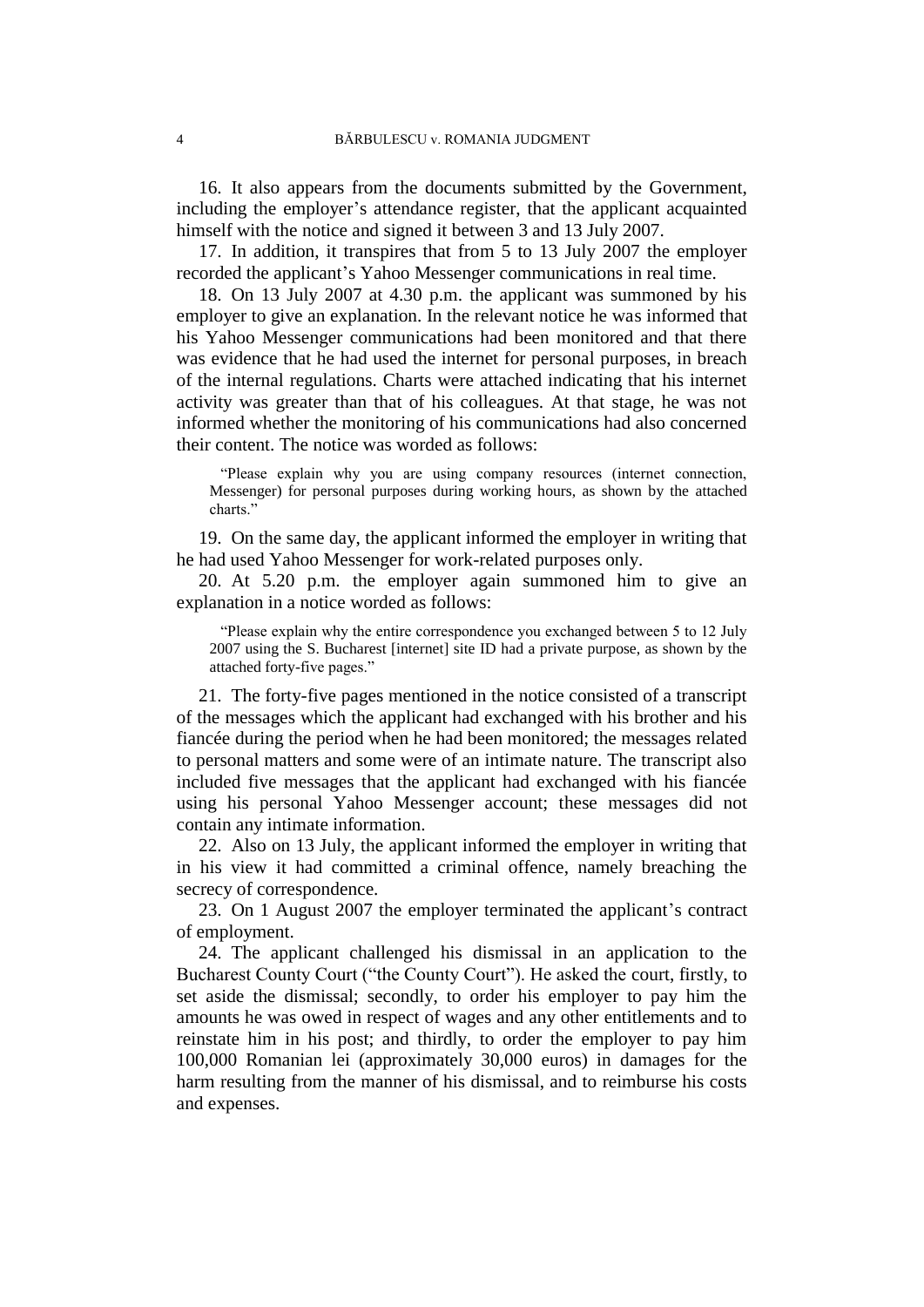25. As to the merits, relying on *Copland v. the United Kingdom* (no. 62617/00, §§ 43-44, ECHR 2007-I), he argued that an employee's telephone and email communications from the workplace were covered by the notions of "private life" and "correspondence" and were therefore protected by Article 8 of the Convention. He also submitted that the decision to dismiss him was unlawful and that by monitoring his communications and accessing their contents his employer had infringed criminal law.

<span id="page-6-1"></span>26. With regard specifically to the harm he claimed to have suffered, the applicant noted the manner of his dismissal and alleged that he had been subjected to harassment by his employer through the monitoring of his communications and the disclosure of their contents "to colleagues who were involved in one way or another in the dismissal procedure".

27. The applicant submitted evidence including a full copy of the transcript of his Yahoo Messenger communications and a copy of the information notice (see paragraph [15](#page-4-0) above).

<span id="page-6-0"></span>28. In a judgment of 7 December 2007 the County Court rejected the applicant's application and confirmed that his dismissal had been lawful. The relevant parts of the judgment read as follows:

"The procedure for conducting a disciplinary investigation is expressly regulated by the provisions of Article 267 of the Labour Code.

In the instant case it has been shown, through the written documents included in the file, that the employer conducted the disciplinary investigation in respect of the applicant by twice summoning him in writing to explain himself [and] specifying the subject, date, time and place of the interview, and that the applicant had the opportunity to submit arguments in his defence regarding his alleged acts, as is clear from the two explanatory notices included in the file (see copies on sheets 89 and 91).

The court takes the view that the monitoring of the internet conversations in which the employee took part using the Yahoo Messenger software on the company's computer during working hours – regardless of whether or not the employer's actions were illegal in terms of criminal law – cannot undermine the validity of the disciplinary proceedings in the instant case.

The fact that the provisions containing the requirement to interview the suspect (*învinuitul*) in a case of alleged misconduct and to examine the arguments submitted in that person's defence prior to the decision on a sanction are couched in imperative terms highlights the legislature's intention to make respect for the rights of the defence a prerequisite for the validity of the decision on the sanction.

In the present case, since the employee maintained during the disciplinary investigation that he had not used Yahoo Messenger for personal purposes but in order to advise customers on the products being sold by his employer, the court takes the view that an inspection of the content of the [applicant's] conversations was the only way in which the employer could ascertain the validity of his arguments.

The employer's right to monitor (*monitoriza*) employees in the workplace, [particularly] as regards their use of company computers, forms part of the broader right, governed by the provisions of Article 40 (d) of the Labour Code, to supervise how employees perform their professional tasks.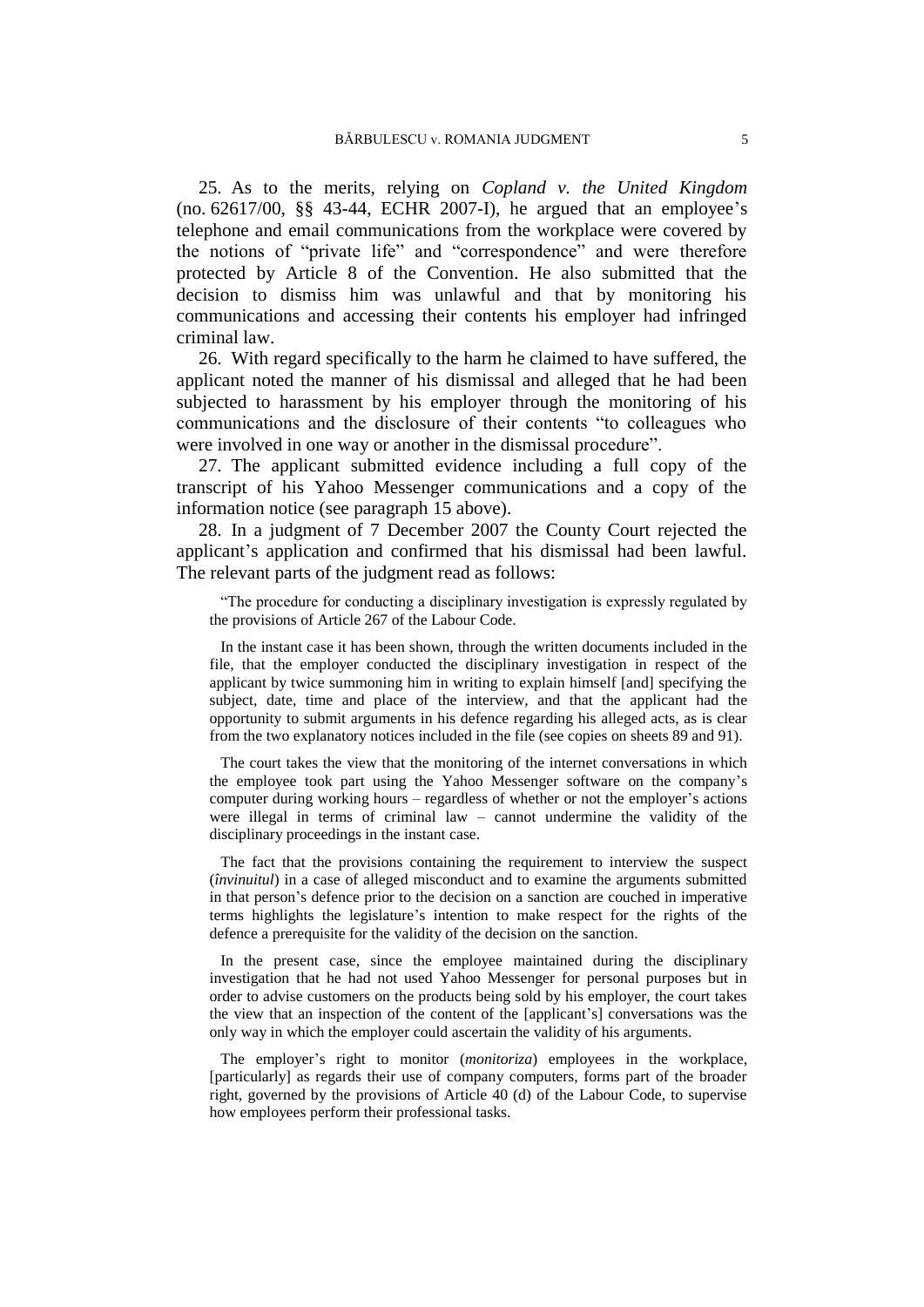Given that it has been shown that the employees' attention had been drawn to the fact that, shortly before the applicant's disciplinary sanction, another employee had been dismissed for using the internet, the telephone and the photocopier for personal purposes, and that the employees had been warned that their activities were being monitored (see notice no. 2316 of 3 July 2007, which the applicant had signed [after] acquainting himself with it – see copy on sheet  $64$ ), the employer cannot be accused of showing a lack of transparency and of failing to give its employees a clear warning that it was monitoring their computer use.

Internet access in the workplace is above all a tool made available to employees by the employer for professional use, and the employer indisputably has the power, by virtue of its right to supervise its employees' activities, to monitor personal internet use.

Such checks by the employer are made necessary by, for example, the risk that through their internet use, employees might damage the company's IT systems, carry out illegal activities in cyberspace for which the company could incur liability, or disclose the company's trade secrets.

The court considers that the acts committed by the applicant constitute a disciplinary offence within the meaning of Article 263 § 2 of the Labour Code since they amount to a culpable breach of the provisions of Article 50 of S.'s internal regulations ..., which prohibit the use of computers for personal purposes.

The aforementioned acts are deemed by the internal regulations to constitute serious misconduct, the penalty for which, in accordance with Article 73 of the same internal regulations, [is] termination of the contract of employment on disciplinary grounds.

Having regard to the factual and legal arguments set out above, the court considers that the decision complained of is well-founded and lawful, and dismisses the application as unfounded."

29. The applicant appealed to the Bucharest Court of Appeal ("the Court of Appeal"). He repeated the arguments he had submitted before the firstinstance court and contended in addition that that court had not struck a fair balance between the interests at stake, unjustly prioritising the employer's interest in enjoying discretion to control its employees' time and resources. He further argued that neither the internal regulations nor the information notice had contained any indication that the employer could monitor employees' communications.

<span id="page-7-0"></span>30. The Court of Appeal dismissed the applicant's appeal in a judgment of 17 June 2008, the relevant parts of which read:

"The first-instance court has rightly concluded that the internet is a tool made available to employees by the employer for professional use, and that the employer is entitled to set rules for the use of this tool, by laying down prohibitions and provisions which employees must observe when using the internet in the workplace; it is clear that personal use may be refused, and the employees in the present case were duly informed of this in a notice issued on 26 June 2007 in accordance with the provisions of the internal regulations, in which they were instructed to observe working hours, to be present at the workplace [during those hours and] to make effective use of working time.

In conclusion, an employer who has made an investment is entitled, in exercising the rights enshrined in Article 40 § 1 of the Labour Code, to monitor internet use in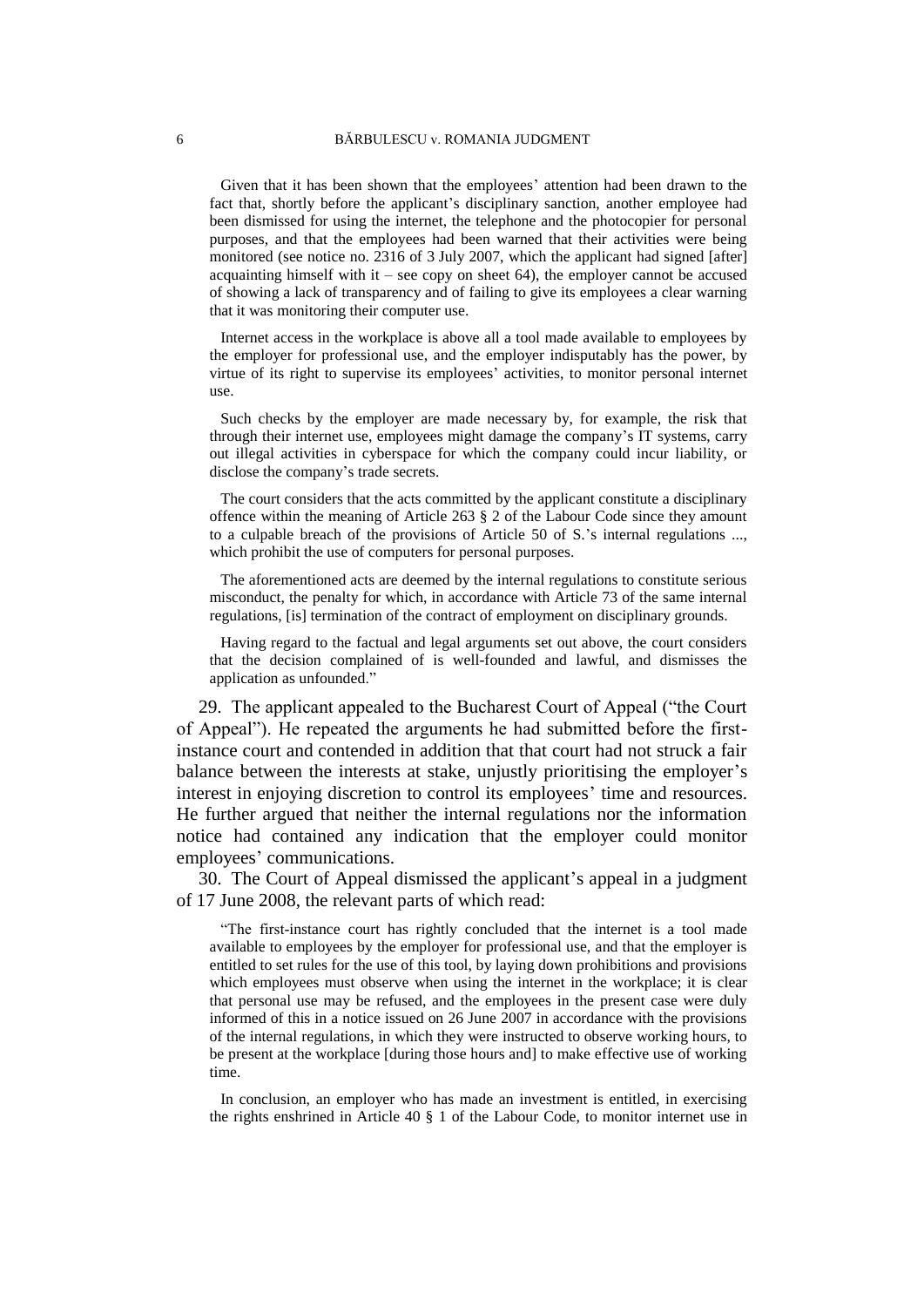the workplace, and an employee who breaches the employer's rules on personal internet use is committing a disciplinary offence that may give rise to a sanction, including the most serious one.

There is undoubtedly a conflict between the employer's right to engage in monitoring and the employees' right to protection of their privacy. This conflict has been settled at European Union level through the adoption of Directive no. 95/46/EC, which has laid down a number of principles governing the monitoring of internet and email use in the workplace, including the following in particular.

- Principle of necessity: monitoring must be necessary to achieve a certain aim.

- Principle of purpose specification: data must be collected for specified, explicit and legitimate purposes.

- Principle of transparency: the employer must provide employees with full information about monitoring operations.

- Principle of legitimacy: data-processing operations may only take place for a legitimate purpose.

- Principle of proportionality: personal data being monitored must be relevant and adequate in relation to the specified purpose.

- Principle of security: the employer is required to take all possible security measures to ensure that the data collected are not accessible to third parties.

In view of the fact that the employer has the right and the duty to ensure the smooth running of the company and, to that end, [is entitled] to supervise how its employees perform their professional tasks, and the fact [that it] enjoys disciplinary powers which it may legitimately use and which [authorised it in the present case] to monitor and transcribe the communications on Yahoo Messenger which the employee denied having exchanged for personal purposes, after he and his colleagues had been warned that company resources should not be used for such purposes, it cannot be maintained that this legitimate aim could have been achieved by any other means than by breaching the secrecy of his correspondence, or that a fair balance was not struck between the need to protect [the employee's] privacy and the employer's right to supervise the operation of its business.

Accordingly, having regard to the considerations set out above, the court finds that the decision of the first-instance court is lawful and well-founded and that the appeal is unfounded; it must therefore be dismissed, in accordance with the provisions of Article 312 § 1 of the C[ode of] Civ[il] Pr[ocedure]."

...

31. In the meantime, on 18 September 2007 the applicant had lodged a criminal complaint against the statutory representatives of S., alleging a breach of the secrecy of correspondence. On 9 May 2012 the Directorate for Investigating Organised Crime and Terrorism (DIICOT) of the prosecutor's office attached to the Supreme Court of Cassation and Justice ruled that there was no case to answer, on the grounds that the company was the owner of the computer system and the internet connection and could therefore monitor its employees' internet activity and use the information stored on the server, and in view of the prohibition on personal use of the IT systems, as a result of which the monitoring had been foreseeable. The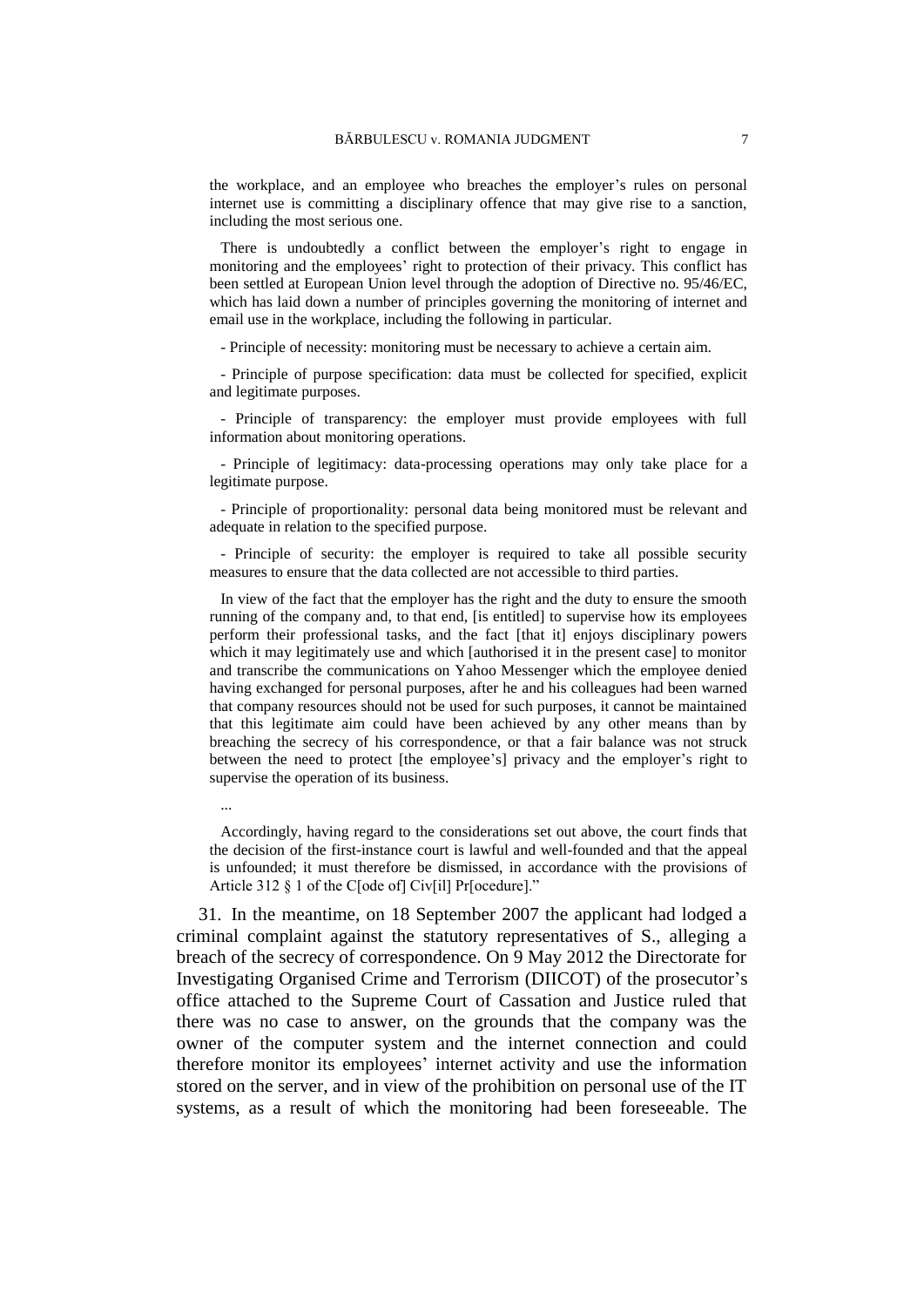applicant did not avail himself of the opportunity provided for by the applicable procedural rules to challenge the prosecuting authorities' decision in the domestic courts.

## II. RELEVANT DOMESTIC LAW

## **A. The Constitution**

32. The relevant parts of the Romanian Constitution provide:

#### **Article 26**

"1. The public authorities shall respect and protect intimate, family and private life."

#### **Article 28**

"The secrecy of letters, telegrams, other postal communications, telephone conversations and any other lawful means of communication is inviolable."

## **B. The Criminal Code**

33. The relevant parts of the Criminal Code as in force at the material time read as follows:

#### **Article 195 – Breach of secrecy of correspondence**

"1. Anyone who unlawfully opens somebody else's correspondence or intercepts somebody else's conversations or communication by telephone, by telegraph or by any other long-distance means of transmission shall be liable to imprisonment for between six months and three years."

## **C. The Civil Code**

34. The relevant provisions of the Civil Code as in force at the time of the events were worded as follows:

#### **Article 998**

"Any act committed by a person that causes damage to another shall render the person through whose fault the damage was caused liable to make reparation for it."

#### **Article 999**

"Everyone shall be liable for damage he has caused not only through his own acts but also through his failure to act or his negligence."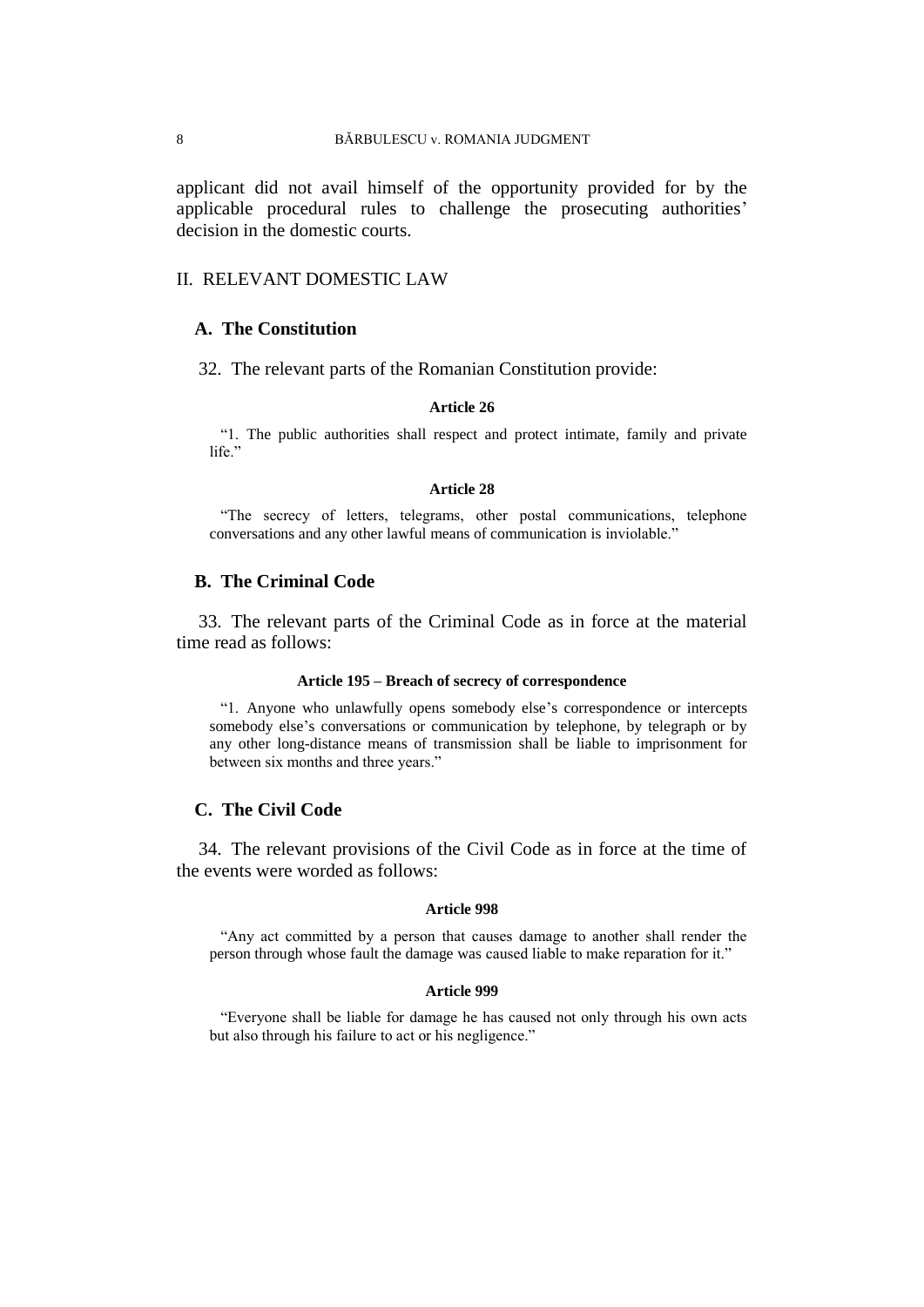## **D. The Labour Code**

...

...

...

35. As worded at the material time, the Labour Code provided:

#### **Article 40**

"1. The employer shall in principle have the following rights:

(d) to supervise how [employees] perform their professional tasks;

2. The employer shall in principle have the following duties:

(i) to guarantee the confidentiality of employees' personal data."

## **E. Law no. 677/2001 on the protection of individuals with regard to the processing of personal data and on the free movement of such data**

36. The relevant parts of Law no. 677/2001 on the protection of individuals with regard to the processing of personal data and on the free movement of such data ("Law no. 677/2001"), which reproduces certain provisions of Directive 95/46/EC of the European Parliament and of the Council of the European Union of 24 October 1995 on the protection of individuals with regard to the processing of personal data and on the free movement of such data (see paragraph [45](#page-17-0) below), provide:

#### **Article 3 – Definitions**

"For the purposes of this Law:

(a) 'personal data' shall mean any information relating to an identified or identifiable natural person; an identifiable person is one who can be identified, directly or indirectly, in particular by reference to an identification number or to one or more factors specific to his physical, physiological, mental, economic, cultural or social identity;

..."

#### **Article 5 – Conditions for the legitimacy of data processing**

"1. Personal data ... may not be processed in any way unless the data subject has explicitly and unambiguously consented to it.

2. The consent of the data subject shall not be necessary in the following circumstances:

(a) where processing is necessary for the performance of a contract to which the data subject is party or in order to take steps at the request of the data subject prior to entering into a contract;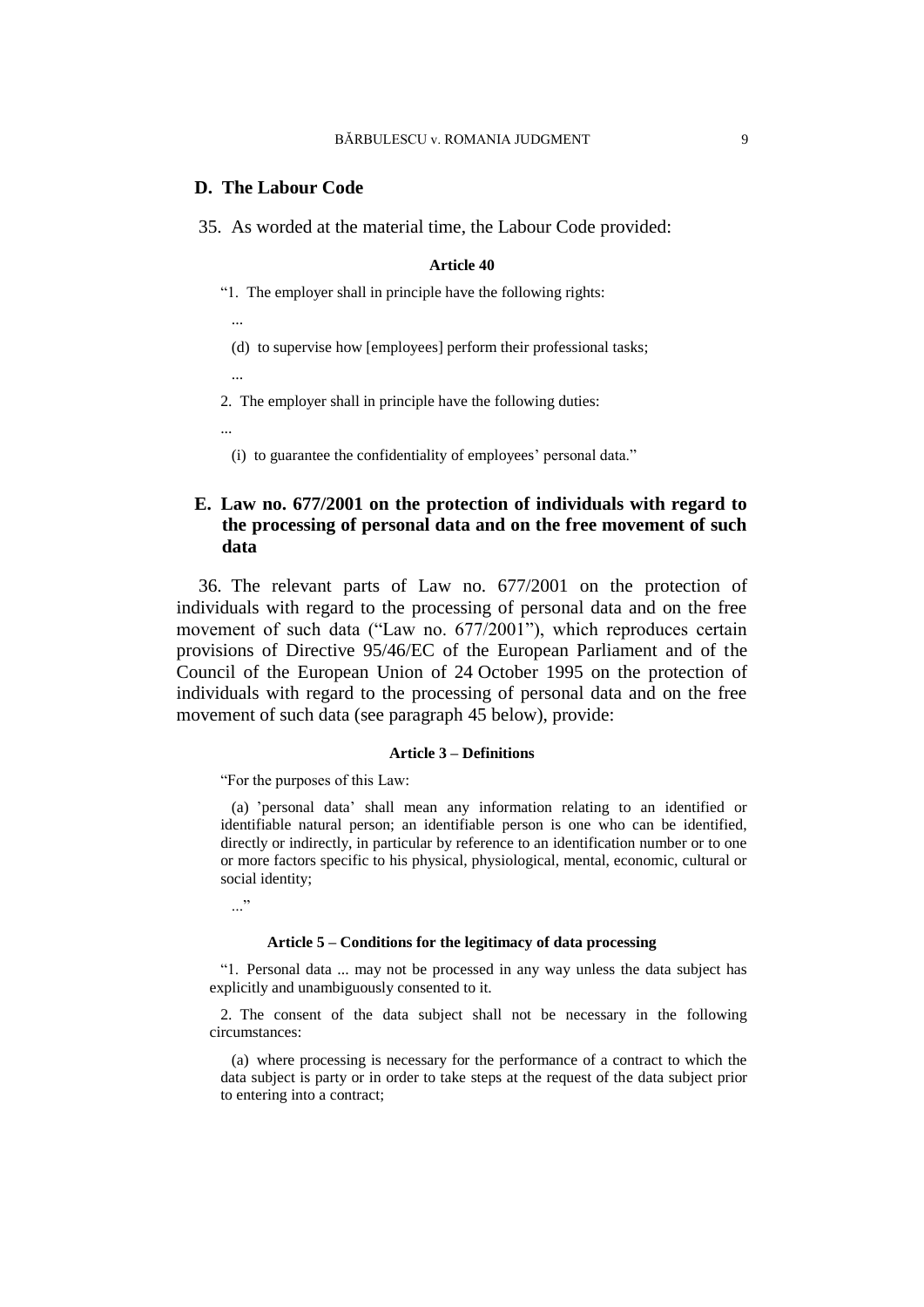(e) where processing is necessary for the purposes of the legitimate interests pursued by the controller or by the third party or parties to whom the data are disclosed, except where such interests are overridden by the interests or fundamental rights and freedoms of the data subject;

3. The provisions of paragraph 2 are without prejudice to the statutory provisions governing the public authorities' duty to respect and protect intimate, family and private life."

#### **Article 18 – Right to apply to the courts**

"1. Data subjects shall be entitled, without prejudice to the possibility of lodging a complaint with the supervisory authority, to apply to the courts for protection of the rights safeguarded by this Act that have been infringed.

2. Any person who has suffered damage as a result of the unlawful processing of his or her personal data may apply to the competent court for compensation [for the damage].

..."

## III. INTERNATIONAL LAW AND PRACTICE

## **A. United Nations standards**

37. The Guidelines for the regulation of computerized personal data files, adopted by the United Nations General Assembly on 14 December 1990 in Resolution 45/95 (A/RES/45/95), lay down the minimum guarantees that should be provided for in national legislation. The relevant principles read as follows:

#### "**1. Principle of lawfulness and fairness**

Information about persons should not be collected or processed in unfair or unlawful ways, nor should it be used for ends contrary to the purposes and principles of the Charter of the United Nations.

#### **2. Principle of accuracy**

Persons responsible for the compilation of files or those responsible for keeping them have an obligation to conduct regular checks on the accuracy and relevance of the data recorded and to ensure that they are kept as complete as possible in order to avoid errors of omission and that they are kept up to date regularly or when the information contained in a file is used, as long as they are being processed.

#### **3. Principle of purpose specification**

The purpose which a file is to serve and its utilization in terms of that purpose should be specified, legitimate and, when it is established, receive a certain amount of publicity or be brought to the attention of the person concerned, in order to make it possible subsequently to ensure that:

...

...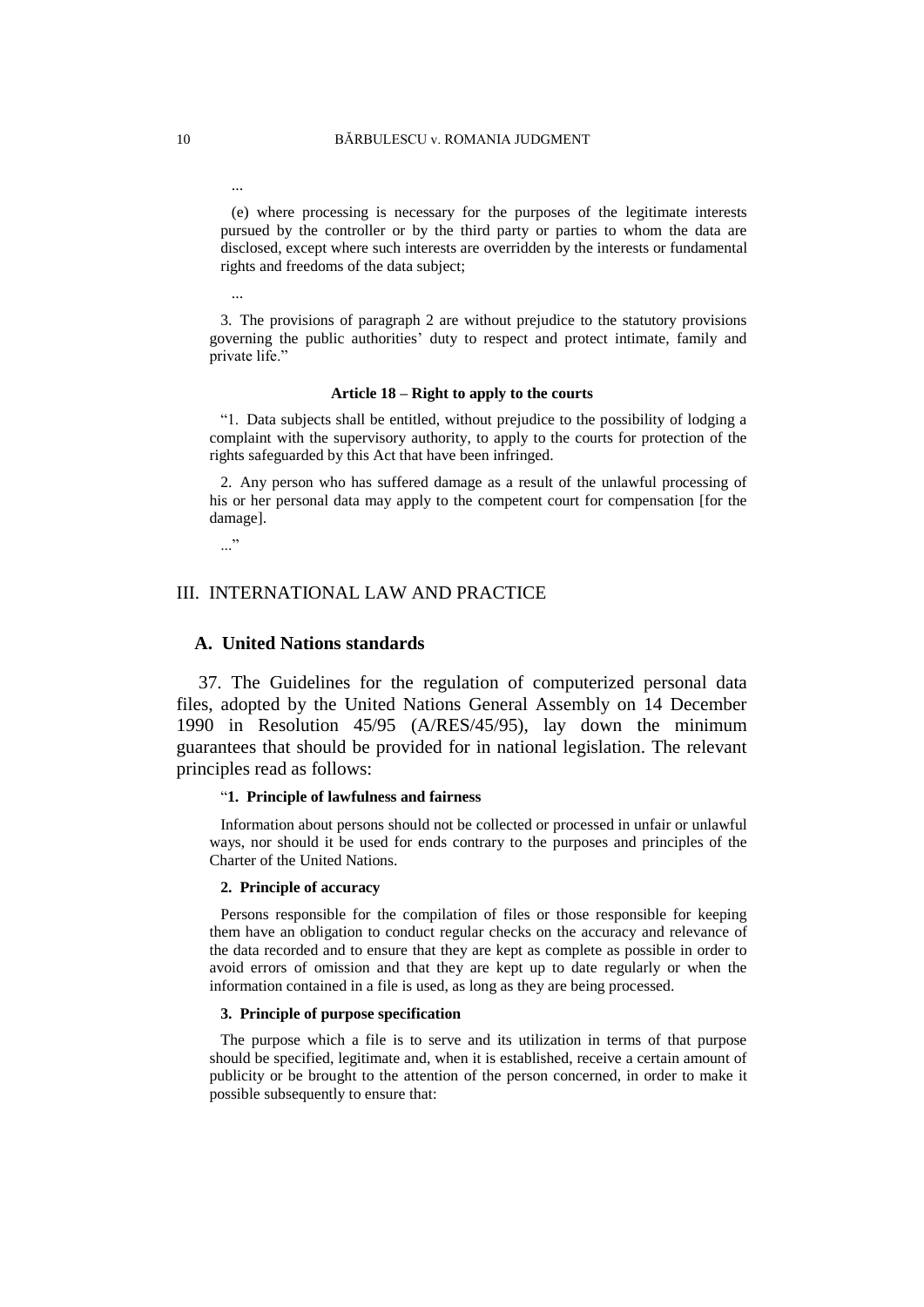(a) All the personal data collected and recorded remain relevant and adequate to the purposes so specified;

(b) None of the said personal data is used or disclosed, except with the consent of the person concerned, for purposes incompatible with those specified;

(c) The period for which the personal data are kept does not exceed that which would enable the achievement of the purposes so specified.

#### **4. Principle of interested-person access**

Everyone who offers proof of identity has the right to know whether information concerning him is being processed and to obtain it in an intelligible form, without undue delay or expense, and to have appropriate rectifications or erasures made in the case of unlawful, unnecessary or inaccurate entries and, when it is being communicated, to be informed of the addressees. Provision should be made for a remedy, if need be with the supervisory authority specified in principle 8 below. The cost of any rectification shall be borne by the person responsible for the file. It is desirable that the provisions of this principle should apply to everyone, irrespective of nationality or place of residence.

...

#### **6. Power to make exceptions**

Departures from principles 1 to 4 may be authorized only if they are necessary to protect national security, public order, public health or morality, as well as, *inter alia*, the rights and freedoms of others, especially persons being persecuted (humanitarian clause) provided that such departures are expressly specified in a law or equivalent regulation promulgated in accordance with the internal legal system which expressly states their limits and sets forth appropriate safeguards.

 $\cdot$  ..."

<span id="page-12-0"></span>38. The International Labour Office (ILO) issued a Code of Practice on the Protection of Workers' Personal Data ("the ILO Code of Practice") in 1997, laying down the following principles:

#### "**5. General principles**

5.1. Personal data should be processed lawfully and fairly, and only for reasons directly relevant to the employment of the worker.

5.2. Personal data should, in principle, be used only for the purposes for which they were originally collected.

5.3. If personal data are to be processed for purposes other than those for which they were collected, the employer should ensure that they are not used in a manner incompatible with the original purpose, and should take the necessary measures to avoid any misinterpretations caused by a change of context.

5.4. Personal data collected in connection with technical or organizational measures to ensure the security and proper operation of automated information systems should not be used to control the behaviour of workers.

5.5. Decisions concerning a worker should not be based solely on the automated processing of that worker's personal data.

5.6. Personal data collected by electronic monitoring should not be the only factors in evaluating worker performance.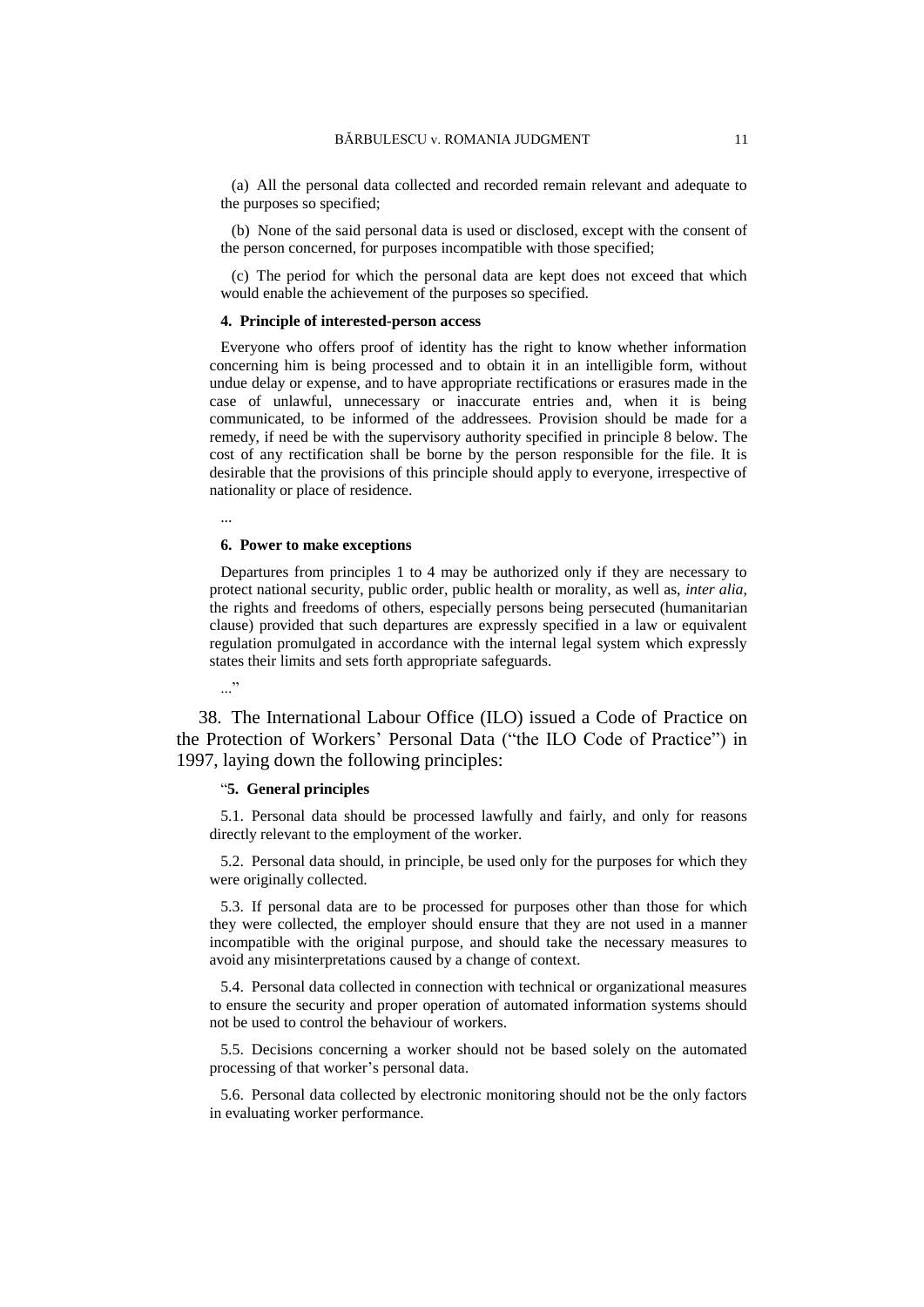5.7. Employers should regularly assess their data processing practices:

(a) to reduce as far as possible the kind and amount of personal data collected; and

(b) to improve ways of protecting the privacy of workers.

5.8. Workers and their representatives should be kept informed of any data collection process, the rules that govern that process, and their rights.

...

5.13. Workers may not waive their privacy rights."

39. With regard to the more specific issue of monitoring of workers, the ILO Code of Practice states as follows:

#### "**6. Collection of personal data**

6.1. All personal data should, in principle, be obtained from the individual worker.

...

6.14. (1) If workers are monitored they should be informed in advance of the reasons for monitoring, the time schedule, the methods and techniques used and the data to be collected, and the employer must minimize the intrusion on the privacy of workers.

(2) Secret monitoring should be permitted only:

(a) if it is in conformity with national legislation; or

(b) if there is suspicion on reasonable grounds of criminal activity or other serious wrongdoing.

(3) Continuous monitoring should be permitted only if required for health and safety or the protection of property."

40. The ILO Code of Practice also includes an inventory of workers' individual rights, particularly as regards information about the processing of personal data, access to such data and reviews of any measures taken. The relevant parts read as follows:

#### "**11. Individual rights**

11.1. Workers should have the right to be regularly notified of the personal data held about them and the processing of that personal data.

11.2. Workers should have access to all their personal data, irrespective of whether the personal data are processed by automated systems or are kept in a particular manual file regarding the individual worker or in any other file which includes workers' personal data.

11.3. The workers' right to know about the processing of their personal data should include the right to examine and obtain a copy of any records to the extent that the data contained in the record includes that worker's personal data.

...

11.8. Employers should, in the event of a security investigation, have the right to deny the worker access to that worker's personal data until the close of the investigation and to the extent that the purposes of the investigation would be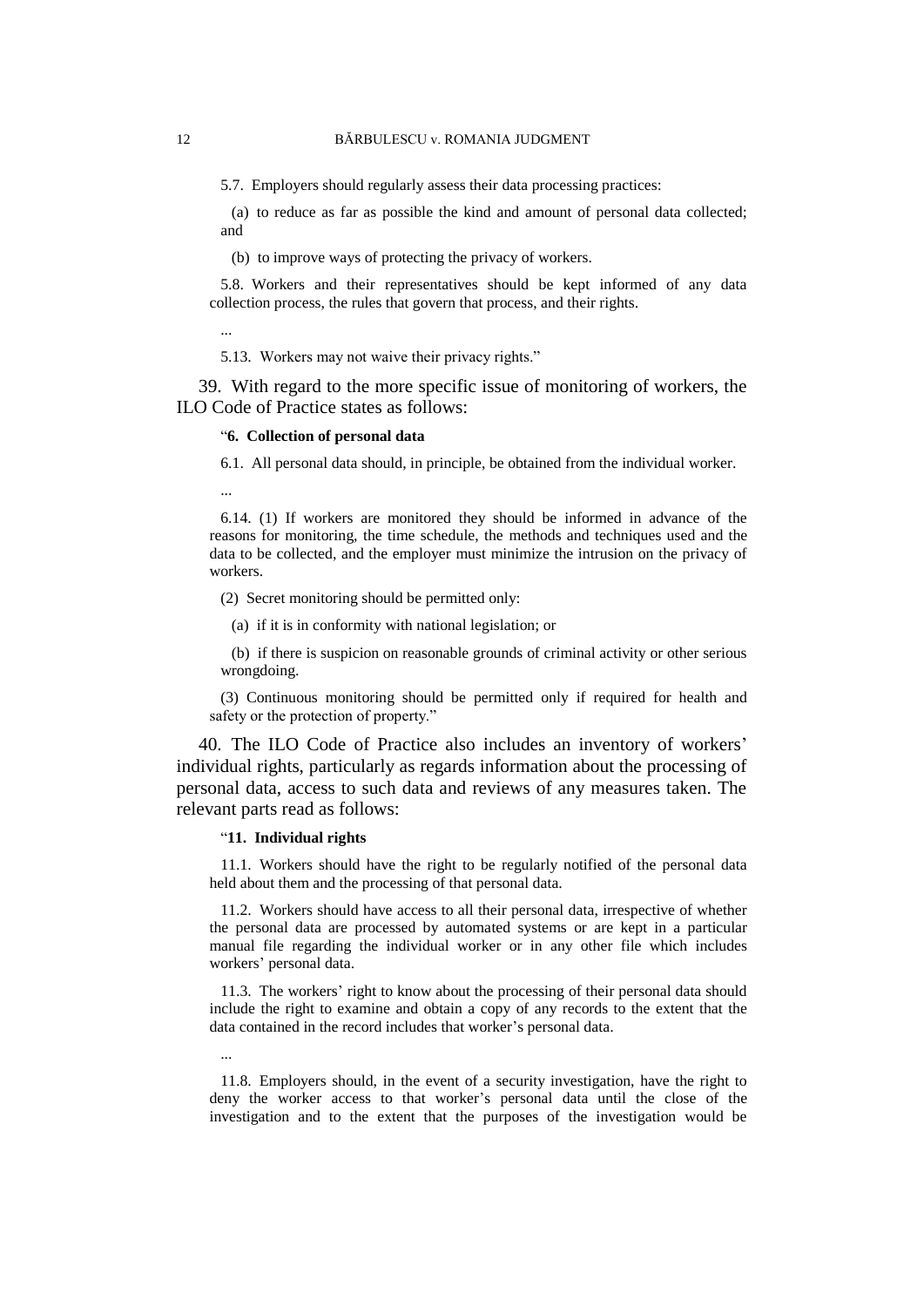threatened. No decision concerning the employment relationship should be taken, however, before the worker has had access to all the worker's personal data.

11.9. Workers should have the right to demand that incorrect or incomplete personal data, and personal data processed inconsistently with the provisions of this code, be deleted or rectified.

11.13. In any legislation, regulation, collective agreement, work rules or policy developed consistent with the provisions of this code, there should be specified an avenue of redress for workers to challenge the employer's compliance with the instrument. Procedures should be established to receive and respond to any complaint lodged by workers. The complaint process should be easily accessible to workers and be simple to use."

41. In addition, on 18 December 2013 the United Nations General Assembly adopted Resolution no. 68/167 on the right to privacy in the digital age (A/RES/68/167), in which, *inter alia*, it called upon States:

"(*a*) To respect and protect the right to privacy, including in the context of digital communication;

(*b*) To take measures to put an end to violations of those rights and to create the conditions to prevent such violations, including by ensuring that relevant national legislation complies with their obligations under international human rights law;

(*c*) To review their procedures, practices and legislation regarding the surveillance of communications, their interception and the collection of personal data, including mass surveillance, interception and collection, with a view to upholding the right to privacy by ensuring the full and effective implementation of all their obligations under international human rights law;

(*d*) To establish or maintain existing independent, effective domestic oversight mechanisms capable of ensuring transparency, as appropriate, and accountability for State surveillance of communications, their interception and the collection of personal data[.]"

#### **B. Council of Europe standards**

...

42. The Council of Europe Convention for the Protection of Individuals with regard to Automatic Processing of Personal Data (1981, ETS no. 108), which came into force in respect of Romania on 1 June 2002, includes the following provisions in particular:

#### **Article 2 – Definitions**

"For the purposes of this Convention:

...

(a) 'personal data' means any information relating to an identified or identifiable individual ('data subject');

(c) 'automatic processing' includes the following operations if carried out in whole or in part by automated means: storage of data, carrying out of logical and/or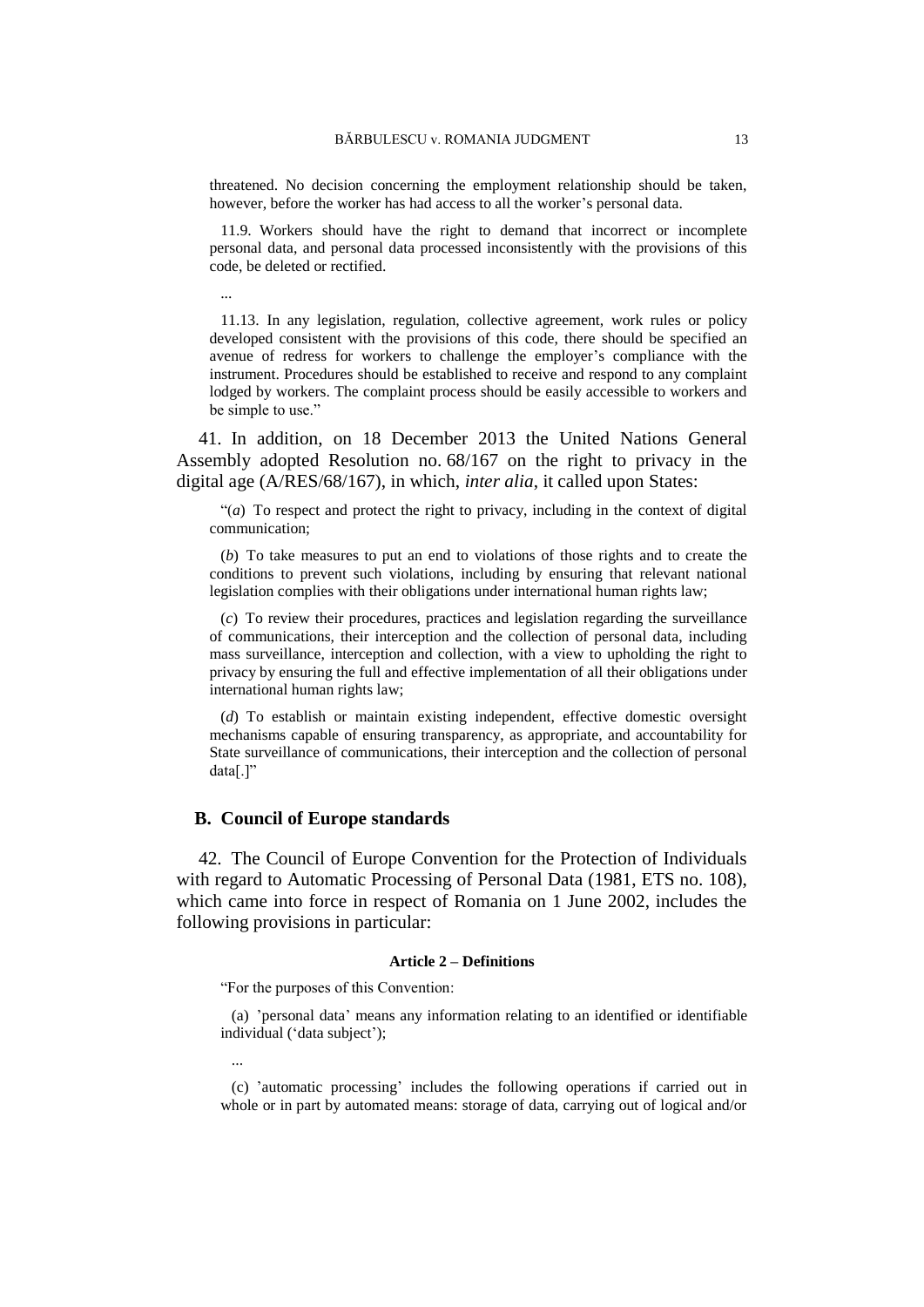arithmetical operations on those data, their alteration, erasure, retrieval or dissemination;

..."

#### **Article 3 – Scope**

"1. The Parties undertake to apply this Convention to automated personal data files and automatic processing of personal data in the public and private sectors.

..."

#### **Article 5 – Quality of data**

"Personal data undergoing automatic processing shall be:

(a) obtained and processed fairly and lawfully;

(b) stored for specified and legitimate purposes and not used in a way incompatible with those purposes;

(c) adequate, relevant and not excessive in relation to the purposes for which they are stored;

(d) accurate and, where necessary, kept up to date;

(e) preserved in a form which permits identification of the data subjects for no longer than is required for the purpose for which those data are stored."

#### **Article 8 – Additional safeguards for the data subject**

"Any person shall be enabled:

(a) to establish the existence of an automated personal data file, its main purposes, as well as the identity and habitual residence or principal place of business of the controller of the file;

(b) to obtain at reasonable intervals and without excessive delay or expense confirmation of whether personal data relating to him are stored in the automated data file as well as communication to him of such data in an intelligible form;

(d) to have a remedy if a request for confirmation or, as the case may be, communication, rectification or erasure as referred to in paragraphs b and c of this article is not complied with."

#### **Article 9 – Exceptions and restrictions**

 $\ddot{\cdot}$ 

...

2. Derogation from the provisions of Articles 5, 6 and 8 of this Convention shall be allowed when such derogation is provided for by the law of the Party and constitutes a necessary measure in a democratic society in the interests of:

(a) protecting State security, public safety, the monetary interests of the State or the suppression of criminal offences;

(b) protecting the data subject or the rights and freedoms of others;

 $\cdot$ ..."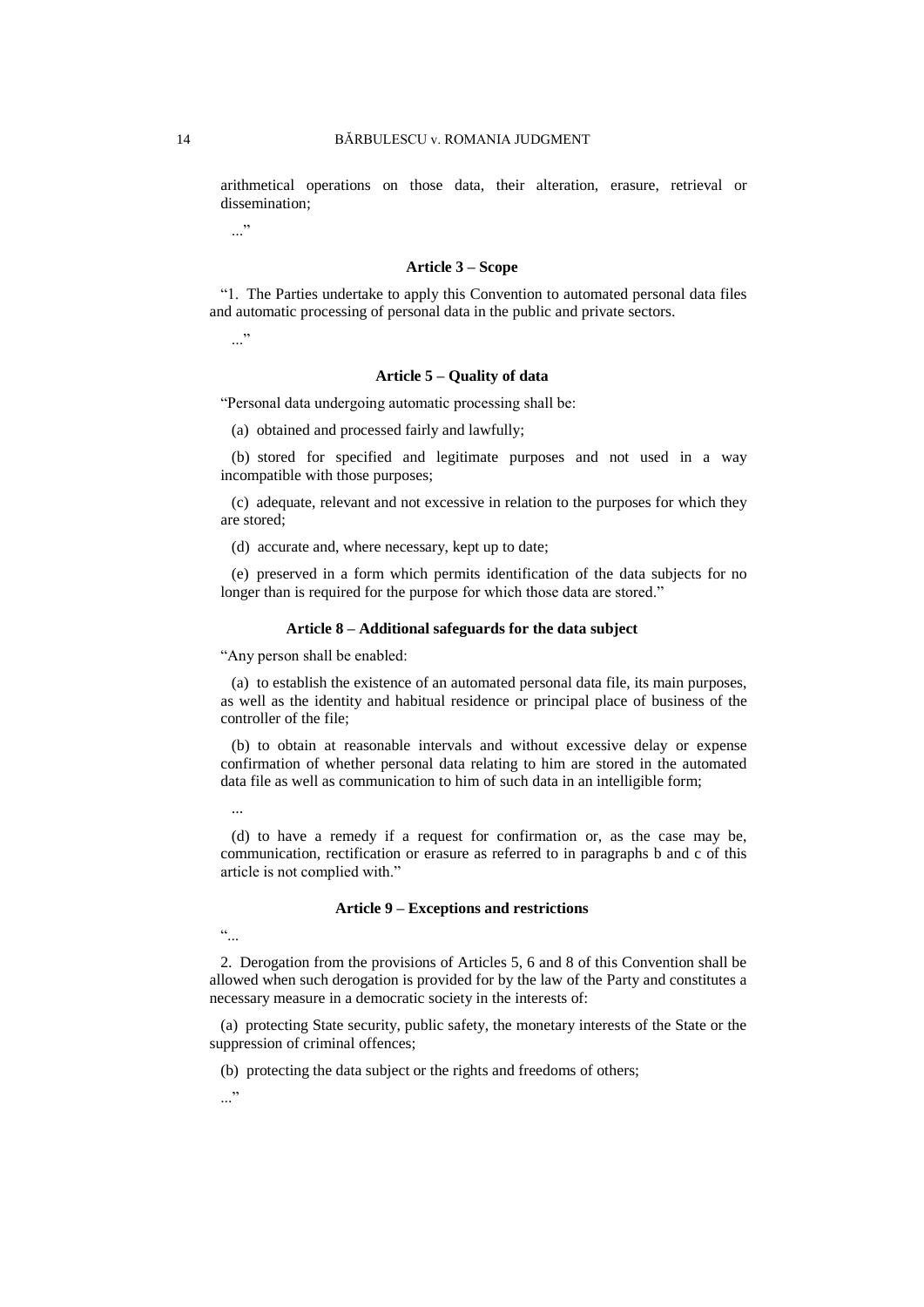#### **Article 10 – Sanctions and remedies**

"Each Party undertakes to establish appropriate sanctions and remedies for violations of provisions of domestic law giving effect to the basic principles for data protection set out in this chapter."

<span id="page-16-0"></span>43. Recommendation CM/Rec(2015)5 of the Committee of Ministers to member States on the processing of personal data in the context of employment, which was adopted on 1 April 2015, states in particular:

### "**4. Application of data processing principles**

4.1. Employers should minimise the processing of personal data to only the data necessary to the aim pursued in the individual cases concerned.

...

#### **6. Internal use of data**

6.1. Personal data collected for employment purposes should only be processed by employers for such purposes.

6.2. Employers should adopt data protection policies, rules and/or other instruments on internal use of personal data in compliance with the principles of the present recommendation.

...

### **10. Transparency of processing**

10.1. Information concerning personal data held by employers should be made available either to the employee concerned directly or through the intermediary of his or her representatives, or brought to his or her notice through other appropriate means.

10.2. Employers should provide employees with the following information:

– the categories of personal data to be processed and a description of the purposes of the processing;

– the recipients, or categories of recipients of the personal data;

– the means employees have of exercising the rights set out in principle 11 of the present recommendation, without prejudice to more favourable ones provided by domestic law or in their legal system;

– any other information necessary to ensure fair and lawful processing.

10.3. A particularly clear and complete description must be provided of the categories of personal data that can be collected by ICTs, including video surveillance and their possible use. This principle also applies to the particular forms of processing provided for in Part II of the appendix to the present recommendation.

10.4. The information should be provided in an accessible format and kept up to date. In any event, such information should be provided before an employee carries out the activity or action concerned, and made readily available through the information systems normally used by the employee.

...

#### **14. Use of Internet and electronic communications in the workplace**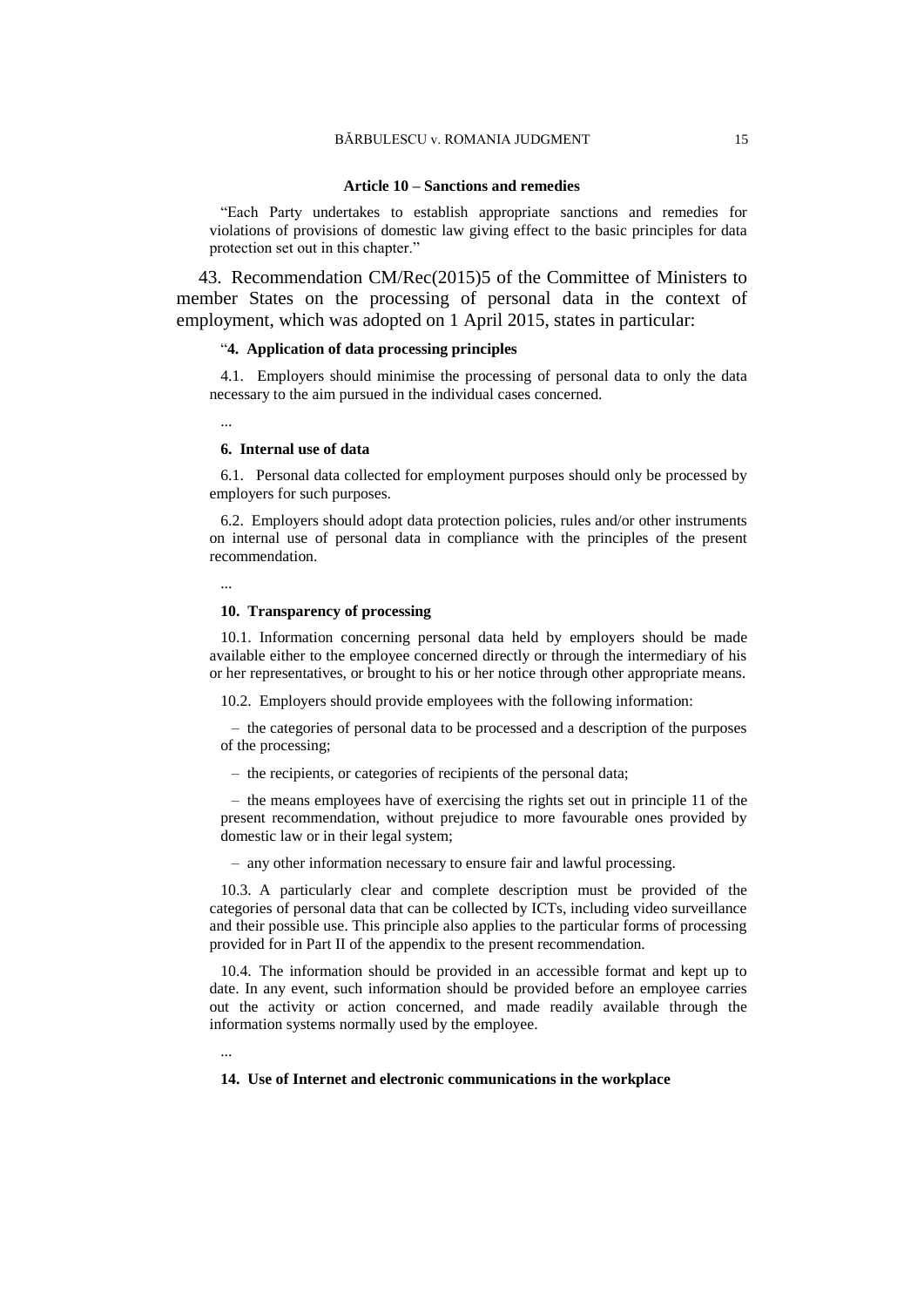14.1. Employers should avoid unjustifiable and unreasonable interferences with employees' right to private life. This principle extends to all technical devices and ICTs used by an employee. The persons concerned should be properly and periodically informed in application of a clear privacy policy, in accordance with principle 10 of the present recommendation. The information provided should be kept up to date and should include the purpose of the processing, the preservation or backup period of traffic data and the archiving of professional electronic communications.

14.2. In particular, in the event of processing of personal data relating to Internet or Intranet pages accessed by the employee, preference should be given to the adoption of preventive measures, such as the use of filters which prevent particular operations, and to the grading of possible monitoring on personal data, giving preference for non-individual random checks on data which are anonymous or in some way aggregated.

14.3. Access by employers to the professional electronic communications of their employees who have been informed in advance of the existence of that possibility can only occur, where necessary, for security or other legitimate reasons. In case of absent employees, employers should take the necessary measures and foresee the appropriate procedures aimed at enabling access to professional electronic communications only when such access is of professional necessity. Access should be undertaken in the least intrusive way possible and only after having informed the employees concerned.

14.4. The content, sending and receiving of private electronic communications at work should not be monitored under any circumstances.

14.5. On an employee's departure from an organisation, the employer should take the necessary organisational and technical measures to automatically deactivate the employee's electronic messaging account. If employers need to recover the contents of an employee's account for the efficient running of the organisation, they should do so before his or her departure and, when feasible, in his or her presence."

## IV. EUROPEAN UNION LAW

44. The relevant provisions of the Charter of Fundamental Rights of the European Union (2007/C 303/01) are worded as follows:

#### **Article 7 – Respect for private and family life**

"Everyone has the right to respect for his or her private and family life, home and communications."

#### **Article 8 – Protection of personal data**

"1. Everyone has the right to the protection of personal data concerning him or her.

2. Such data must be processed fairly for specified purposes and on the basis of the consent of the person concerned or some other legitimate basis laid down by law. Everyone has the right of access to data which has been collected concerning him or her, and the right to have it rectified.

3. Compliance with these rules shall be subject to control by an independent authority."

<span id="page-17-0"></span>45. Directive 95/46/EC of the European Parliament and of the Council of the European Union of 24 October 1995 on the protection of individuals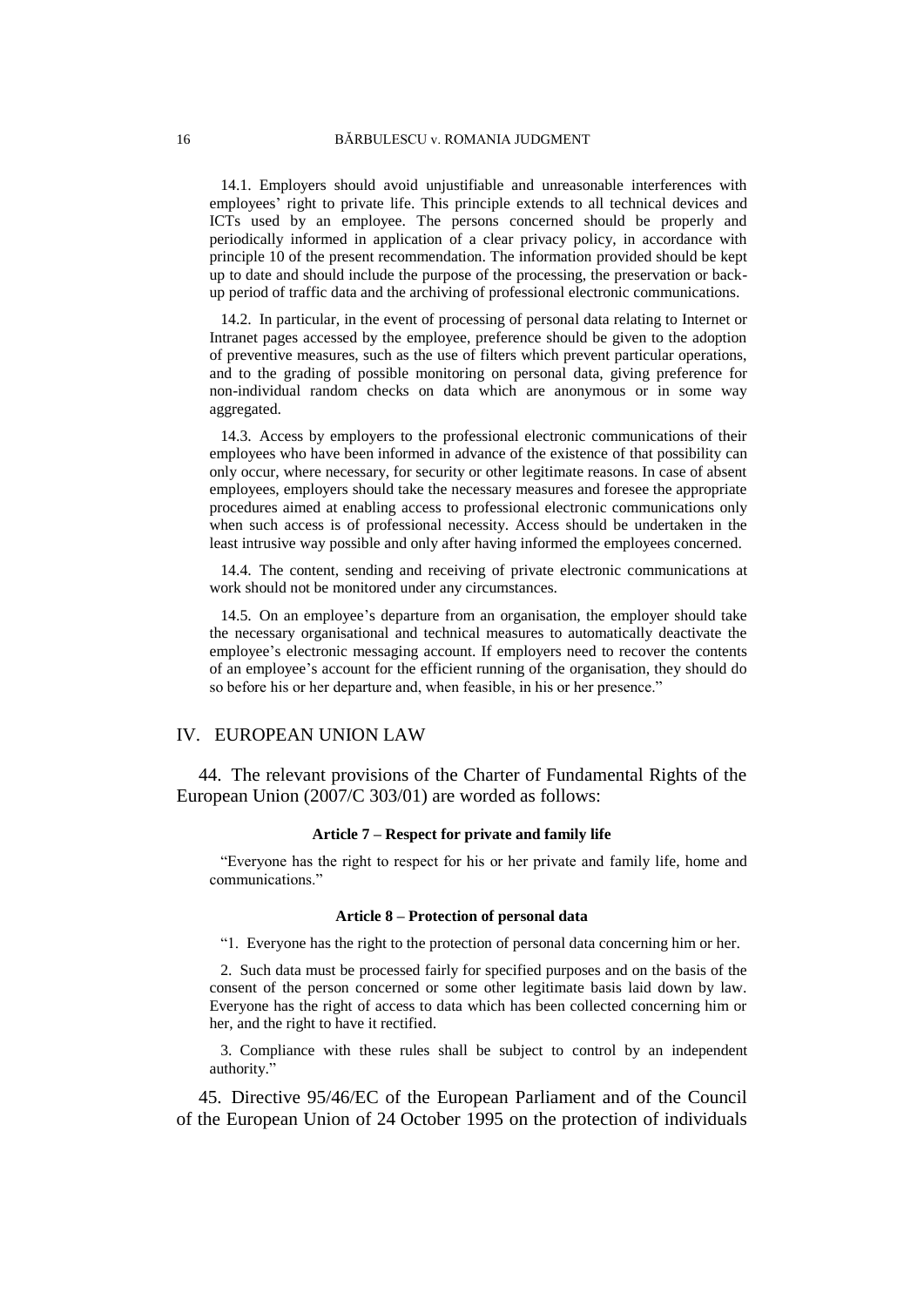with regard to the processing of personal data and on the free movement of such data ("Directive 95/46/EC") states that the object of national laws on the processing of personal data is notably to protect the right to privacy, as recognised both in Article 8 of the Convention and in the general principles of Community law. The relevant provisions of Directive 95/46/EC read as follows:

#### **Article 2 – Definitions**

"For the purposes of this Directive:

(a) 'personal data' shall mean any information relating to an identified or identifiable natural person ('data subject'); an identifiable person is one who can be identified, directly or indirectly, in particular by reference to an identification number or to one or more factors specific to his physical, physiological, mental, economic, cultural or social identity;

..."

#### **Article 6**

"1. Member States shall provide that personal data must be:

(a) processed fairly and lawfully;

(b) collected for specified, explicit and legitimate purposes and not further processed in a way incompatible with those purposes . Further processing of data for historical, statistical or scientific purposes shall not be considered as incompatible provided that Member States provide appropriate safeguards;

(c) adequate, relevant and not excessive in relation to the purposes for which they are collected and/or further processed;

(d) accurate and, where necessary, kept up to date; every reasonable step must be taken to ensure that data which are inaccurate or incomplete, having regard to the purposes for which they were collected or for which they are further processed, are erased or rectified;

(e) kept in a form which permits identification of data subjects for no longer than is necessary for the purposes for which the data were collected or for which they are further processed. Member States shall lay down appropriate safeguards for personal data stored for longer periods for historical, statistical or scientific use.

2. It shall be for the controller to ensure that paragraph 1 is complied with."

#### **Article 7**

"Member States shall provide that personal data may be processed only if:

(a) the data subject has unambiguously given his consent; or

(b) processing is necessary for the performance of a contract to which the data subject is party or in order to take steps at the request of the data subject prior to entering into a contract; or

(c) processing is necessary for compliance with a legal obligation to which the controller is subject; or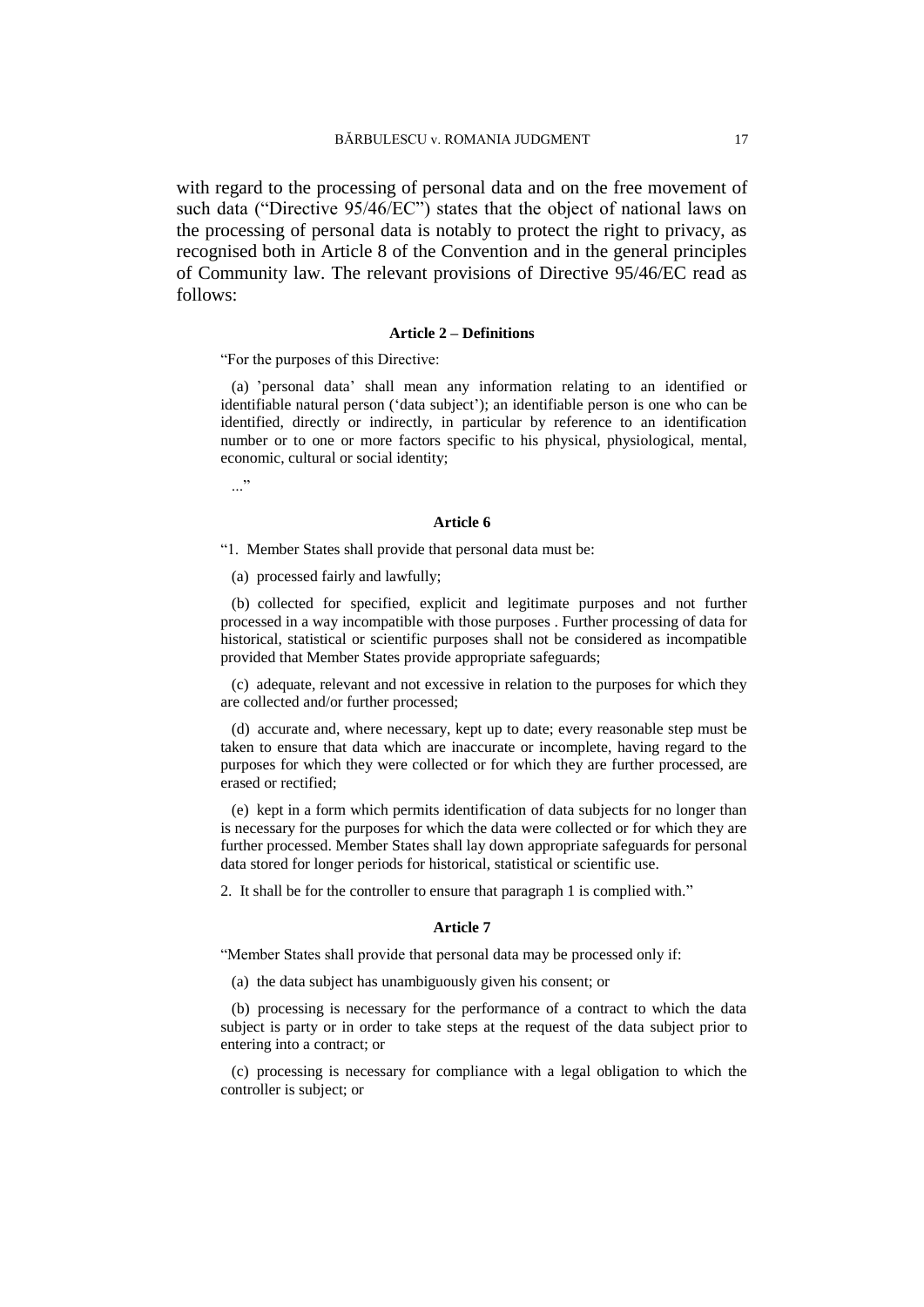(d) processing is necessary in order to protect the vital interests of the data subject; or

(e) processing is necessary for the performance of a task carried out in the public interest or in the exercise of official authority vested in the controller or in a third party to whom the data are disclosed; or

(f) processing is necessary for the purposes of the legitimate interests pursued by the controller or by the third party or parties to whom the data are disclosed, except where such interests are overridden by the interests for fundamental rights and freedoms of the data subject which require protection under Article 1 (1)."

#### **Article 8 – The processing of special categories of data**

"1. Member States shall prohibit the processing of personal data revealing racial or ethnic origin, political opinions, religious or philosophical beliefs, trade-union membership, and the processing of data concerning health or sex life.

2. Paragraph 1 shall not apply where:

(a) the data subject has given his explicit consent to the processing of those data, except where the laws of the Member State provide that the prohibition referred to in paragraph 1 may not be lifted by the data subject's giving his consent; or

(b) processing is necessary for the purposes of carrying out the obligations and specific rights of the controller in the field of employment law in so far as it is authorized by national law providing for adequate safeguards; or

(c) processing is necessary to protect the vital interests of the data subject or of another person where the data subject is physically or legally incapable of giving his consent; or

...

(e) the processing relates to data which are manifestly made public by the data subject or is necessary for the establishment, exercise or defence of legal claims.

...

4. Subject to the provision of suitable safeguards, Member States may, for reasons of substantial public interest, lay down exemptions in addition to those laid down in paragraph 2 either by national law or by decision of the supervisory authority."

46. A Working Party on Data Protection ("the Working Party") has been set up under Article 29 of the Directive and, in accordance with Article 30, is empowered to:

"(a) examine any question covering the application of the national measures adopted under this Directive in order to contribute to the uniform application of such measures;

(b) give the Commission an opinion on the level of protection in the Community and in third countries;

(c) advise the Commission on any proposed amendment of this Directive, on any additional or specific measures to safeguard the rights and freedoms of natural persons with regard to the processing of personal data and on any other proposed Community measures affecting such rights and freedoms;

(d) give an opinion on codes of conduct drawn up at Community level."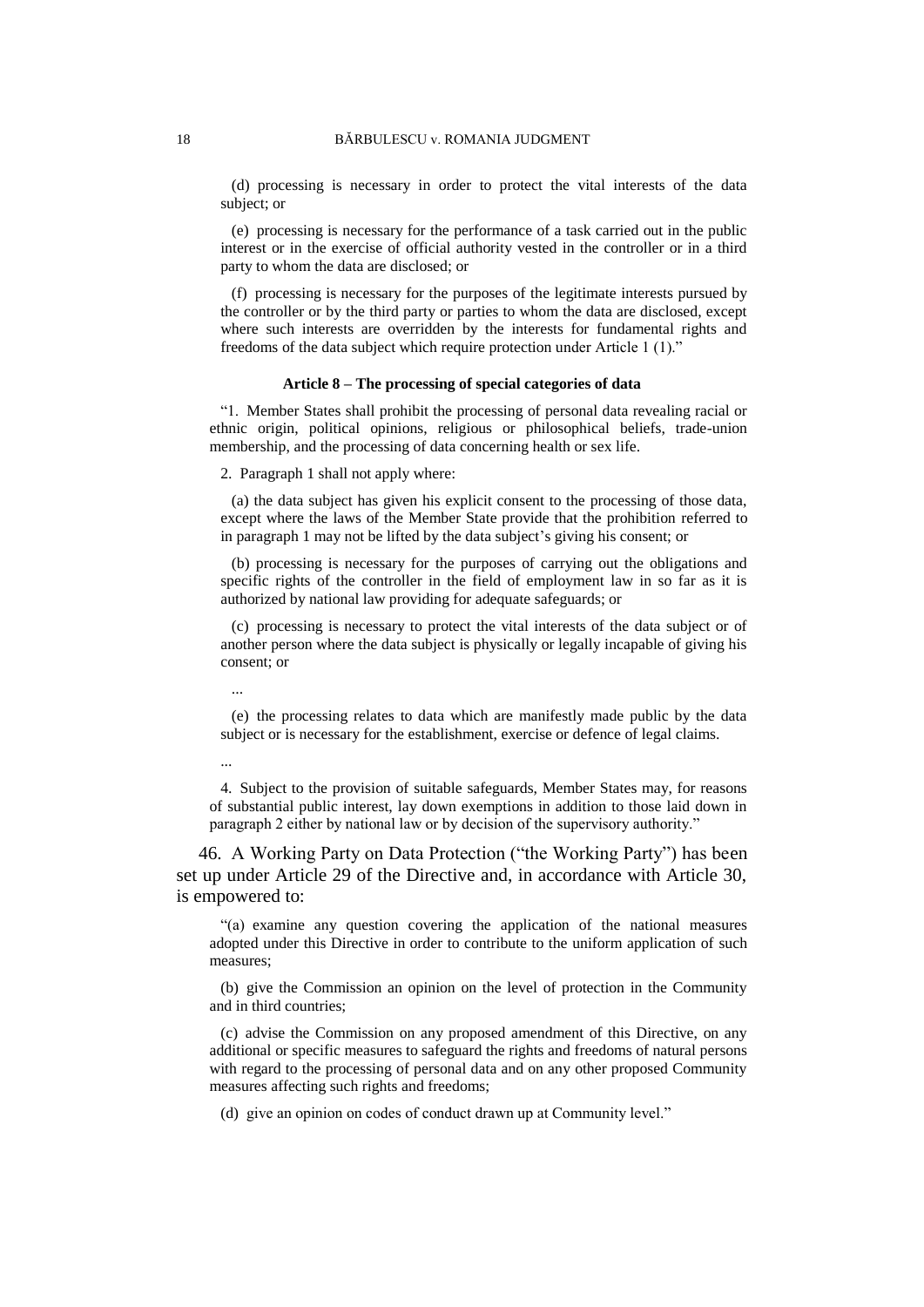The Working Party is an independent advisory body of the European Union. It issued an opinion in September 2001 on the processing of personal data in an employment context (opinion 8/2001), which summarises the fundamental data-protection principles: finality, transparency, legitimacy, proportionality, accuracy, security and staff awareness. In the opinion, which it adopted in conformity with its role of contributing to the uniform application of national measures adopted under Directive 95/46/EC, the Working Party pointed out that the monitoring of email involved the processing of personal data, and expressed the view that any monitoring of employees had to be

"a proportionate response by an employer to the risks it faces taking into account the legitimate privacy and other interests of workers."

47. In May 2002 the Working Party produced a working document on surveillance and monitoring of electronic communications in the workplace ("the working document"), in which it expressly took into account the provisions of Directive 95/46/EC read in the light of the provisions of Article 8 of the Convention. The working document asserts that the simple fact that a monitoring activity or surveillance is considered convenient to serve an employer's interest cannot in itself justify an intrusion into workers' privacy, and that any monitoring measure must satisfy four criteria: transparency, necessity, fairness and proportionality.

48. Regarding the technical aspect, the working document states:

"Prompt information can be easily delivered by software such as warning windows, which pop up and alert the worker that the system has detected and/or has taken steps to prevent an unauthorised use of the network."

49. More specifically, with regard to the question of access to employees' emails, the working document includes the following passage:

"It would only be in exceptional circumstances that the monitoring of a worker's [e]mail or Internet use would be considered necessary. For instance, monitoring of a worker's email may become necessary in order to obtain confirmation or proof of certain actions on his part. Such actions would include criminal activity on the part of the worker insofar as it is necessary for the employer to defend his own interests, for example, where he is vicariously liable for the actions of the worker. These activities would also include detection of viruses and in general terms any activity carried out by the employer to guarantee the security of the system.

It should be mentioned that opening an employee's email may also be necessary for reasons other than monitoring or surveillance, for example in order to maintain correspondence in case the employee is out of office (e.g. due to sickness or leave) and correspondence cannot be guaranteed otherwise (e.g. via auto reply or automatic forwarding)."

50. The Court of Justice of the European Union has interpreted the provisions of Directive 95/46/EC in the light of the right to respect for private life, as guaranteed by Article 8 of the Convention, in the case of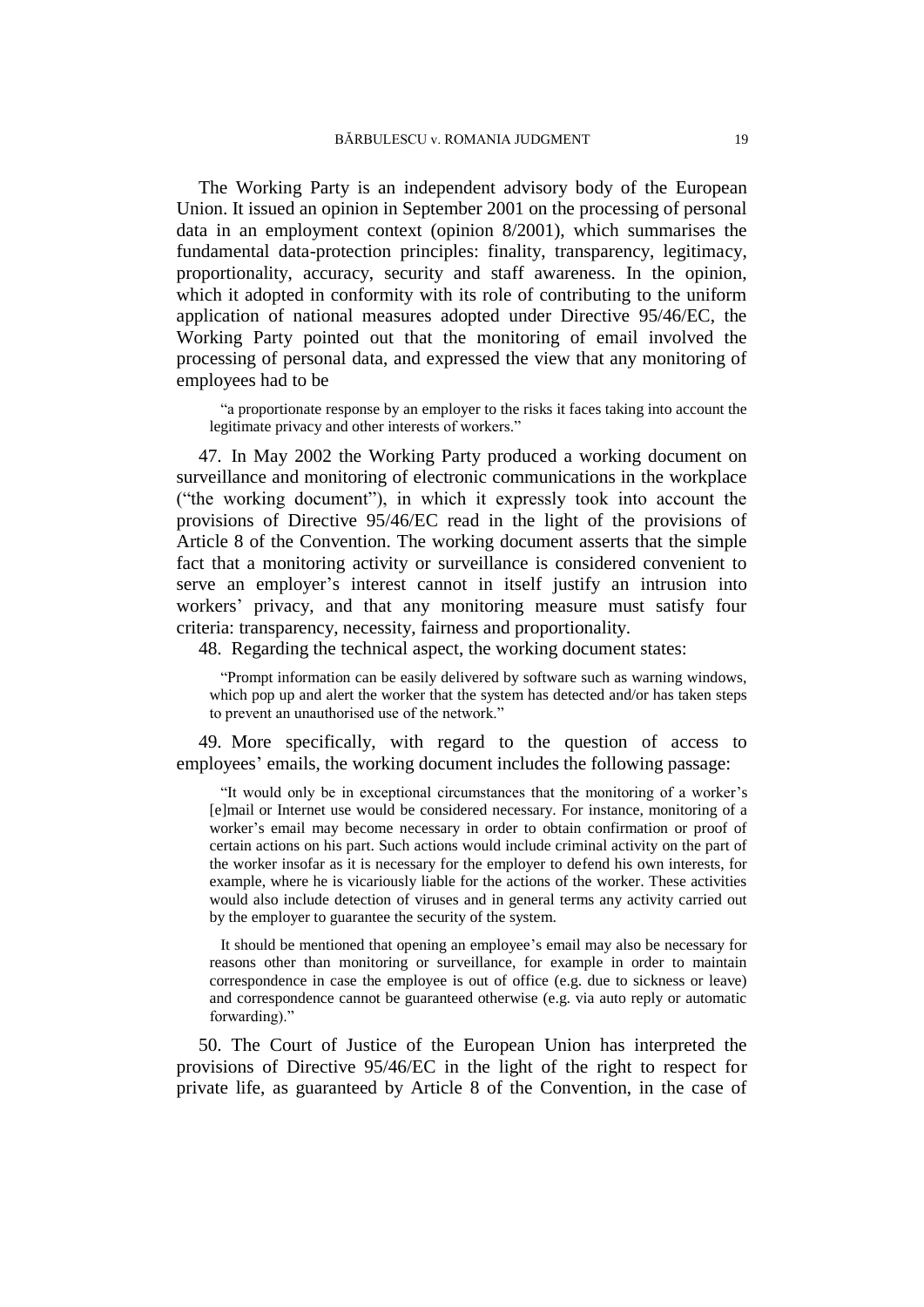*Österreichischer Rundfunk and Others* (C-465/00, C-138/01 and C-139/01, iudgment of 20 May 2003, ECLI:EU:C:2003:294, paragraphs 71 et seq.).

51. Regulation (EU) 2016/679 of the European Parliament and of the Council of 27 April 2016 on the protection of natural persons with regard to the processing of personal data and on the free movement of such data, and repealing Directive 95/46/EC (General Data Protection Regulation), published in OJ 2016 L 119/1, entered into force on 24 May 2016 and will repeal Directive 95/46/EC with effect from 25 May 2018 (Article 99). The relevant provisions of the Regulation read as follows:

#### **Article 30 – Records of processing activities**

"1 Each controller and, where applicable, the controller's representative, shall maintain a record of processing activities under its responsibility. That record shall contain all of the following information:

(a) the name and contact details of the controller and, where applicable, the joint controller, the controller's representative and the data protection officer;

(b) the purposes of the processing;

(c) a description of the categories of data subjects and of the categories of personal data;

(d) the categories of recipients to whom the personal data have been or will be disclosed including recipients in third countries or international organisations;

(e) where applicable, transfers of personal data to a third country or an international organisation, including the identification of that third country or international organisation and, in the case of transfers referred to in the second subparagraph of Article 49(1), the documentation of suitable safeguards;

(f) where possible, the envisaged time limits for erasure of the different categories of data;

(g) where possible, a general description of the technical and organisational security measures referred to in Article 32(1).

2. Each processor and, where applicable, the processor's representative shall maintain a record of all categories of processing activities carried out on behalf of a controller, containing:

(a) the name and contact details of the processor or processors and of each controller on behalf of which the processor is acting, and, where applicable, of the controller's or the processor's representative, and the data protection officer;

(b) the categories of processing carried out on behalf of each controller;

(c) where applicable, transfers of personal data to a third country or an international organisation, including the identification of that third country or international organisation and, in the case of transfers referred to in the second subparagraph of Article 49(1), the documentation of suitable safeguards;

(d) where possible, a general description of the technical and organisational security measures referred to in Article 32(1).

3. The records referred to in paragraphs 1 and 2 shall be in writing, including in electronic form.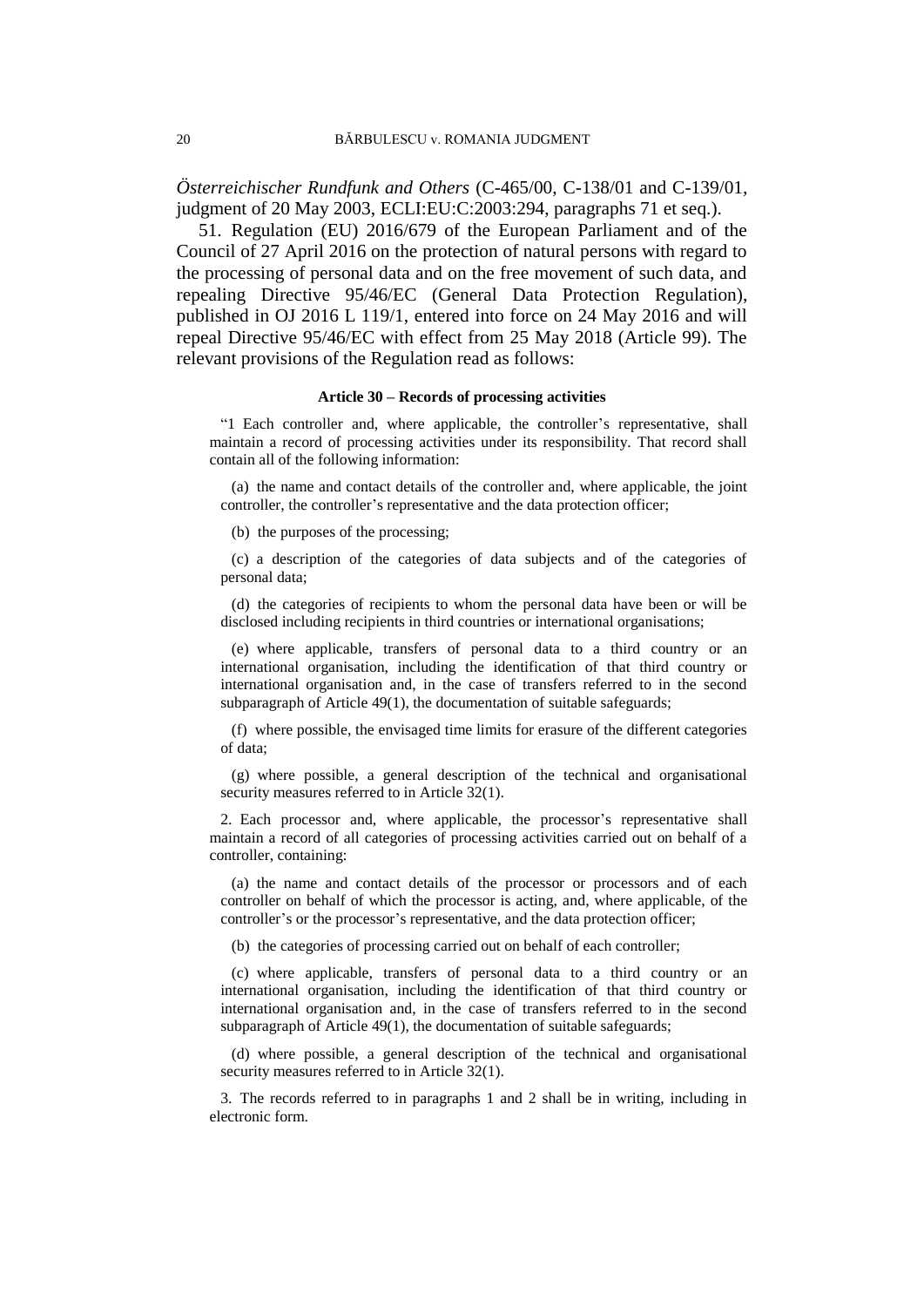4. The controller or the processor and, where applicable, the controller's or the processor's representative, shall make the record available to the supervisory authority on request.

5. The obligations referred to in paragraphs 1 and 2 shall not apply to an enterprise or an organisation employing fewer than 250 persons unless the processing it carries out is likely to result in a risk to the rights and freedoms of data subjects, the processing is not occasional, or the processing includes special categories of data as referred to in Article 9(1) or personal data relating to criminal convictions and offences referred to in Article 10."

#### **Article 47 – Binding corporate rules**

"1. The competent supervisory authority shall approve binding corporate rules in accordance with the consistency mechanism set out in Article 63, provided that they:

(a) are legally binding and apply to and are enforced by every member concerned of the group of undertakings, or group of enterprises engaged in a joint economic activity, including their employees;

(b) expressly confer enforceable rights on data subjects with regard to the processing of their personal data; and

(c) fulfil the requirements laid down in paragraph 2.

2. The binding corporate rules referred to in paragraph 1 shall specify at least:

(a) the structure and contact details of the group of undertakings, or group of enterprises engaged in a joint economic activity and of each of its members;

(b) the data transfers or set of transfers, including the categories of personal data, the type of processing and its purposes, the type of data subjects affected and the identification of the third country or countries in question;

(c) their legally binding nature, both internally and externally;

(d) the application of the general data protection principles, in particular purpose limitation, data minimisation, limited storage periods, data quality, data protection by design and by default, legal basis for processing, processing of special categories of personal data, measures to ensure data security, and the requirements in respect of onward transfers to bodies not bound by the binding corporate rules;

(e) the rights of data subjects in regard to processing and the means to exercise those rights, including the right not to be subject to decisions based solely on automated processing, including profiling in accordance with Article 22, the right to lodge a complaint with the competent supervisory authority and before the competent courts of the Member States in accordance with Article 79, and to obtain redress and, where appropriate, compensation for a breach of the binding corporate rules;

(f) the acceptance by the controller or processor established on the territory of a Member State of liability for any breaches of the binding corporate rules by any member concerned not established in the Union; the controller or the processor shall be exempt from that liability, in whole or in part, only if it proves that that member is not responsible for the event giving rise to the damage;

(g) how the information on the binding corporate rules, in particular on the provisions referred to in points (d), (e) and (f) of this paragraph is provided to the data subjects in addition to Articles 13 and 14;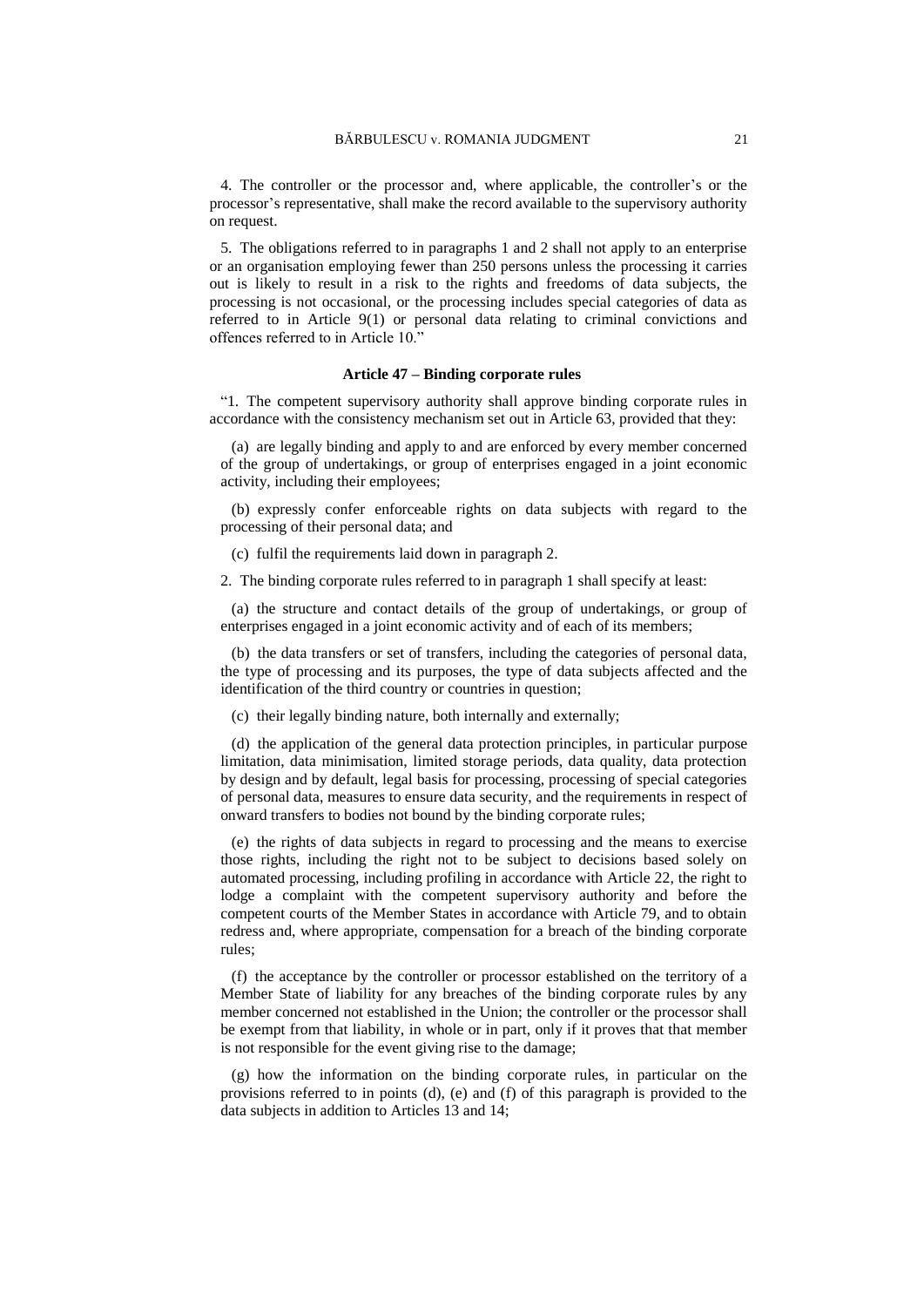(h) the tasks of any data protection officer designated in accordance with Article 37 or any other person or entity in charge of the monitoring compliance with the binding corporate rules within the group of undertakings, or group of enterprises engaged in a joint economic activity, as well as monitoring training and complainthandling;

(i) the complaint procedures;

(j) the mechanisms within the group of undertakings, or group of enterprises engaged in a joint economic activity for ensuring the verification of compliance with the binding corporate rules. Such mechanisms shall include data protection audits and methods for ensuring corrective actions to protect the rights of the data subject. Results of such verification should be communicated to the person or entity referred to in point (h) and to the board of the controlling undertaking of a group of undertakings, or of the group of enterprises engaged in a joint economic activity, and should be available upon request to the competent supervisory authority;

(k) the mechanisms for reporting and recording changes to the rules and reporting those changes to the supervisory authority;

(l) the cooperation mechanism with the supervisory authority to ensure compliance by any member of the group of undertakings, or group of enterprises engaged in a joint economic activity, in particular by making available to the supervisory authority the results of verifications of the measures referred to in point  $(i)$ :

(m) the mechanisms for reporting to the competent supervisory authority any legal requirements to which a member of the group of undertakings, or group of enterprises engaged in a joint economic activity is subject in a third country which are likely to have a substantial adverse effect on the guarantees provided by the binding corporate rules; and

(n) the appropriate data protection training to personnel having permanent or regular access to personal data.

3. The Commission may specify the format and procedures for the exchange of information between controllers, processors and supervisory authorities for binding corporate rules within the meaning of this Article. Those implementing acts shall be adopted in accordance with the examination procedure set out in Article 93(2)."

#### **Article 88 – Processing in the context of employment**

"1. Member States may, by law or by collective agreements, provide for more specific rules to ensure the protection of the rights and freedoms in respect of the processing of employees' personal data in the employment context, in particular for the purposes of the recruitment, the performance of the contract of employment, including discharge of obligations laid down by law or by collective agreements, management, planning and organisation of work, equality and diversity in the workplace, health and safety at work, protection of employer's or customer's property and for the purposes of the exercise and enjoyment, on an individual or collective basis, of rights and benefits related to employment, and for the purpose of the termination of the employment relationship.

2. Those rules shall include suitable and specific measures to safeguard the data subject's human dignity, legitimate interests and fundamental rights, with particular regard to the transparency of processing, the transfer of personal data within a group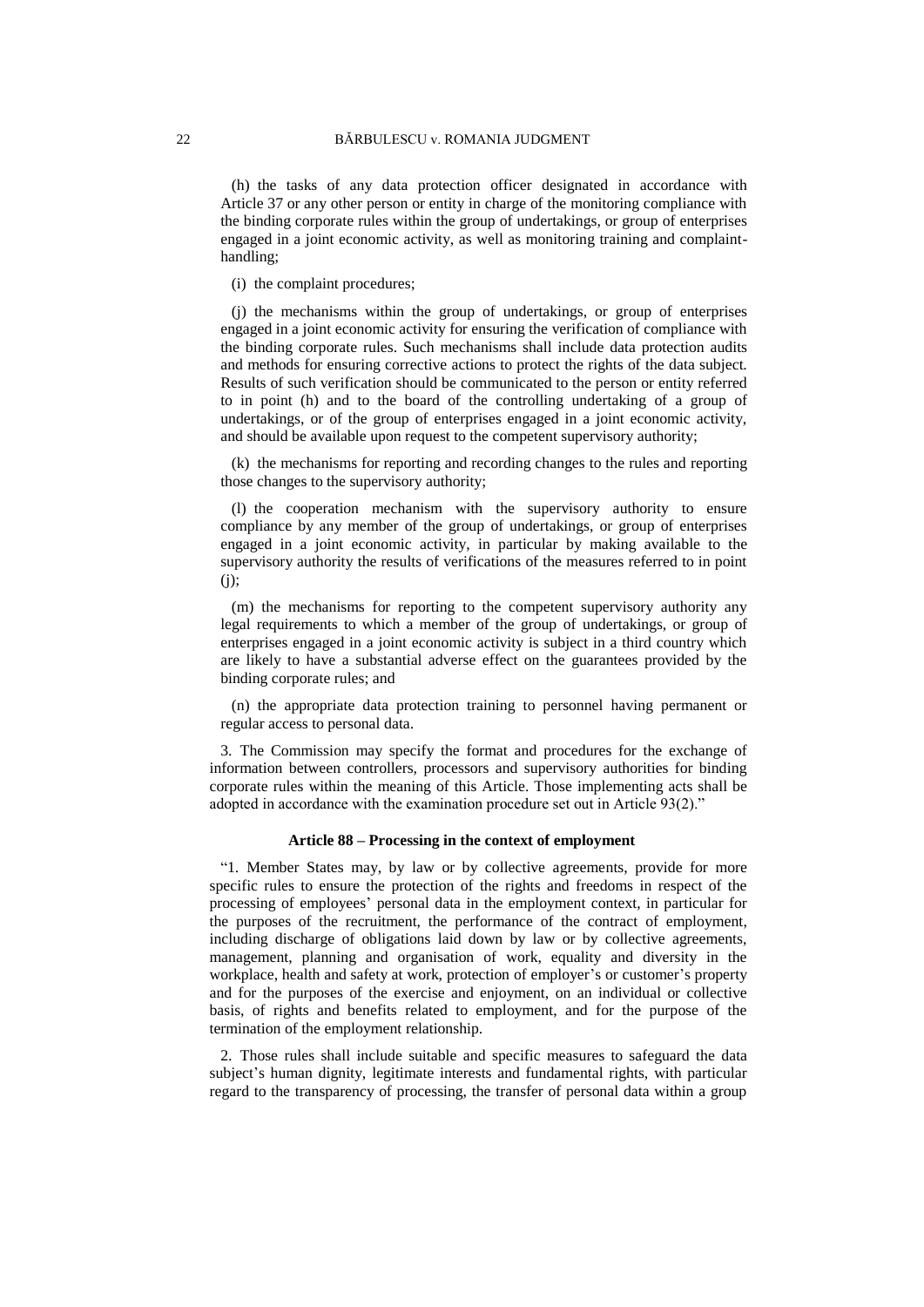of undertakings, or a group of enterprises engaged in a joint economic activity and monitoring systems at the work place.

3. Each Member State shall notify to the Commission those provisions of its law which it adopts pursuant to paragraph 1, by 25 May 2018 and, without delay, any subsequent amendment affecting them."

## V. COMPARATIVE LAW

<span id="page-24-0"></span>52. The documents available to the Court concerning the legislation of the Council of Europe member States, in particular a study of thirty-four of them, indicate that all the States concerned recognise in general terms, at constitutional or statutory level, the right to privacy and to secrecy of correspondence. However, only Austria, Finland, Luxembourg, Portugal, Slovakia and the United Kingdom have explicitly regulated the issue of workplace privacy, whether in labour laws or in special legislation.

<span id="page-24-1"></span>53. With regard to monitoring powers, thirty-four Council of Europe member States require employers to give employees prior notice of monitoring. This may take a number of forms, for example notification of the personal data-protection authorities or of workers' representatives. The existing legislation in Austria, Estonia, Finland, Greece, Lithuania, Luxembourg, Norway, Poland, Slovakia and the former Yugoslav Republic of Macedonia requires employers to notify employees directly before initiating the monitoring.

<span id="page-24-2"></span>54. In, Austria, Denmark, Finland, France, Germany, Greece, Italy, Portugal and Sweden, employers may monitor emails marked by employees as "private", without being permitted to access their content. In Luxembourg employers may not open emails that are either marked as "private" or are manifestly of a private nature. The Czech Republic, Italy and Slovenia, as well as the Republic of Moldova to a certain extent, also limit the extent to which employers may monitor their employees' communications, according to whether the communications are professional or personal in nature. In Germany and Portugal, once it has been established that a message is private, the employer must stop reading it.

## THE LAW

## I. ALLEGED VIOLATION OF ARTICLE 8 OF THE CONVENTION

55. The applicant submitted that his dismissal by his employer had been based on a breach of his right to respect for his private life and correspondence and that, by not revoking that measure, the domestic courts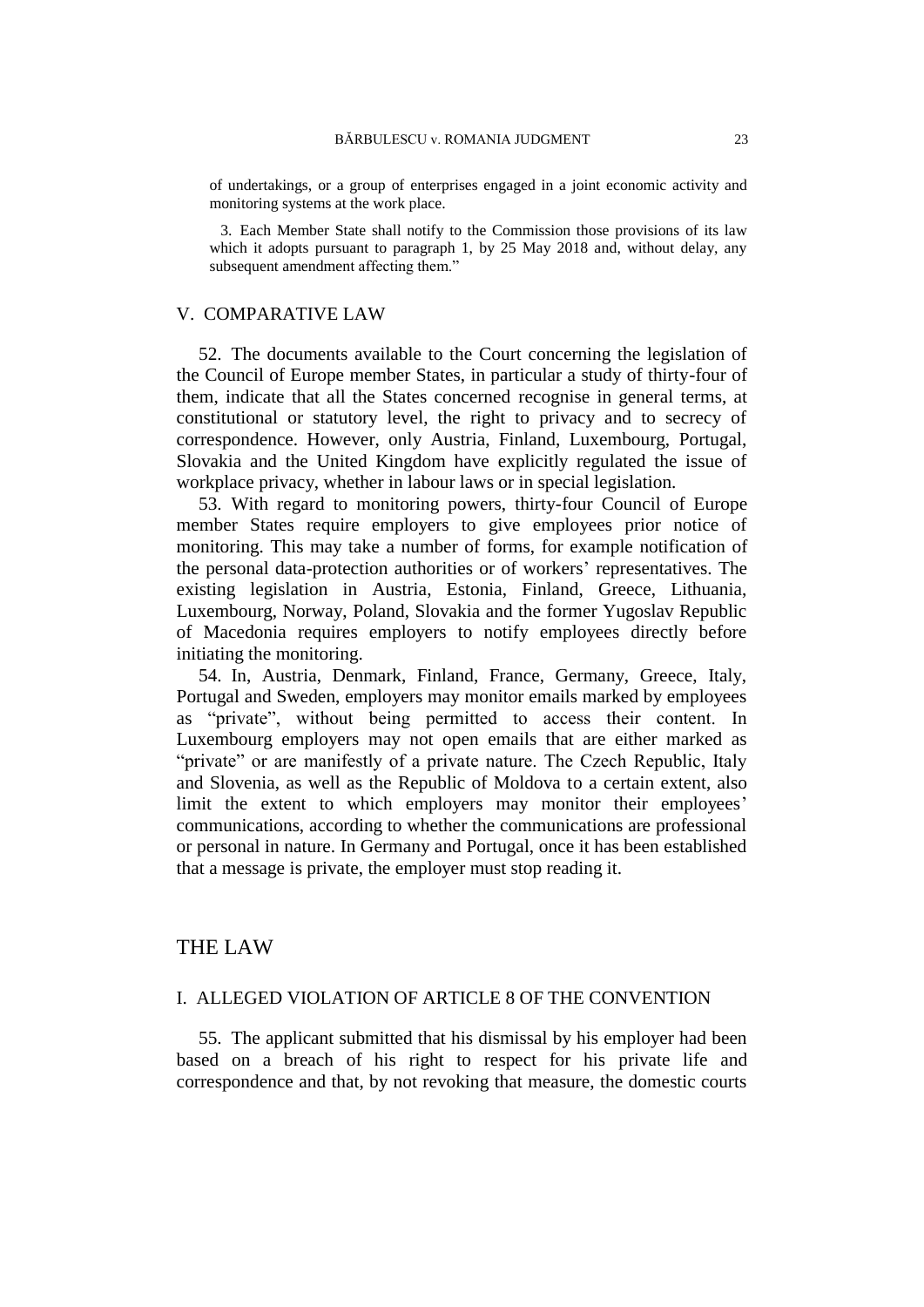had failed to comply with their obligation to protect the right in question. He relied on Article 8 of the Convention, which provides:

"1. Everyone has the right to respect for his private and family life, his home and his correspondence.

2. There shall be no interference by a public authority with the exercise of this right except such as is in accordance with the law and is necessary in a democratic society in the interests of national security, public safety or the economic well-being of the country, for the prevention of disorder or crime, for the protection of health or morals, or for the protection of the rights and freedoms of others."

## **A. The Chamber's findings**

56. In its judgment of 12 January 2016 the Chamber held, firstly, that Article 8 of the Convention was applicable in the present case. Referring to the concept of reasonable expectation of privacy, it found that the present case differed from *Copland* (cited above, § 41) and *Halford v. the United Kingdom* (25 June 1997, § 45, *Reports of Judgments and Decisions* 1997-III) in that the applicant's employer's internal regulations in the present case strictly prohibited employees from using company computers and resources for personal purposes. The Chamber had regard to the nature of the applicant's communications and the fact that a transcript of them had been used as evidence in the domestic court proceedings, and concluded that the applicant's right to respect for his "private life" and "correspondence" was at stake.

57. Next, the Chamber examined the case from the standpoint of the State's positive obligations, since the decision to dismiss the applicant had been taken by a private-law entity. It therefore determined whether the national authorities had struck a fair balance between the applicant's right to respect for his private life and correspondence and his employer's interests.

58. The Chamber noted that the applicant had been able to bring his case and raise his arguments before the labour courts. The courts had found that he had committed a disciplinary offence by using the internet for personal purposes during working hours, and to that end they had had regard to the conduct of the disciplinary proceedings, in particular the fact that the employer had accessed the contents of the applicant's communications only after the applicant had declared that he had used Yahoo Messenger for work-related purposes.

59. The Chamber further noted that the domestic courts had not based their decisions on the contents of the applicant's communications and that the employer's monitoring activities had been limited to his use of Yahoo Messenger.

60. Accordingly, it held that there had been no violation of Article 8 of the Convention.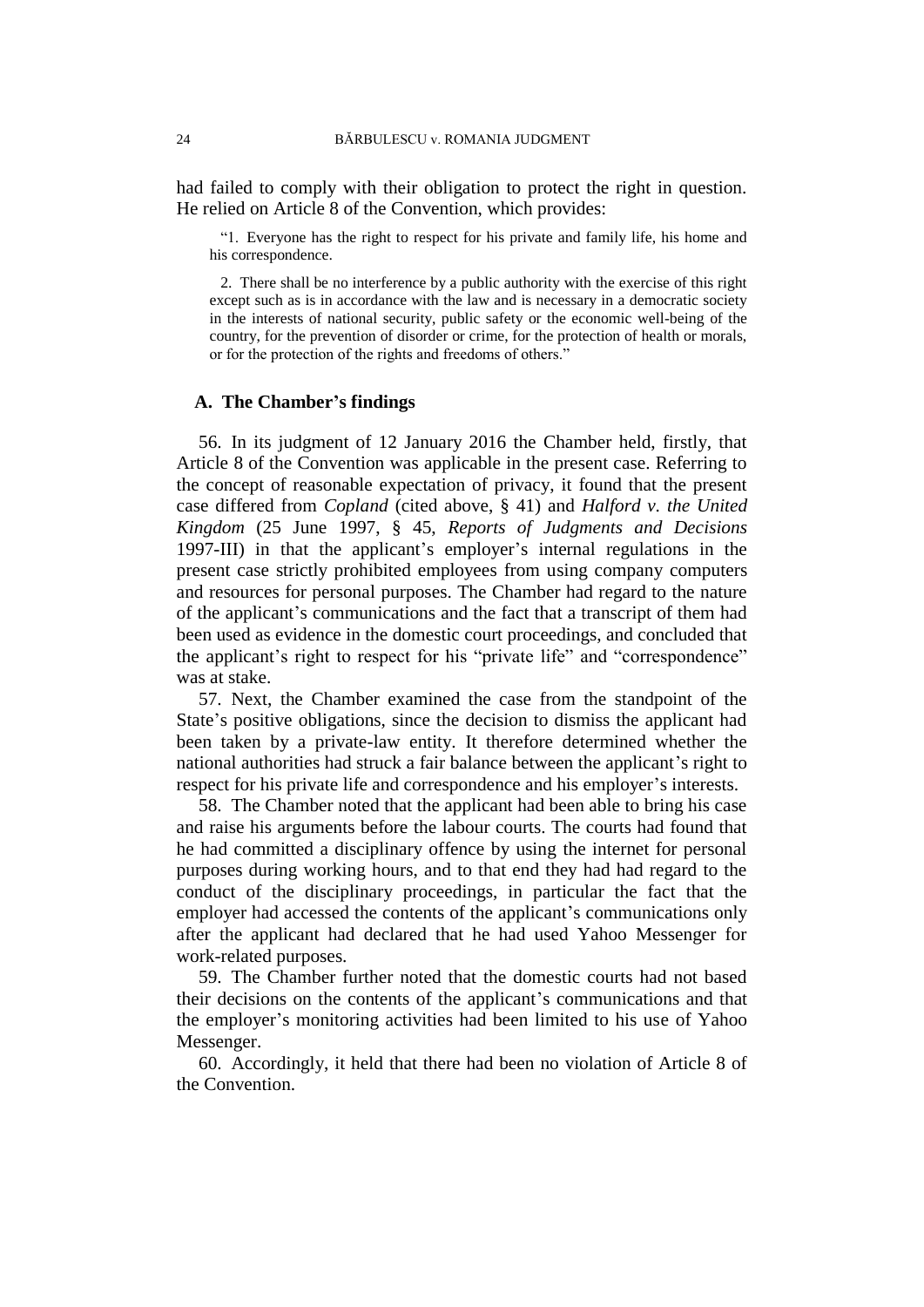## **B. Scope of the case before the Grand Chamber**

61. The Court notes that in the proceedings before the Chamber the applicant alleged that his employer's decision to terminate his contract had been based on a breach of his right to respect for his private life and correspondence as enshrined in Article 8 of the Convention and that, by not revoking that measure, the domestic courts had failed to comply with their obligation to protect the right in question. The Chamber declared this complaint admissible on 12 January 2016.

62. The Court reiterates that the case referred to the Grand Chamber is the application as it has been declared admissible by the Chamber (see *K. and T. v. Finland* [GC], no. 25702/94, §§ 140-41, ECHR 2001-VII; *D.H. and Others v. the Czech Republic* [GC], no. 57325/00, § 109, ECHR 2007-IV; and *Blokhin v. Russia* [GC], no. 47152/06, § 91, ECHR 2016).

63. In his observations before the Grand Chamber, the applicant complained for the first time about the rejection in 2012 of the criminal complaint filed by him in connection with an alleged breach of the secrecy of correspondence (see paragraph [90](#page-31-0) below).

64. This new complaint was not mentioned in the decision of 12 January 2016 as to admissibility, which defines the boundaries of the examination of the application. It therefore falls outside the scope of the case as referred to the Grand Chamber, which accordingly does not have jurisdiction to deal with it and will limit its examination to the complaint that was declared admissible by the Chamber.

## **C. Applicability of Article 8 of the Convention**

#### *1. The parties' submissions*

#### **(a) The Government**

65. The Government argued that the applicant could not claim any expectation of "privacy" as regards the communications he had exchanged via an instant messaging account created for professional use. With reference to the case-law of the French and Cypriot courts, they submitted that messages sent by an employee using the technical facilities made available to him by his employer had to be regarded as professional in nature unless the employee explicitly identified them as private. They noted that it was not technically possible using Yahoo Messenger to mark messages as private; nevertheless, the applicant had had an adequate opportunity, during the initial stage of the disciplinary proceedings, to indicate that his communications had been private, and yet had chosen to maintain that they had been work-related. The applicant had been informed not only of his employer's internal regulations, which prohibited all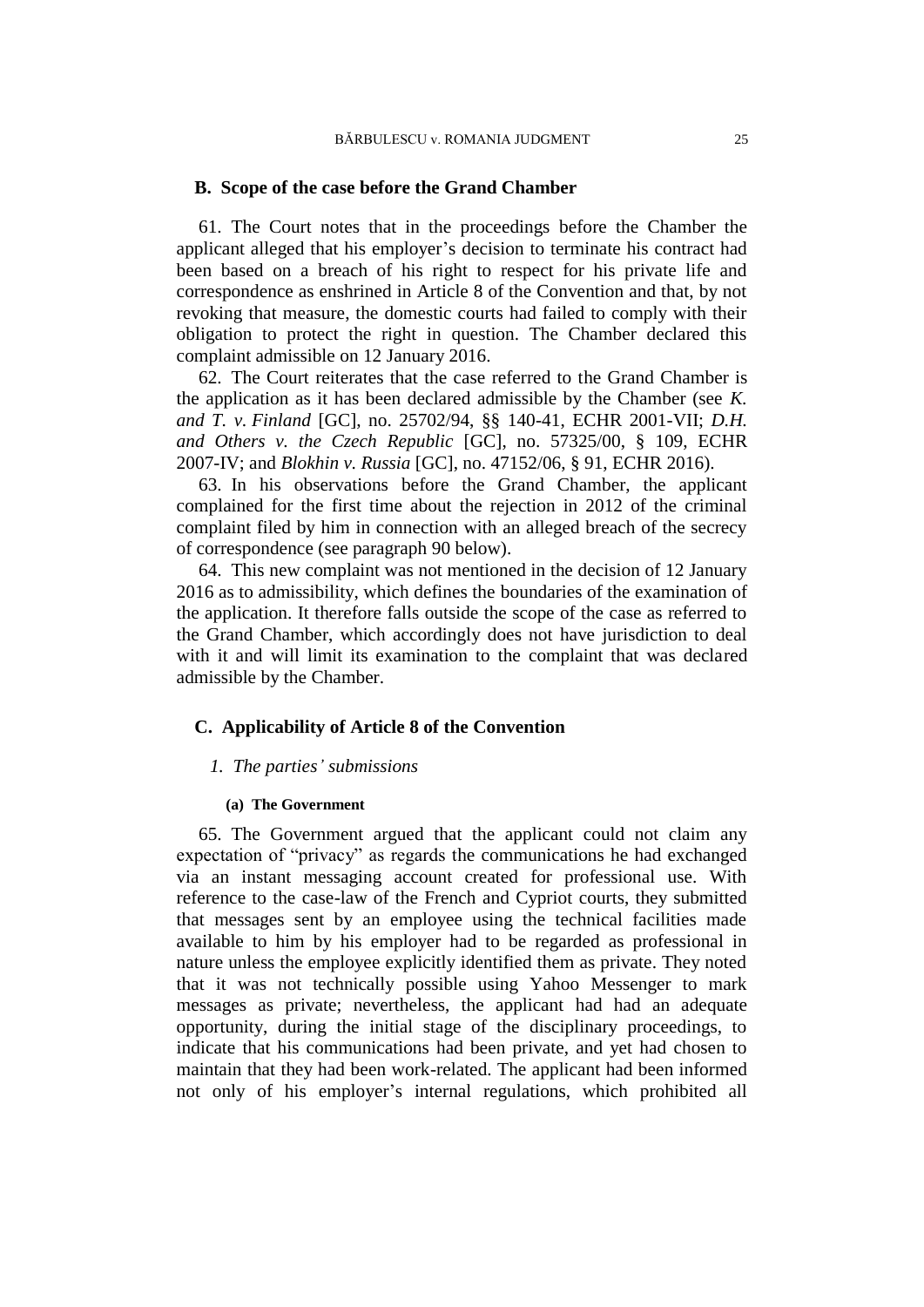personal use of company resources, but also of the fact that his employer had initiated a process for monitoring his communications.

66. The Government relied on three further arguments in contending that Article 8 of the Convention was not applicable in the present case. Firstly, there was no evidence to suggest that the transcript of the applicant's communications had been disclosed to his work colleagues; the applicant himself had produced the full transcript of the messages in the proceedings before the domestic courts, without asking for any restrictions to be placed on access to the documents concerned. Secondly, the national authorities had used the transcript of the messages as evidence because the applicant had so requested, and because the prosecuting authorities had already found that the monitoring of his communications had been lawful. Thirdly, the information notice had contained sufficient indications for the applicant to have been aware that his employer could monitor his communications, and this had rendered them devoid of any private element.

### **(b) The applicant**

67. The applicant did not make any submissions as to the applicability of Article 8 of the Convention, but repeatedly maintained that his communications had been private in nature.

<span id="page-27-0"></span>68. He further argued that, since he had created the Yahoo Messenger account in question and was the only person who knew the password, he had had a reasonable expectation of privacy regarding his communications. He also asserted that he had not received prior notification from his employer about the monitoring of his communications.

## *2. The Court's assessment*

69. The Court notes that the question arising in the present case is whether the matters complained of by the applicant fall within the scope of Article 8 of the Convention.

70. At this stage of its examination it considers it useful to emphasise that "private life" is a broad term not susceptible to exhaustive definition (see *Sidabras and Džiautas v. Lithuania*, nos. 55480/00 and 59330/00, § 43, ECHR 2004-VIII). Article 8 of the Convention protects the right to personal development (see *K.A. and A.D. v. Belgium*, nos. 42758/98 and 45558/99, § 83, 17 February 2005), whether in terms of personality (see *Christine Goodwin v. the United Kingdom* [GC], no. 28957/95, § 90, ECHR 2002-VI) or of personal autonomy, which is an important principle underlying the interpretation of the Article 8 guarantees (see *Pretty v. the United Kingdom*, no. 2346/02, § 61, ECHR 2002-III). The Court acknowledges that everyone has the right to live privately, away from unwanted attention (see *Smirnova v. Russia*, nos. 46133/99 and 48183/99, § 95, ECHR 2003-IX (extracts)). It also considers that it would be too restrictive to limit the notion of "private life" to an "inner circle" in which the individual may live his or her own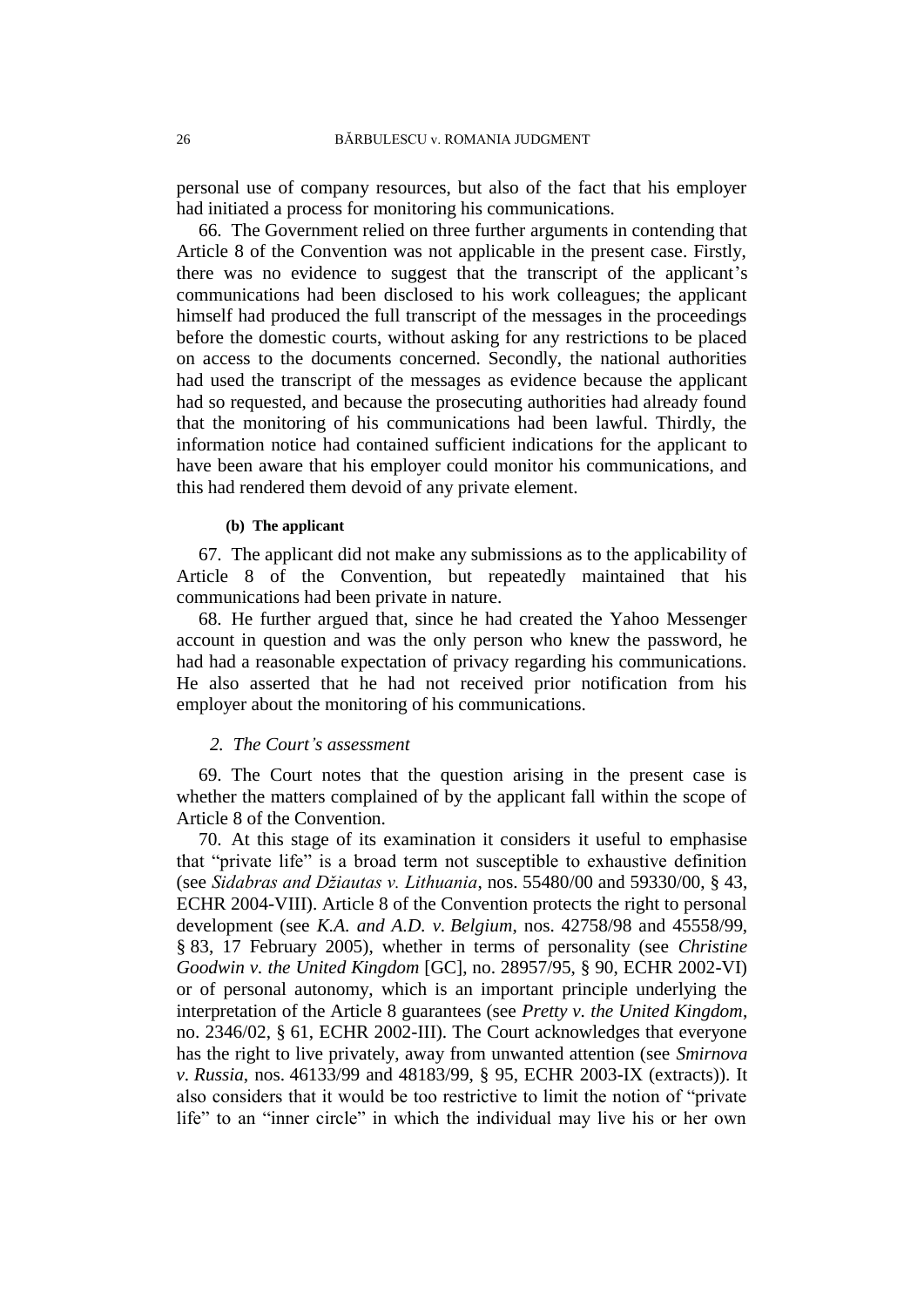personal life as he or she chooses, thus excluding entirely the outside world not encompassed within that circle (see *Niemietz v. Germany*, 16 December 1992, § 29, Series A no. 251-B). Article 8 thus guarantees a right to "private life" in the broad sense, including the right to lead a "private social life", that is, the possibility for the individual to develop his or her social identity. In that respect, the right in question enshrines the possibility of approaching others in order to establish and develop relationships with them (see *Bigaeva v. Greece*, no. 26713/05, § 22, 28 May 2009, and *Özpınar v. Turkey*, no. 20999/04, § 45 *in fine*, 19 October 2010).

71. The Court considers that the notion of "private life" may include professional activities (see *Fernández Martínez v. Spain* [GC], no. 56030/07, § 110, ECHR 2014 (extracts), and *Oleksandr Volkov v. Ukraine*, no. 21722/11, §§ 165-66, ECHR 2013), or activities taking place in a public context (see *Von Hannover v. Germany (no. 2)* [GC], nos. 40660/08 and 60641/08, § 95, ECHR 2012). Restrictions on an individual's professional life may fall within Article 8 where they have repercussions on the manner in which he or she constructs his or her social identity by developing relationships with others. It should be noted in this connection that it is in the course of their working lives that the majority of people have a significant, if not the greatest, opportunity to develop relationships with the outside world (see *Niemietz*, cited above, § 29).

72. Furthermore, as regards the notion of "correspondence", it should be noted that in the wording of Article 8 this word is not qualified by any adjective, unlike the term "life". And indeed, the Court has already held that, in the context of correspondence by means of telephone calls, no such qualification is to be made. In a number of cases relating to correspondence with a lawyer, it has not even envisaged the possibility that Article 8 might be inapplicable on the ground that the correspondence was of a professional nature (see *Niemietz*, cited above, § 32, with further references). Furthermore, it has held that telephone conversations are covered by the notions of "private life" and "correspondence" within the meaning of Article 8 (see *Roman Zakharov v. Russia* [GC], no. 47143/06, § 173, ECHR 2015). In principle, this is also true where telephone calls are made from or received on business premises (see *Halford*, cited above, § 44, and *Amann v. Switzerland* [GC], no. 27798/95, § 44, ECHR 2000-II). The same applies to emails sent from the workplace, which enjoy similar protection under Article 8, as does information derived from the monitoring of a person's internet use (see *Copland*, cited above, § 41 *in fine*).

73. It is clear from the Court's case-law that communications from business premises as well as from the home may be covered by the notions of "private life" and "correspondence" within the meaning of Article 8 of the Convention (see *Halford*, cited above, § 44; and *Copland*, cited above, § 41). In order to ascertain whether the notions of "private life" and "correspondence" are applicable, the Court has on several occasions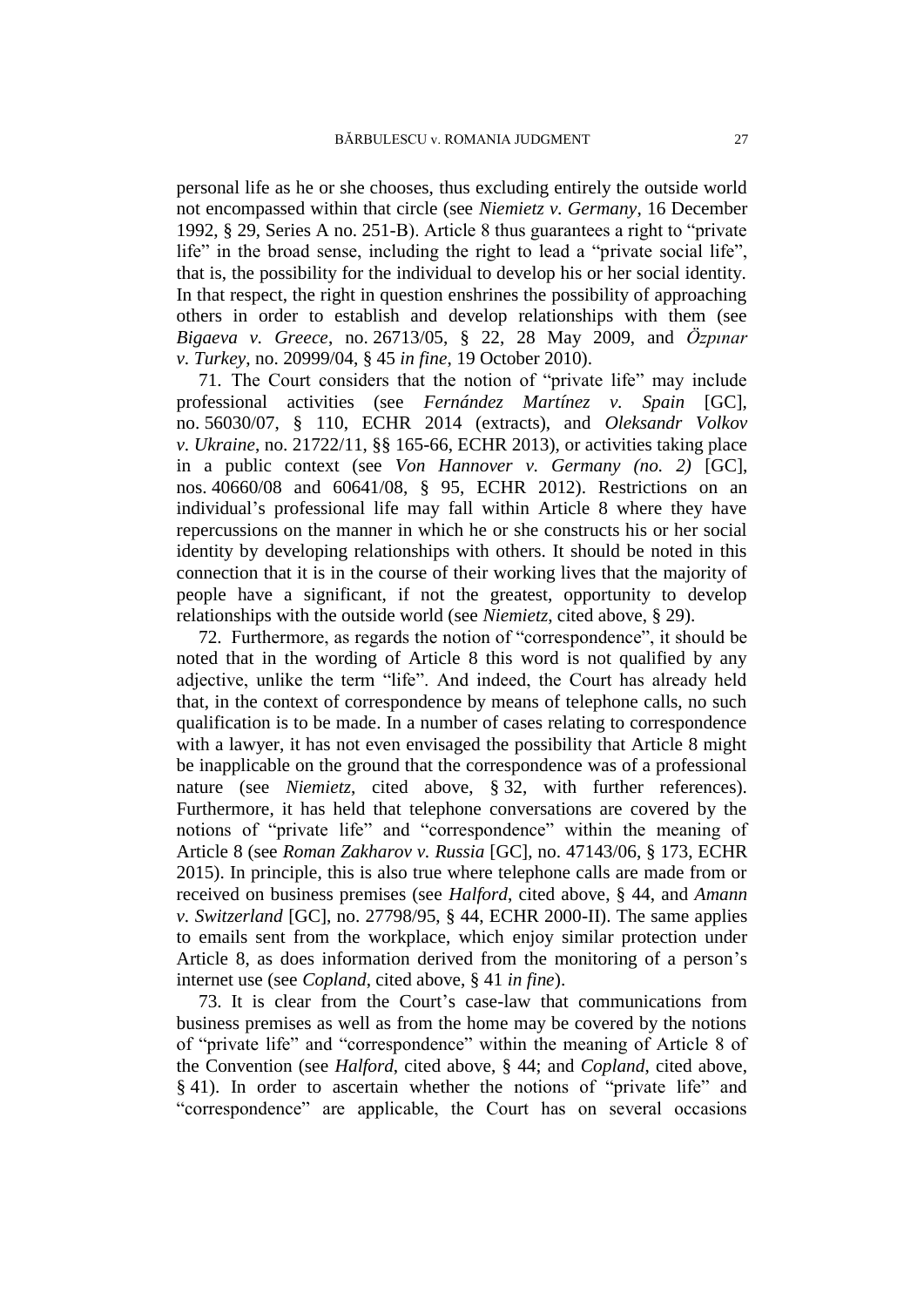examined whether individuals had a reasonable expectation that their privacy would be respected and protected (ibid.; and as regards "private life", see also *Köpke v. Germany* (dec.), no. 420/07, 5 October 2010). In that context, it has stated that a reasonable expectation of privacy is a significant though not necessarily conclusive factor (see *Köpke*, cited above).

74. Applying these principles in the present case, the Court first observes that the kind of internet instant messaging service at issue is just one of the forms of communication enabling individuals to lead a private social life. At the same time, the sending and receiving of communications is covered by the notion of "correspondence", even if they are sent from an employer's computer. The Court notes, however, that the applicant's employer instructed him and the other employees to refrain from any personal activities in the workplace. This requirement on the employer's part was reflected in measures including a ban on using company resources for personal purposes (see paragraph [12](#page-4-1) above).

75. The Court further notes that with a view to ensuring that this requirement was met, the employer set up a system for monitoring its employees' internet use (see paragraphs [17](#page-5-0) and [18](#page-5-1) above). The documents in the case file, in particular those relating to the disciplinary proceedings against the applicant, indicate that during the monitoring process, both the flow and the content of the applicants' communications were recorded and stored (see paragraphs [18](#page-5-1) and [20](#page-5-2) above).

76. The Court observes in addition that despite this requirement on the employer's part, the applicant exchanged messages of a personal nature with his fiancée and his brother (see paragraph [21](#page-5-3) above). Some of these messages were of an intimate nature (ibid.).

77. The Court considers that it is clear from the case file that the applicant had indeed been informed of the ban on personal internet use laid down in his employer's internal regulations (see paragraph [14](#page-4-2) above). However, it is not so clear that he had been informed prior to the monitoring of his communications that such a monitoring operation was to take place. Thus, the Government submitted that the applicant had acquainted himself with the employer's information notice on an unspecified date between 3 and 13 July 2007 (see paragraph [16](#page-5-4) above). Nevertheless, the domestic courts omitted to ascertain whether the applicant had been informed of the monitoring operation before the date on which it began, given that the employer recorded communications in real time from 5 to 13 July 2007 (see paragraph [17](#page-5-0) above).

<span id="page-29-0"></span>78. In any event, it does not appear that the applicant was informed in advance of the extent and nature of his employer's monitoring activities, or of the possibility that the employer might have access to the actual contents of his communications.

79. The Court also takes note of the applicant's argument that he himself had created the Yahoo Messenger account in question and was the only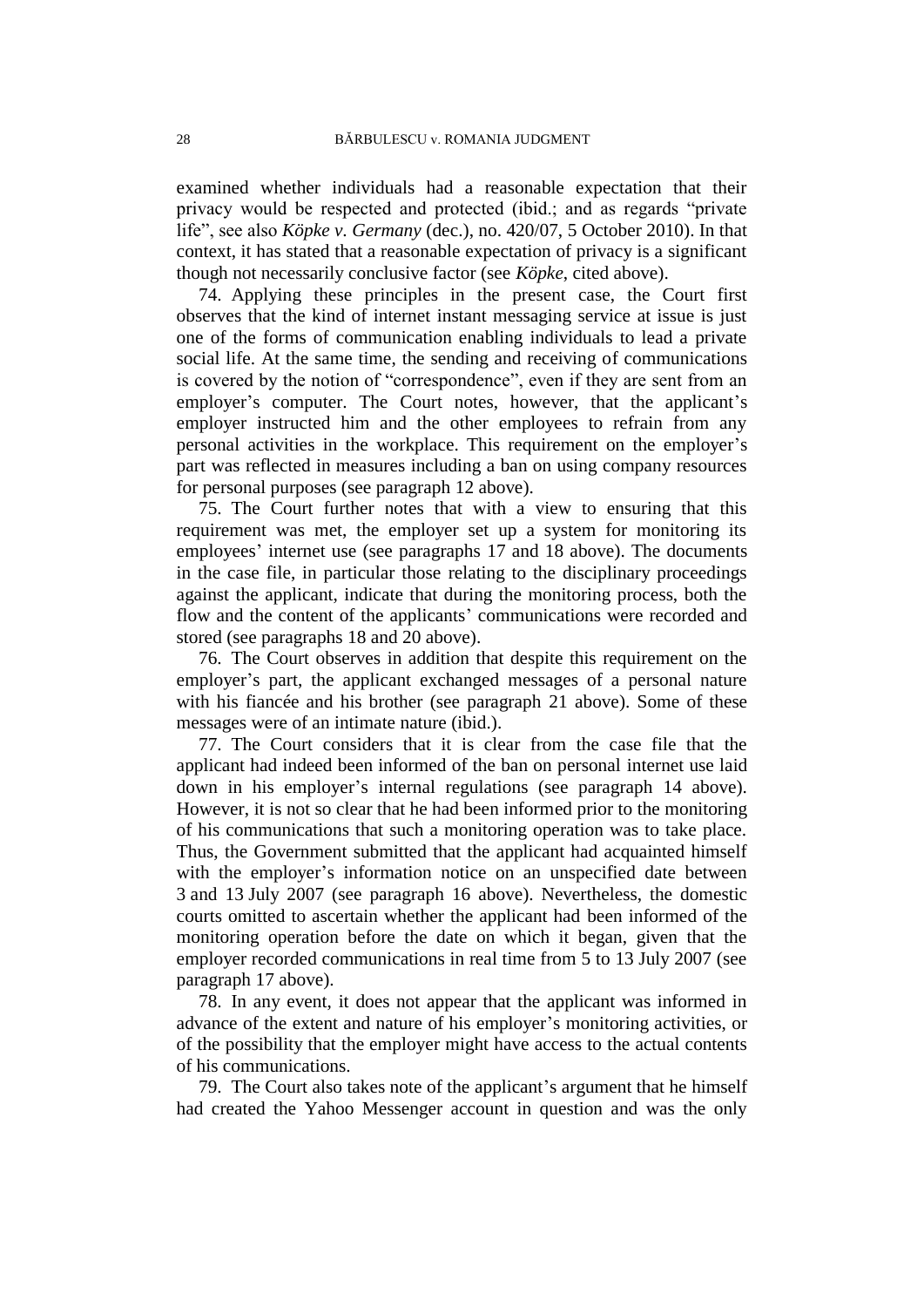person who knew the password (see paragraph [68](#page-27-0) above). In addition, it observes that the material in the case file indicates that the employer also accessed the applicant's personal Yahoo Messenger account (see paragraph [21](#page-5-3) above). Be that as it may, the applicant had created the Yahoo Messenger account in issue on his employer's instructions to answer customers' enquiries (see paragraph [11](#page-4-3) above), and the employer had access to it.

80. It is open to question whether – and if so, to what extent – the employer's restrictive regulations left the applicant with a reasonable expectation of privacy. Be that as it may, an employer's instructions cannot reduce private social life in the workplace to zero. Respect for private life and for the privacy of correspondence continues to exist, even if these may be restricted in so far as necessary.

<span id="page-30-0"></span>81. In the light of all the above considerations, the Court concludes that the applicant's communications in the workplace were covered by the concepts of "private life" and "correspondence". Accordingly, in the circumstances of the present case, Article 8 of the Convention is applicable.

## **D. Compliance with Article 8 of the Convention**

## *1. The parties' submissions and third-party comments*

#### **(a) The applicant**

82. In his written observations before the Grand Chamber, the applicant submitted that the Chamber had not taken sufficient account of certain factual aspects of the case. Firstly, he emphasised the specific features of Yahoo Messenger, which was designed for personal use. His employer's decision to use this tool in a work context did not alter the fact that it was essentially intended to be used for personal purposes. He thus considered himself to be the sole owner of the Yahoo Messenger account that he had opened at his employer's request.

83. Secondly, the applicant argued that his employer had not introduced any policy on internet use. He had not had any warning of the possibility that his communications might be monitored or read; nor had he given any consent in that regard. If such a policy had been in place and he had been informed of it, he would have refrained from disclosing certain aspects of his private life on Yahoo Messenger.

84. Thirdly, the applicant contended that a distinction should be drawn between personal internet use having a profit-making purpose and "a small harmless private conversation" which had not sought to derive any profit and had not caused any damage to his employer; he pointed out in that connection that during the disciplinary proceedings against him, the employer had not accused him of having caused any damage to the company. The applicant highlighted developments in information and communication technologies, as well as in the social customs and habits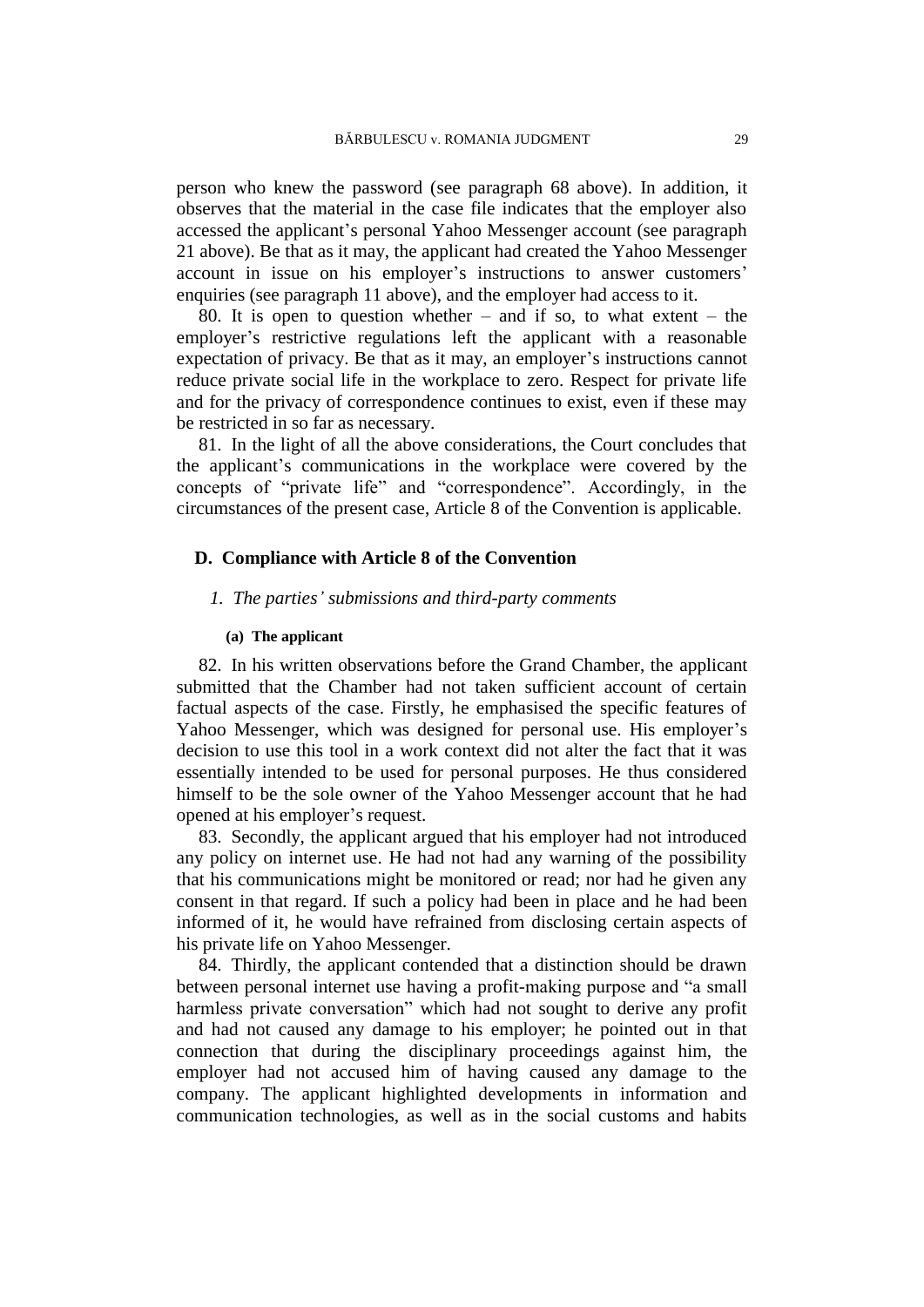linked to their use. He submitted that contemporary working conditions made it impossible to draw a clear dividing line between private and professional life, and disputed the legitimacy of any management policy prohibiting personal use of the internet and of any connected devices.

85. From a legal standpoint, the applicant submitted that the Romanian State had not fulfilled its positive obligations under Article 8 of the Convention. More specifically, the domestic courts had not overturned his dismissal despite having acknowledged that there had been a violation of his right to respect for his private communications.

86. Firstly, he submitted that the Chamber had incorrectly distinguished the present case from *Copland* (cited above, § 42). In his view, the decisive factor in analysing the case was not whether the employer had tolerated personal internet use, but the fact that the employer had not warned the employee that his communications could be monitored. In that connection, he contended that his employer had first placed him under surveillance and had only afterwards given him the opportunity to specify whether his communications were private or work-related. The Court had to examine both whether an outright ban on personal internet use entitled the employer to monitor its employees, and whether the employer had to give reasons for such monitoring.

87. Secondly, the applicant submitted that the Chamber's analysis in relation to the second paragraph of Article 8 was not consistent with the Court's case-law in that it had not sought to ascertain whether the interference with his right to respect for his private life and correspondence had been in accordance with the law, had pursued a legitimate aim and had been necessary in a democratic society.

88. With regard to the jurisdiction of the labour courts, the applicant contended that they were competent to carry out a full review of the lawfulness and justification of the measure referred to them. It was for the courts to request the production of the necessary evidence and to raise any relevant factual or legal issues, even where they had not been mentioned by the parties. Accordingly, the labour courts had extensive jurisdiction to examine any issues relating to a labour-law dispute, including those linked to respect for employees' private life and correspondence.

89. However, in the applicant's case the domestic courts had pursued a rigid approach, aimed simply at upholding his employer's decision. They had performed an incorrect analysis of the factual aspects of the case and had failed to take into account the specific features of communications in cyberspace. The violation of the applicant's right to respect for his private life and correspondence had thus been intentional and illegal and its aim had been to gather evidence enabling his contract to be terminated.

<span id="page-31-0"></span>90. Lastly, the applicant complained for the first time in the proceedings before the Grand Chamber of the outcome of the criminal complaint he had lodged in 2007: in 2012 the department of the prosecutor's office with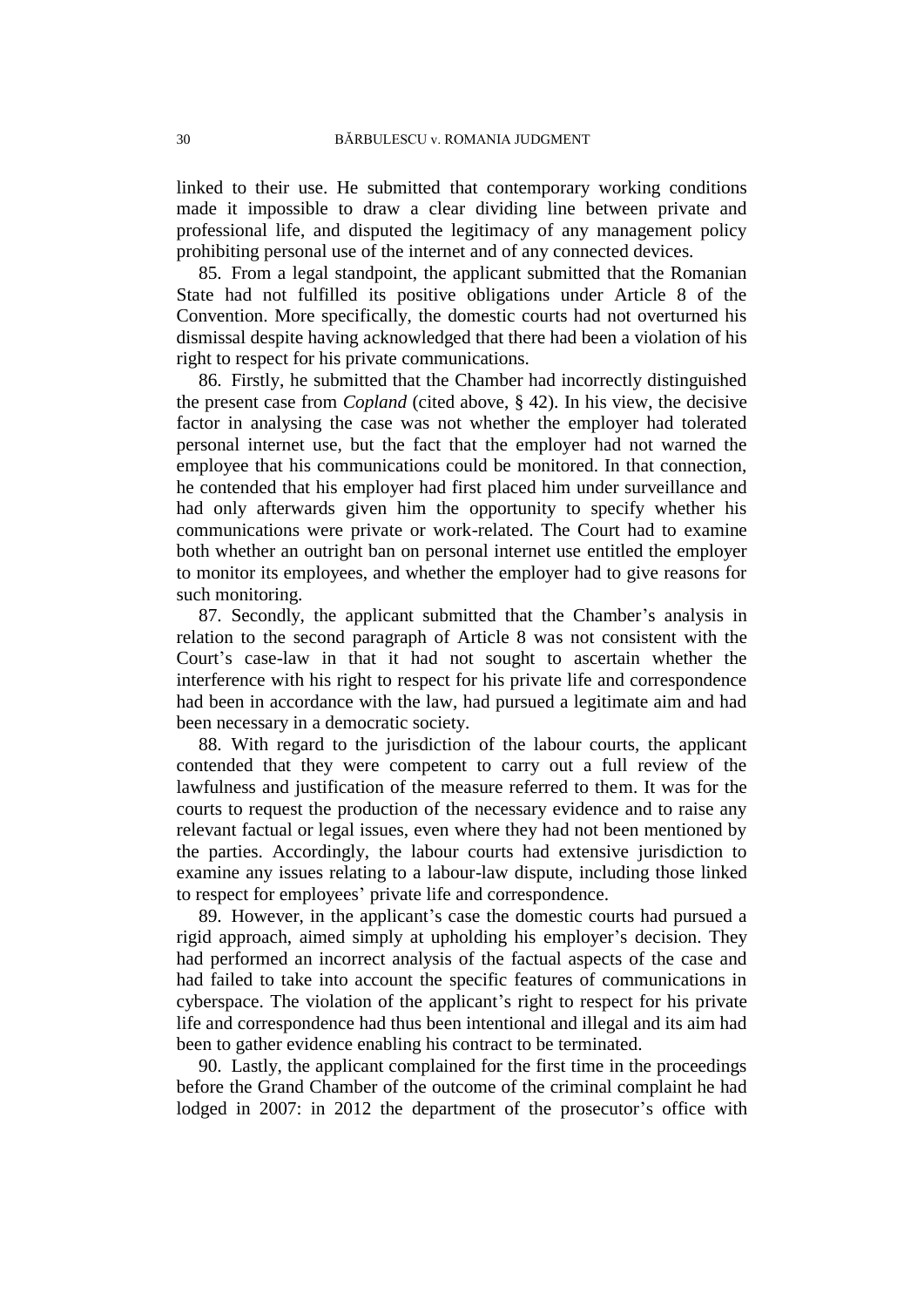responsibility for investigating organised crime and terrorism (DIICOT) had rejected the complaint without properly establishing the facts of the case.

<span id="page-32-0"></span>91. At the hearing before the Grand Chamber the applicant stated, in reply to a question from the judges, that because his employer had only made a single printer available to employees, all his colleagues had been able to see the contents of the forty-five-page transcript of his Yahoo Messenger communications.

92. The applicant urged the Grand Chamber to find a violation of Article 8 of the Convention and to take the opportunity to confirm that monitoring of employees' correspondence could only be carried out in compliance with the applicable legislation, in a transparent manner and on grounds provided for by law, and that employers did not have discretion to monitor their employees' correspondence.

### **(b) The Government**

93. The Government stated that the employer had recorded the applicant's communications from 5 to 13 July 2007 and had then given him an opportunity to account for his internet use, which was more substantial than that of his colleagues. They pointed out that since the applicant had maintained that the contents of his communications were work-related, the employer had investigated his explanations.

94. The Government argued that in his appeal against the decision of the first-instance court the applicant had not challenged the court's finding that he had been informed that his employer was monitoring internet use. In that connection, they produced a copy of the information notice issued by the employer and signed by the applicant. On the basis of the employer's attendance register, they observed that the applicant had signed the notice between 3 and 13 July 2007.

95. The Government further submitted that the employer had recorded the applicant's communications in real time. There was no evidence that the employer had accessed the applicant's previous communications or his private email.

96. The Government indicated their agreement with the Chamber's conclusions and submitted that the Romanian State had satisfied its positive obligations under Article 8 of the Convention.

97. They observed firstly that the applicant had chosen to raise his complaints in the domestic courts in the context of a labour-law dispute. The courts had examined all his complaints and weighed up the various interests at stake, but the main focus of their analysis had been whether the disciplinary proceedings against the applicant had been compliant with domestic law. The applicant had had the option of raising before the domestic courts his specific complaint of a violation of his right to respect for his private life, for example by means of an action under Law no. 677/2001 or an action in tort, but he had chosen not to do so. He had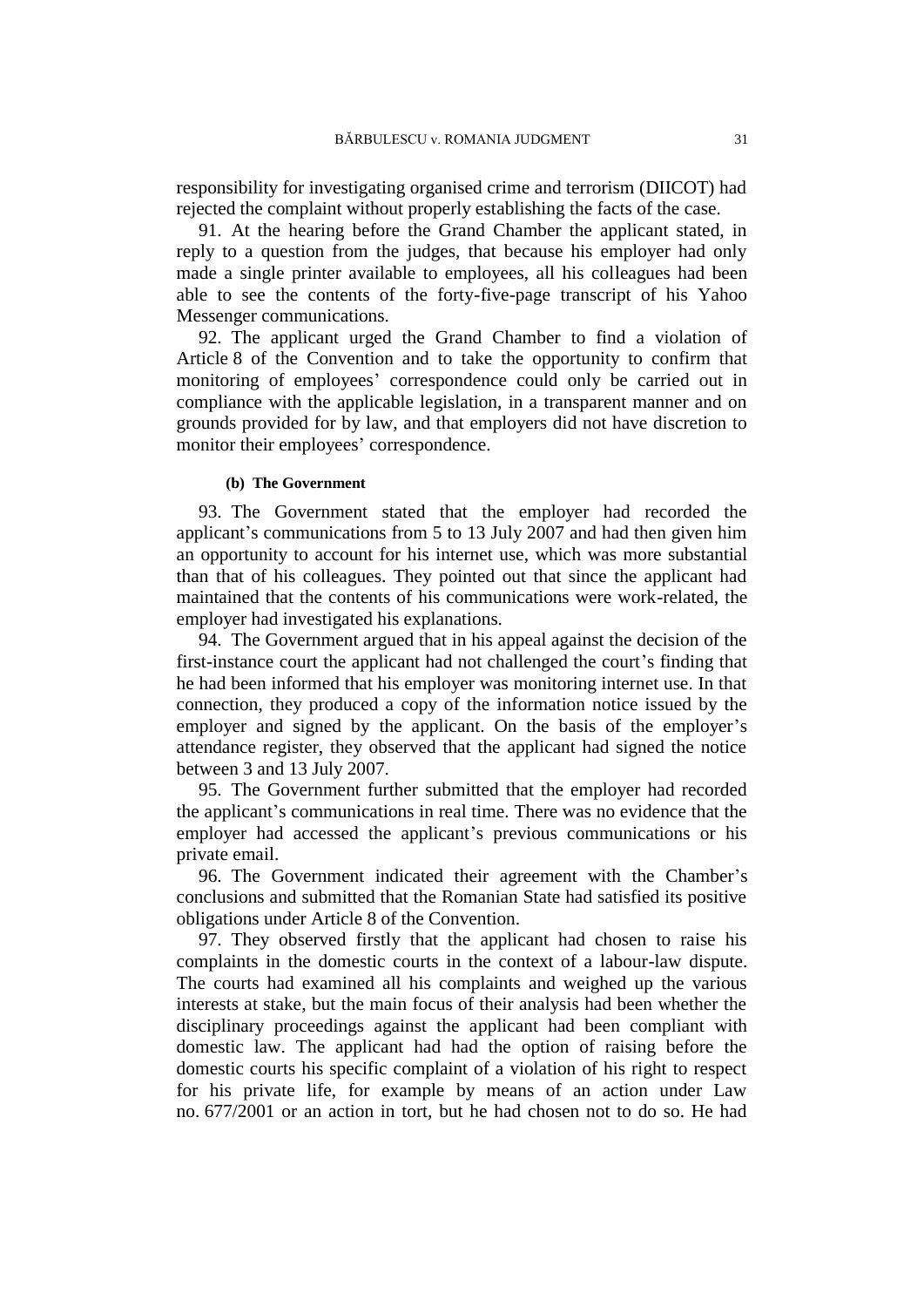also filed a criminal complaint, which had given rise to a decision by the prosecuting authorities to take no further action on the grounds that the monitoring by the employer of employees' communications had not been unlawful.

98. Referring more specifically to the State's positive obligations, the Government submitted that approaches among Council of Europe member States varied greatly as regards the regulation of employee monitoring by employers. Some States included this matter within the wider scope of personal data processing, while others had passed specific legislation in this sphere. Even among the latter group of States, there were no uniform solutions regarding the scope and purpose of monitoring by the employer, prior notification of employees or personal internet use.

99. Relying on *Köpke* (cited above), the Government maintained that the domestic courts had performed an appropriate balancing exercise between the applicant's right to respect for his private life and correspondence and his employer's right to organise and supervise work within the company. In the Government's submission, where communications were monitored by a private entity, an appropriate examination by the domestic courts was sufficient for the purposes of Article 8 and there was no need for specific protection by means of a legislative framework.

100. The Government further submitted that the domestic courts had reviewed the lawfulness and the necessity of the employer's decision and had concluded that the disciplinary proceedings had been conducted in accordance with the legislation in force. They attached particular importance to the manner in which the proceedings had been conducted, especially the opportunity given to the applicant to indicate whether the communications in question had been private. If he had made use of that opportunity, the domestic courts would have weighed up the interests at stake differently.

101. In that connection, the Government noted that in the proceedings before the domestic authorities the applicant himself had produced the full transcripts of his communications, without taking any precautions; he could instead have disclosed only the names of the relevant accounts or submitted extracts of his communications, for example those that did not contain any intimate information. The Government also disputed the applicant's allegations that his communications had been disclosed to his colleagues and pointed out that only the three-member disciplinary board had had access to them.

102. The Government further contended that the employer's decision had been necessary, since it had had to investigate the arguments raised by the applicant in the disciplinary proceedings in order to determine whether he had complied with the internal regulations.

103. Lastly, the Government argued that a distinction should be made between the nature of the communications and their content. They observed,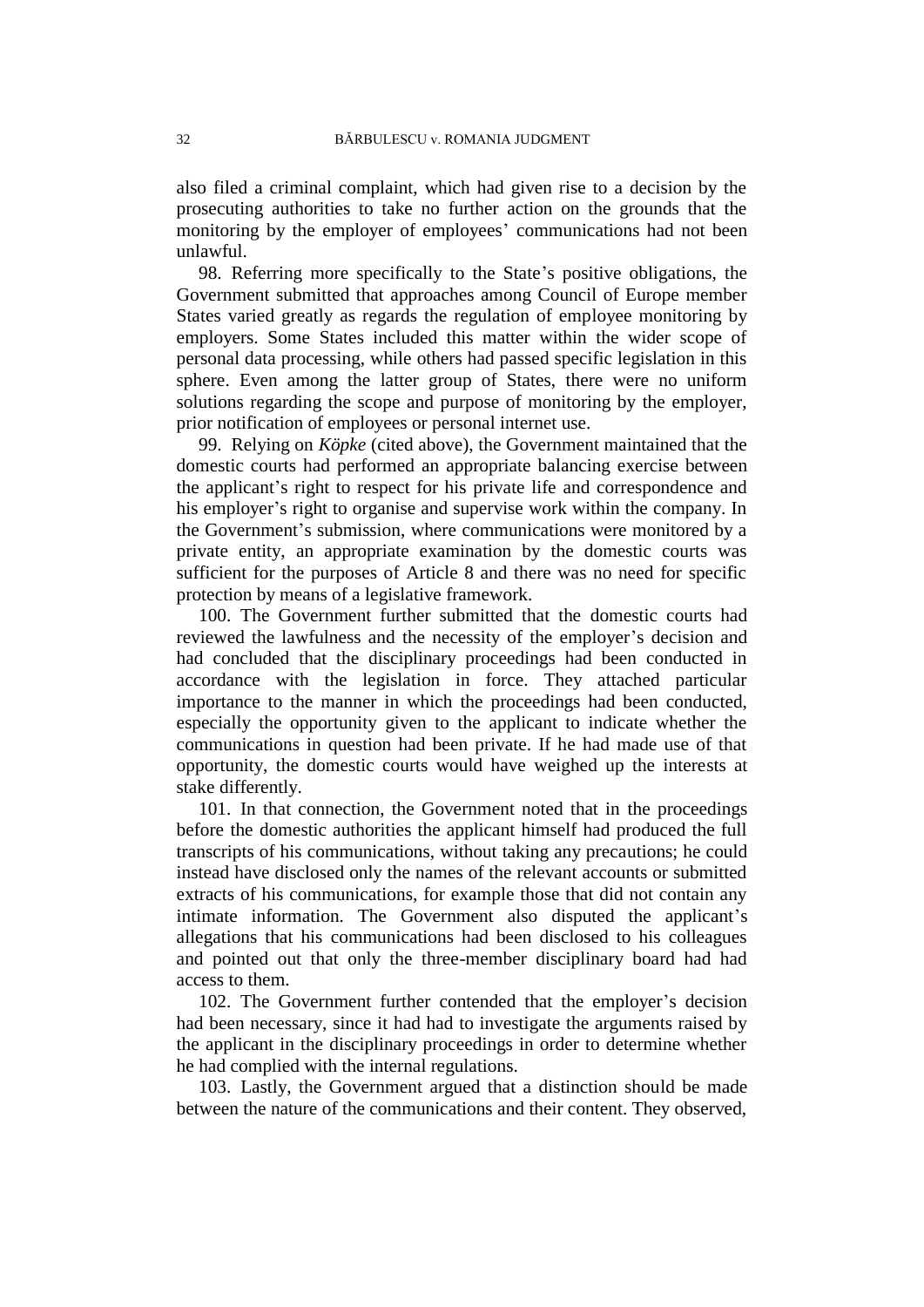as the Chamber had, that the domestic courts had not taken the content of the applicant's communications into account at all but had simply examined their nature and found that they were personal.

104. The Government thus concluded that the applicant's complaint under Article 8 of the Convention was ill-founded.

### **(c) Third parties**

## *(i) The French Government*

105. The French Government referred, in particular, to their conception of the scope of the national authorities' positive obligation to ensure respect for employees' private life and correspondence. They provided a comprehensive overview of the applicable provisions of French civil law, labour law and criminal law in this sphere. In their submission, Article 8 of the Convention was only applicable to strictly personal data, correspondence and electronic activities. In that connection, they referred to settled case-law of the French Court of Cassation to the effect that any data processed, sent and received by means of the employer's electronic equipment were presumed to be professional in nature unless the employee designated them clearly and precisely as personal.

106. The French Government submitted that States had to enjoy a wide margin of appreciation in this sphere since the aim was to strike a balance between competing private interests. The employer could monitor employees' professional data and correspondence to a reasonable degree, provided that a legitimate aim was pursued, and could use the results of the monitoring operation in disciplinary proceedings. They emphasised that employees had to be given advance notice of such monitoring. In addition, where data clearly designated as personal by the employee were involved, the employer could ask the courts to order investigative measures and to instruct a bailiff to access the relevant data and record their content.

## *(ii) The European Trade Union Confederation*

107. The European Trade Union Confederation submitted that it was crucial to protect privacy in the working environment, taking into account in particular the fact that employees were structurally dependent on employers in this context. After summarising the applicable principles of international and European law, it stated that internet access should be regarded as a human right and that the right to respect for correspondence should be strengthened. The consent, or at least prior notification, of employees was required, and staff representatives had to be informed, before the employer could process employees' personal data.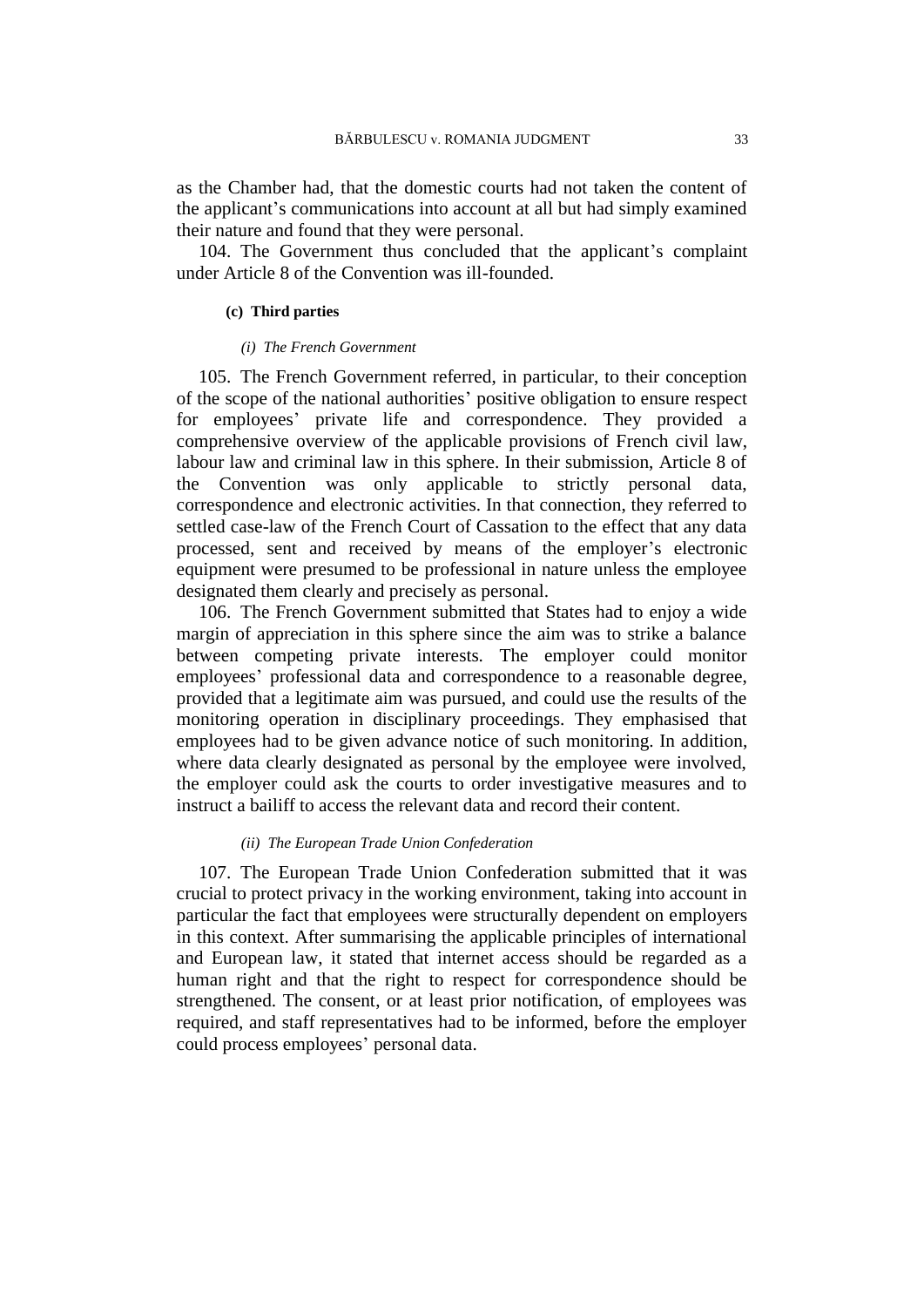#### *2. The Court's assessment*

#### **(a) Whether the case concerns a negative or a positive obligation**

108. The Court must determine whether the present case should be examined in terms of the State's negative or positive obligations. It reiterates that by Article 1 of the Convention, the Contracting Parties "shall secure to everyone within their jurisdiction the rights and freedoms defined in ... [the] Convention". While the essential object of Article 8 of the Convention is to protect individuals against arbitrary interference by public authorities, it may also impose on the State certain positive obligations to ensure effective respect for the rights protected by Article 8 (see, among other authorities, *X and Y v. the Netherlands*, 26 March 1985, § 23, Series A no. 91; *Von Hannover (no. 2)*, cited above, § 98; and *Hämäläinen v. Finland* [GC], no. 37359/09, § 62, ECHR 2014).

<span id="page-35-0"></span>109. In the present case the Court observes that the measure complained of by the applicant, namely the monitoring of Yahoo Messenger communications, which resulted in disciplinary proceedings against him followed by his dismissal for infringing his employer's internal regulations prohibiting the personal use of company resources, was not taken by a State authority but by a private commercial company. The monitoring of the applicant's communications and the inspection of their content by his employer in order to justify his dismissal cannot therefore be regarded as "interference" with his right by a State authority.

110. Nevertheless, the Court notes that the measure taken by the employer was accepted by the national courts. It is true that the monitoring of the applicant's communications was not the result of direct intervention by the national authorities; however, their responsibility would be engaged if the facts complained of stemmed from a failure on their part to secure to the applicant the enjoyment of a right enshrined in Article 8 of the Convention (see, *mutatis mutandis*, *Obst v. Germany*, no. 425/03, §§ 40 and 43, 23 September 2010, and *Schüth v. Germany*, no. 1620/03, §§ 54 and 57, ECHR 2010).

111. In the light of the particular circumstances of the case as described in paragraph [109](#page-35-0) above, the Court considers, having regard to its conclusion concerning the applicability of Article 8 of the Convention (see paragraph [81](#page-30-0) above) and to the fact that the applicant's enjoyment of his right to respect for his private life and correspondence was impaired by the actions of a private employer, that the complaint should be examined from the standpoint of the State's positive obligations.

112. While the boundaries between the State's positive and negative obligations under the Convention do not lend themselves to precise definition, the applicable principles are nonetheless similar. In both contexts regard must be had in particular to the fair balance that has to be struck between the competing interests of the individual and of the community as a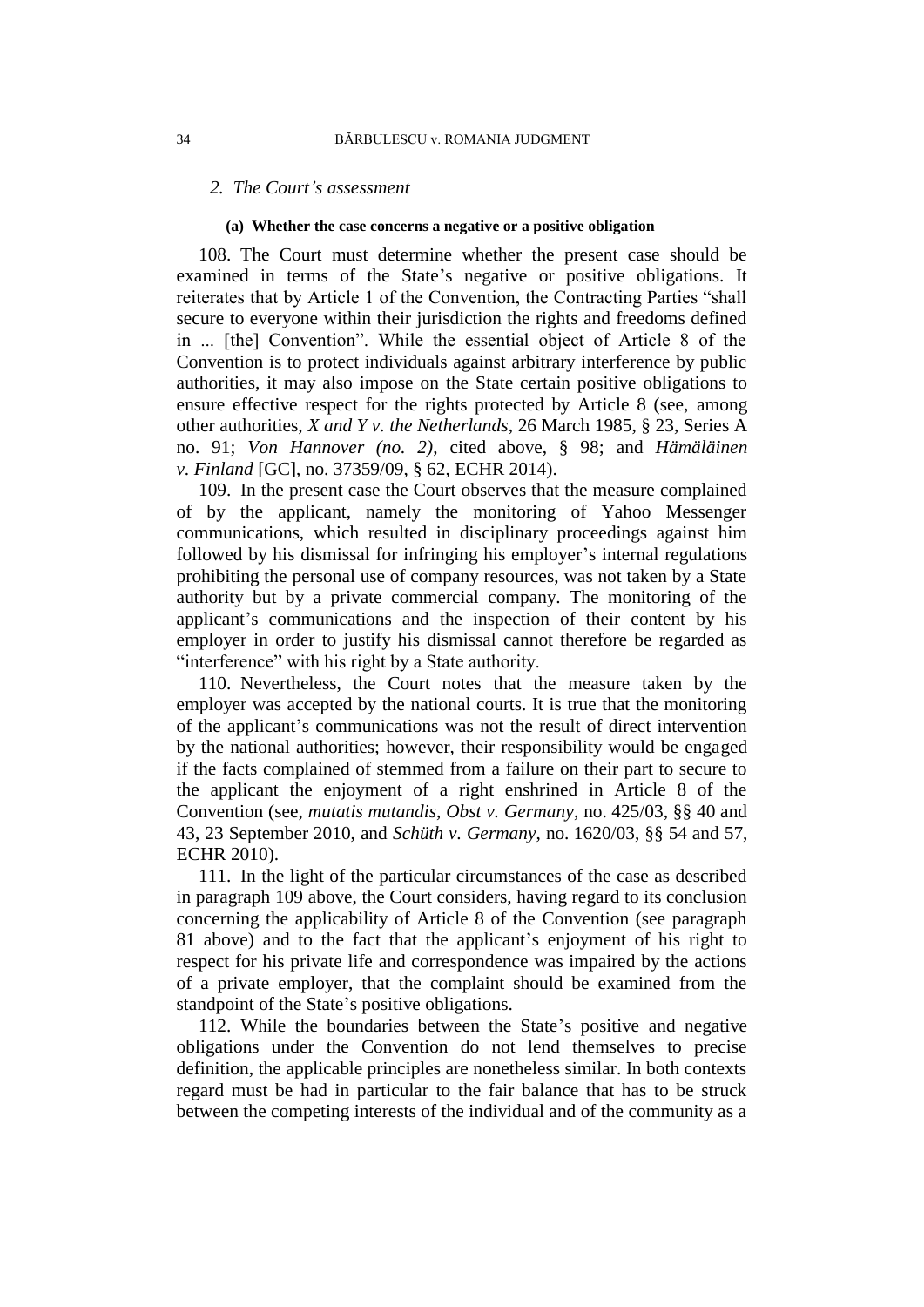whole, subject in any event to the margin of appreciation enjoyed by the State (see *Palomo Sánchez and Others v. Spain* [GC], nos. 28955/06 and 3 others, § 62, ECHR 2011).

## **(b) General principles applicable to the assessment of the State's positive obligation to ensure respect for private life and correspondence in an employment context**

113. The Court reiterates that the choice of the means calculated to secure compliance with Article 8 of the Convention in the sphere of the relations of individuals between themselves is in principle a matter that falls within the Contracting States' margin of appreciation. There are different ways of ensuring respect for private life, and the nature of the State's obligation will depend on the particular aspect of private life that is at issue (see *Söderman v. Sweden* [GC], no. 5786/08, § 79, ECHR 2013, with further references).

114. The Court's task in the present case is therefore to clarify the nature and scope of the positive obligations that the respondent State was required to comply with in protecting the applicant's right to respect for his private life and correspondence in the context of his employment.

115. The Court observes that it has held that in certain circumstances, the State's positive obligations under Article 8 of the Convention are not adequately fulfilled unless it secures respect for private life in the relations between individuals by setting up a legislative framework taking into consideration the various interests to be protected in a particular context (see *X and Y v. the Netherlands*, cited above, §§ 23, 24 and 27, and *M.C. v. Bulgaria*, no. 39272/98, § 150, ECHR 2003-XII, both concerning sexual assaults of minors; see also *K.U. v. Finland*, no. 2872/02, §§ 43 and 49, ECHR 2008, concerning an advertisement of a sexual nature placed on an internet dating site in the name of a minor; *Söderman*, cited above, § 85, concerning the effectiveness of remedies in respect of an alleged violation of personal integrity committed by a close relative; and *Codarcea v. Romania*, no. 31675/04, §§ 102-04, 2 June 2009, concerning medical negligence).

116. The Court accepts that protective measures are not only to be found in labour law, but also in civil and criminal law. As far as labour law is concerned, it must ascertain whether in the present case the respondent State was required to set up a legislative framework to protect the applicant's right to respect for his private life and correspondence in the context of his professional relationship with a private employer.

117. In this connection it considers at the outset that labour law has specific features that must be taken into account. The employer-employee relationship is contractual, with particular rights and obligations on either side, and is characterised by legal subordination. It is governed by its own legal rules, which differ considerably from those generally applicable to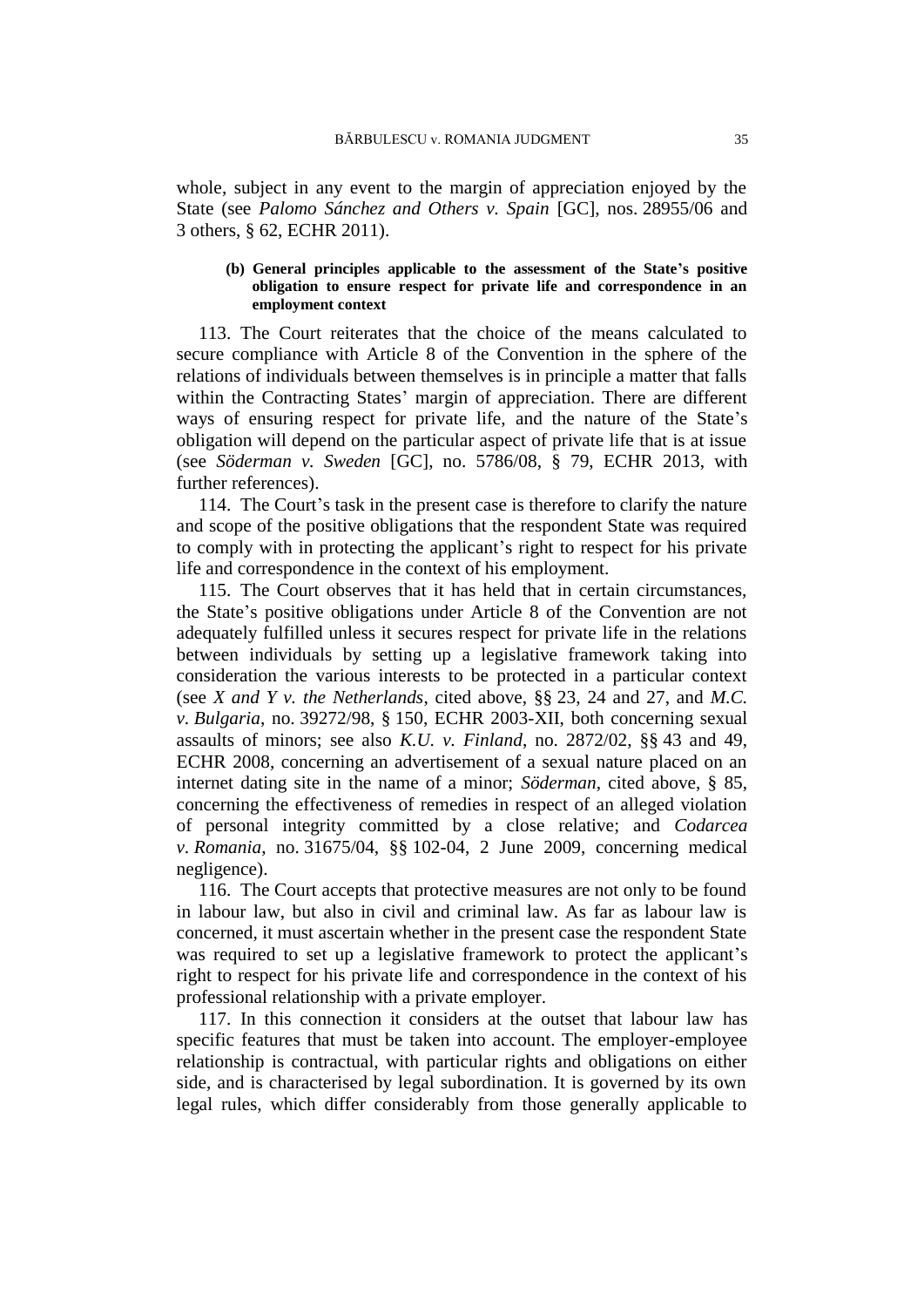relations between individuals (see *Saumier v. France*, no. 74734/14, § 60, 12 January 2017).

118. From a regulatory perspective, labour law leaves room for negotiation between the parties to the contract of employment. Thus, it is generally for the parties themselves to regulate a significant part of the content of their relations (see, *mutatis mutandis*, *Wretlund v. Sweden* (dec.), no. 46210/99, 9 March 2004, concerning the compatibility with Article 8 of the Convention of the obligation for the applicant, an employee at a nuclear plant, to undergo drug tests; with regard to trade-union action from the standpoint of Article 11, see *Gustafsson v. Sweden*, 25 April 1996, § 45, *Reports* 1996-II, and, *mutatis mutandis*, *Demir and Baykara v. Turkey* [GC], no. 34503/97, §§ 140-46, ECHR 2008, for the specific case of civil servants). It also appears from the comparative-law material at the Court's disposal that there is no European consensus on this issue. Few member States have explicitly regulated the question of the exercise by employees of their right to respect for their private life and correspondence in the workplace (see paragraph [52](#page-24-0) above).

119. In the light of the above considerations, the Court takes the view that the Contracting States must be granted a wide margin of appreciation in assessing the need to establish a legal framework governing the conditions in which an employer may regulate electronic or other communications of a non-professional nature by its employees in the workplace.

<span id="page-37-1"></span>120. Nevertheless, the discretion enjoyed by States in this field cannot be unlimited. The domestic authorities should ensure that the introduction by an employer of measures to monitor correspondence and other communications, irrespective of the extent and duration of such measures, is accompanied by adequate and sufficient safeguards against abuse (see, *mutatis mutandis*, *Klass and Others v. Germany*, 6 September 1978, § 50, Series A no. 28, and *Roman Zakharov*, cited above, §§ 232-34).

<span id="page-37-0"></span>121. The Court is aware of the rapid developments in this area. Nevertheless, it considers that proportionality and procedural guarantees against arbitrariness are essential. In this context, the domestic authorities should treat the following factors as relevant:

(*i*) whether the employee has been notified of the possibility that the employer might take measures to monitor correspondence and other communications, and of the implementation of such measures. While in practice employees may be notified in various ways depending on the particular factual circumstances of each case, the Court considers that for the measures to be deemed compatible with the requirements of Article 8 of the Convention, the notification should normally be clear about the nature of the monitoring and be given in advance;

(*ii*) the extent of the monitoring by the employer and the degree of intrusion into the employee's privacy. In this regard, a distinction should be made between monitoring of the flow of communications and of their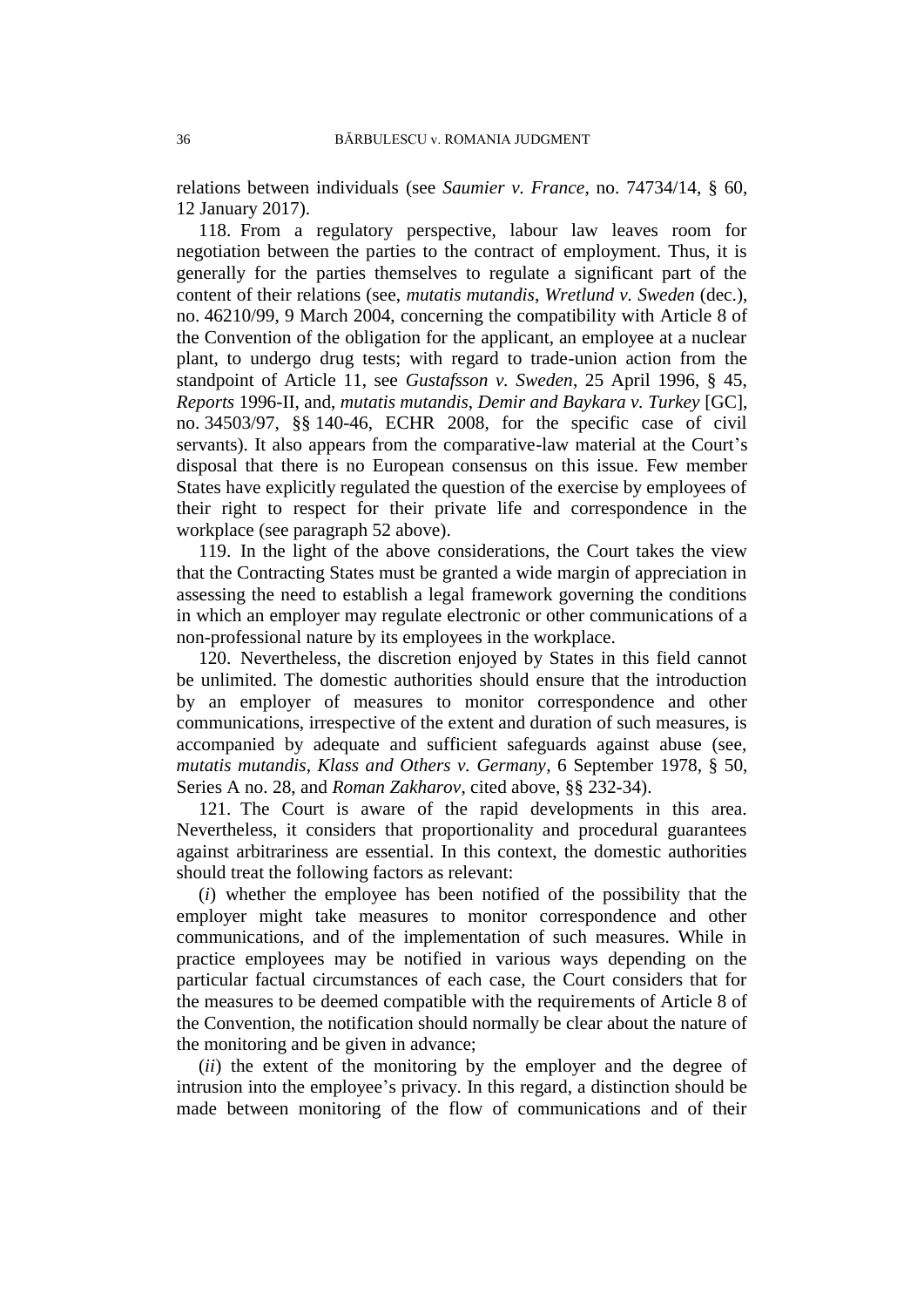content. Whether all communications or only part of them have been monitored should also be taken into account, as should the question whether the monitoring was limited in time and the number of people who had access to the results (see *Köpke*, cited above). The same applies to the spatial limits to the monitoring;

(*iii*) whether the employer has provided legitimate reasons to justify monitoring the communications and accessing their actual content (see paragraphs [38,](#page-12-0) [43](#page-16-0) and [45](#page-17-0) above for an overview of international and European law in this area). Since monitoring of the content of communications is by nature a distinctly more invasive method, it requires weightier justification:

(*iv*) whether it would have been possible to establish a monitoring system based on less intrusive methods and measures than directly accessing the content of the employee's communications. In this connection, there should be an assessment in the light of the particular circumstances of each case of whether the aim pursued by the employer could have been achieved without directly accessing the full contents of the employee's communications;

(*v*) the consequences of the monitoring for the employee subjected to it (see, *mutatis mutandis*, the similar criterion applied in the assessment of the proportionality of an interference with the exercise of freedom of expression as protected by Article 10 of the Convention in *Axel Springer AG v. Germany* [GC], no. 39954/08, § 95, 7 February 2012, with further references); and the use made by the employer of the results of the monitoring operation, in particular whether the results were used to achieve the declared aim of the measure (see *Köpke*, cited above);

(*vi*) whether the employee had been provided with adequate safeguards, especially when the employer's monitoring operations were of an intrusive nature. Such safeguards should in particular ensure that the employer cannot access the actual content of the communications concerned unless the employee has been notified in advance of that eventuality.

In this context, it is worth reiterating that in order to be fruitful, labour relations must be based on mutual trust (see *Palomo Sánchez and Others*, cited above, § 76).

122. Lastly, the domestic authorities should ensure that an employee whose communications have been monitored has access to a remedy before a judicial body with jurisdiction to determine, at least in substance, how the criteria outlined above were observed and whether the impugned measures were lawful (see *Obst*, cited above, § 45, and *Köpke*, cited above).

123. In the present case the Court will assess how the domestic courts to which the applicant applied dealt with his complaint of an infringement by his employer of his right to respect for his private life and correspondence in an employment context.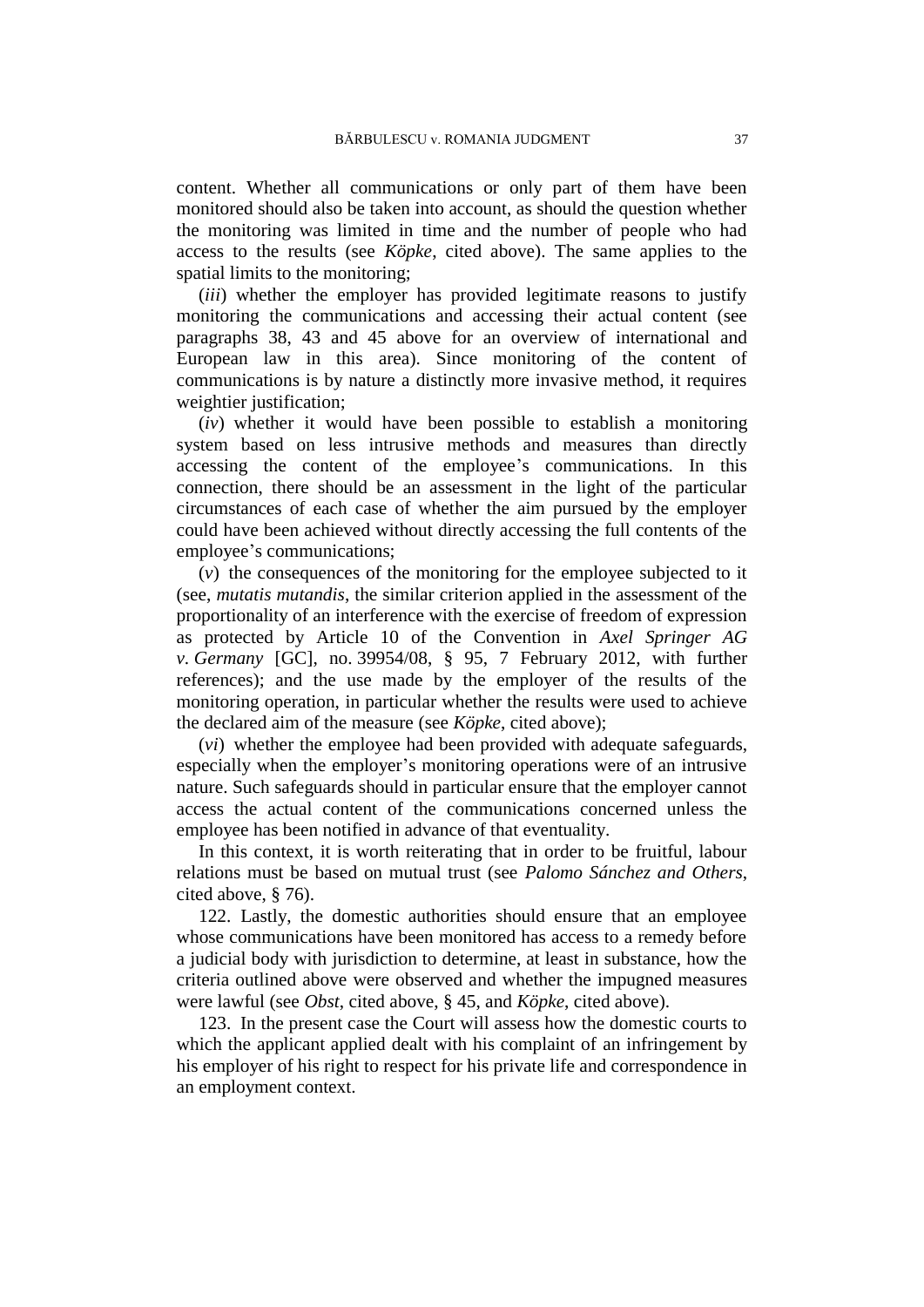#### **(c) Application of the above general principles in the present case**

124. The Court observes that the domestic courts held that the interests at stake in the present case were, on the one hand, the applicant's right to respect for his private life, and on the other hand, the employer's right to engage in monitoring, including the corresponding disciplinary powers, in order to ensure the smooth running of the company (see paragraphs [28](#page-6-0) and [30](#page-7-0) above). It considers that, by virtue of the State's positive obligations under Article 8 of the Convention, the national authorities were required to carry out a balancing exercise between these competing interests.

125. The Court observes that the precise subject of the complaint brought before it is the alleged failure of the national courts, in the context of a labour-law dispute, to protect the applicant's right under Article 8 of the Convention to respect for his private life and correspondence in an employment context. Throughout the proceedings the applicant complained in particular, both before the domestic courts and before the Court, about his employer's monitoring of his communications via the Yahoo Messenger accounts in question and the use of their contents in the subsequent disciplinary proceedings against him.

126. As to whether the employer disclosed the contents of the communications to the applicant's colleagues (see paragraph [26](#page-6-1) above), the Court observes that this argument is not sufficiently substantiated by the material in the case file and that the applicant did not produce any further evidence at the hearing before the Grand Chamber (see paragraph [91](#page-32-0) above).

127. It therefore considers that the complaint before it concerns the applicant's dismissal based on the monitoring carried out by his employer. More specifically, it must ascertain in the present case whether the national authorities performed a balancing exercise, in accordance with the requirements of Article 8 of the Convention, between the applicant's right to respect for his private life and correspondence and the employer's interests. Its task is therefore to determine whether, in the light of all the circumstances of the case, the competent national authorities struck a fair balance between the competing interests at stake when accepting the monitoring measures to which the applicant was subjected (see, *mutatis mutandis*, *Palomo Sánchez and Others*, cited above, § 62). It acknowledges that the employer has a legitimate interest in ensuring the smooth running of the company, and that this can be done by establishing mechanisms for checking that its employees are performing their professional duties adequately and with the necessary diligence.

128. In the light of the above considerations, the Court will first examine the manner in which the domestic courts established the relevant facts in the present case. Both the County Court and the Court of Appeal held that the applicant had had prior notification from his employer (see paragraphs [28](#page-6-0)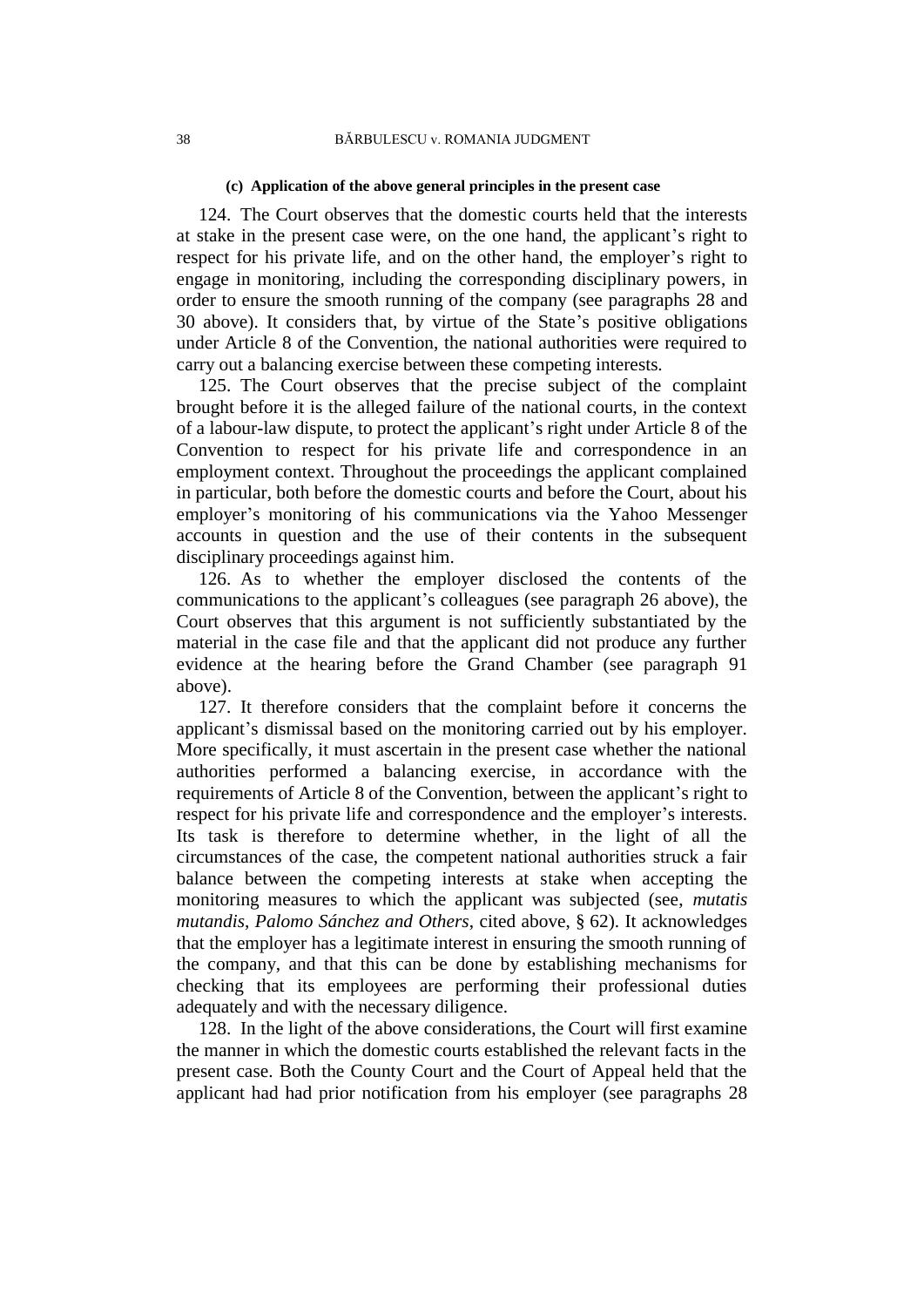and [30](#page-7-0) above). The Court must then ascertain whether the domestic courts observed the requirements of the Convention when considering the case.

129. At this stage, the Court considers it useful to reiterate that when it comes to establishing the facts, it is sensitive to the subsidiary nature of its task and must be cautious in taking on the role of a first-instance tribunal of fact, where this is not rendered unavoidable by the circumstances of a particular case (see *Mustafa Tunç and Fecire Tunç v. Turkey* [GC], no. 24014/05, § 182, 14 April 2015). Where domestic proceedings have taken place, it is not the Court's task to substitute its own assessment of the facts for that of the domestic courts and it is for the latter to establish the facts on the basis of the evidence before them (see, among other authorities, *Edwards v. the United Kingdom*, 16 December 1992, § 34, Series A no. 247-B). Though the Court is not bound by the findings of domestic courts and remains free to make its own assessment in the light of all the material before it, in normal circumstances it requires cogent elements to lead it to depart from the findings of fact reached by the domestic courts (see *Giuliani and Gaggio v. Italy* [GC], no. 23458/02, § 180, ECHR 2011 (extracts), and *Aydan v. Turkey*, no. 16281/10, § 69, 12 March 2013).

130. The evidence produced before the Court indicates that the applicant had been informed of his employer's internal regulations, which prohibited the personal use of company resources (see paragraph [12](#page-4-1) above). He had acknowledged the contents of the document in question and had signed a copy of it on 20 December 2006 (see paragraph [14](#page-4-2) above). In addition, the employer had sent all employees an information notice dated 26 June 2007 reminding them that personal use of company resources was prohibited and explaining that an employee had been dismissed for breaching this rule (see paragraph [15](#page-4-0) above). The applicant acquainted himself with the notice and signed a copy of it on an unspecified date between 3 and 13 July 2007 (see paragraph [16](#page-5-4) above). The Court notes lastly that on 13 July 2007 the applicant was twice summoned by his employer to provide explanations as to his personal use of the internet (see paragraphs [18](#page-5-1) and [20](#page-5-2) above). Initially, after being shown the charts indicating his internet activity and that of his colleagues, he argued that his use of his Yahoo Messenger account had been purely work-related (see paragraphs [18](#page-5-1) and [19](#page-5-5) above). Subsequently, on being presented fifty minutes later with a forty-five-page transcript of his communications with his brother and fiancée, he informed his employer that in his view it had committed the criminal offence of breaching the secrecy of correspondence (see paragraph [22](#page-5-6) above).

131. The Court notes that the domestic courts correctly identified the interests at stake – by referring explicitly to the applicant's right to respect for his private life – and also the applicable legal principles (see paragraphs [28](#page-6-0) and [30](#page-7-0) above). In particular, the Court of Appeal made express reference to the principles of necessity, purpose specification, transparency, legitimacy, proportionality and security set forth in Directive 95/46/EC, and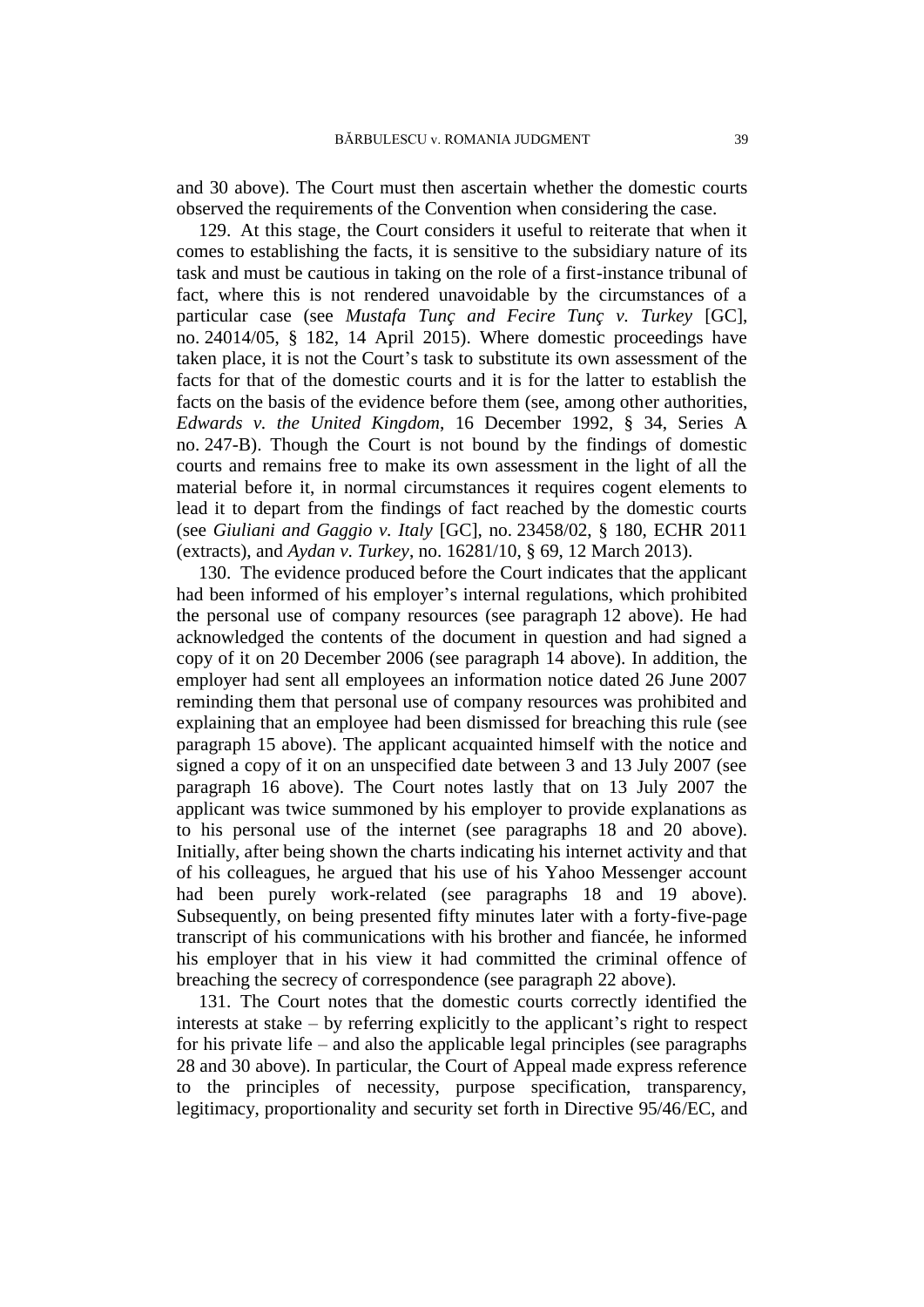pointed out that the monitoring of internet use and of electronic communications in the workplace was governed by those principles (see paragraph [30](#page-7-0) above). The domestic courts also examined whether the disciplinary proceedings had been conducted in an adversarial manner and whether the applicant had been given the opportunity to put forward his arguments.

132. It remains to be determined how the national authorities took the criteria set out above (see paragraph [121\)](#page-37-0) into account in their reasoning when weighing the applicant's right to respect for his private life and correspondence against the employer's right to engage in monitoring, including the corresponding disciplinary powers, in order to ensure the smooth running of the company.

133. As to whether the applicant had received prior notification from his employer, the Court observes that it has already concluded that he did not appear to have been informed in advance of the extent and nature of his employer's monitoring activities, or of the possibility that the employer might have access to the actual content of his messages (see paragraph [78](#page-29-0) above). With regard to the possibility of monitoring, it notes that the County Court simply observed that "the employees' attention had been drawn to the fact that, shortly before the applicant's disciplinary sanction, another employee had been dismissed" (see paragraph [28](#page-6-0) above) and that the Court of Appeal found that the applicant had been warned that he should not use company resources for personal purposes (see paragraph [30](#page-7-0) above). Accordingly, the domestic courts omitted to determine whether the applicant had been notified in advance of the possibility that the employer might introduce monitoring measures, and of the scope and nature of such measures. The Court considers that to qualify as prior notice, the warning from the employer must be given before the monitoring activities are initiated, especially where they also entail accessing the contents of employees' communications. International and European standards point in this direction, requiring the data subject to be informed before any monitoring activities are carried out (see paragraphs [38](#page-12-0) and [43](#page-16-0) above; see also, for a comparative-law perspective, paragraph [53](#page-24-1) above).

134. As regards the scope of the monitoring and the degree of intrusion into the applicant's privacy, the Court observes that this question was not examined by either the County Court or the Court of Appeal (see paragraphs [28](#page-6-0) and [30](#page-7-0) above), even though it appears that the employer recorded all the applicant's communications during the monitoring period in real time, accessed them and printed out their contents (see paragraphs [17](#page-5-0) and [21](#page-5-3) above).

135. Nor does it appear that the domestic courts carried out a sufficient assessment of whether there were legitimate reasons to justify monitoring the applicant's communications. The Court is compelled to observe that the Court of Appeal did not identify what specific aim in the present case could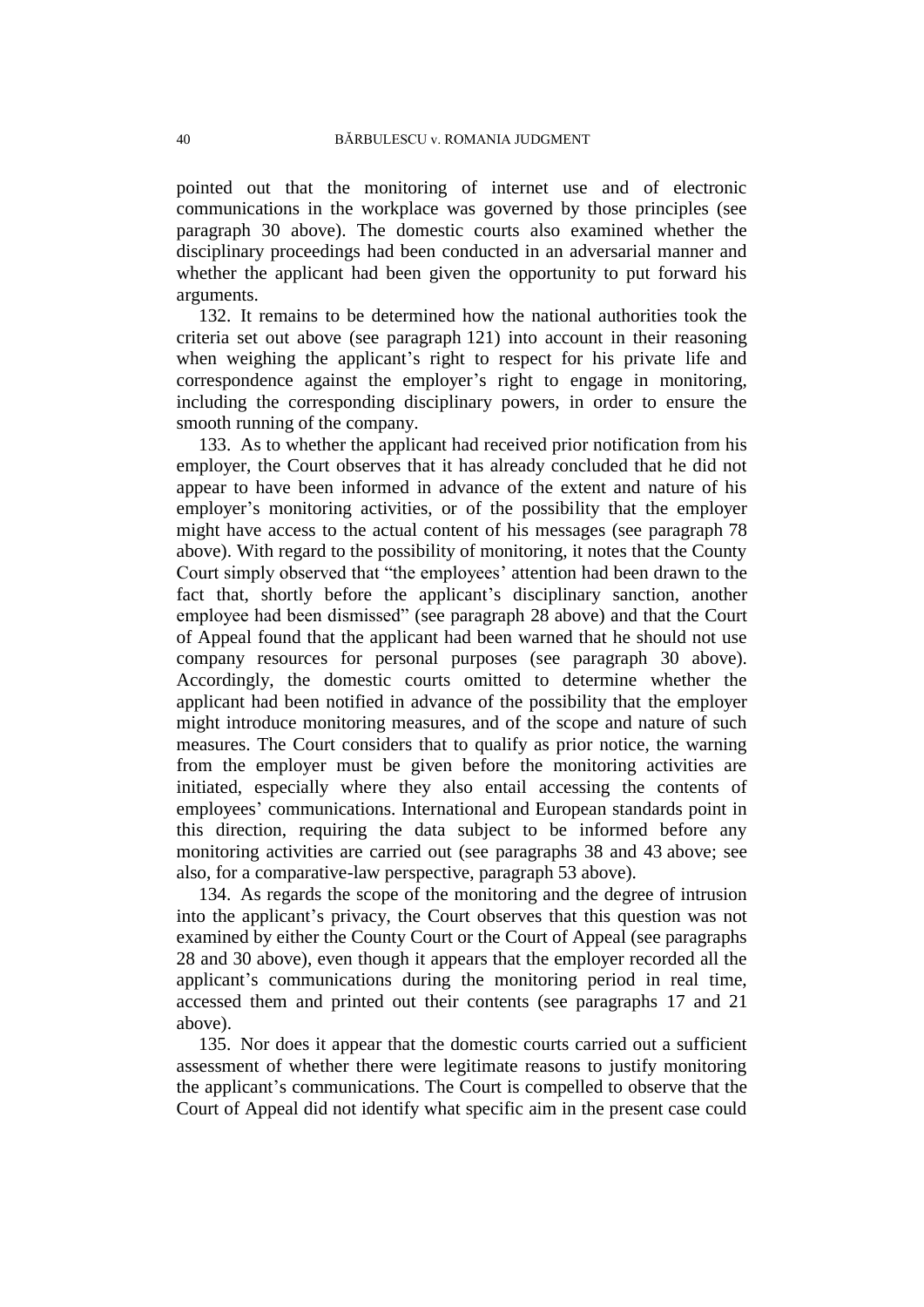have justified such strict monitoring. Admittedly, this question had been touched upon by the County Court, which had mentioned the need to avoid the company's IT systems being damaged, liability being incurred by the company in the event of illegal activities in cyberspace, and the company's trade secrets being disclosed (see paragraph [28](#page-6-0) above). However, in the Court's view, these examples can only be seen as theoretical, since there was no suggestion that the applicant had actually exposed the company to any of those risks. Furthermore, the Court of Appeal did not address this question at all.

136. In addition, neither the County Court nor the Court of Appeal sufficiently examined whether the aim pursued by the employer could have been achieved by less intrusive methods than accessing the actual contents of the applicant's communications.

137. Moreover, neither court considered the seriousness of the consequences of the monitoring and the subsequent disciplinary proceedings. In this respect the Court notes that the applicant had received the most severe disciplinary sanction, namely dismissal.

138. Lastly, the Court observes that the domestic courts did not determine whether, when the employer summoned the applicant to give an explanation for his use of company resources, in particular the internet (see paragraphs [18](#page-5-1) and [20](#page-5-2) above), it had in fact already accessed the contents of the communications in issue. It notes that the national authorities did not establish at what point during the disciplinary proceedings the employer had accessed the relevant content. In the Court's view, accepting that the content of communications may be accessed at any stage of the disciplinary proceedings runs counter to the principle of transparency (see, to this effect, Recommendation CM/Rec(2015)5, cited in paragraph [43](#page-16-0) above; for a comparative-law perspective, see paragraph [54](#page-24-2) above).

139. Having regard to the foregoing, the Court finds that the Court of Appeal's conclusion that a fair balance was struck between the interests at stake (see paragraph [30](#page-7-0) above) is questionable. Such an assertion appears somewhat formal and theoretical. The Court of Appeal did not explain the specific reasons linked to the particular circumstances of the applicant and his employer that led it to reach that finding.

140. That being so, it appears that the domestic courts failed to determine, in particular, whether the applicant had received prior notice from his employer of the possibility that his communications on Yahoo Messenger might be monitored; nor did they have regard either to the fact that he had not been informed of the nature or the extent of the monitoring, or to the degree of intrusion into his private life and correspondence. In addition, they failed to determine, firstly, the specific reasons justifying the introduction of the monitoring measures; secondly, whether the employer could have used measures entailing less intrusion into the applicant's private life and correspondence; and thirdly, whether the communications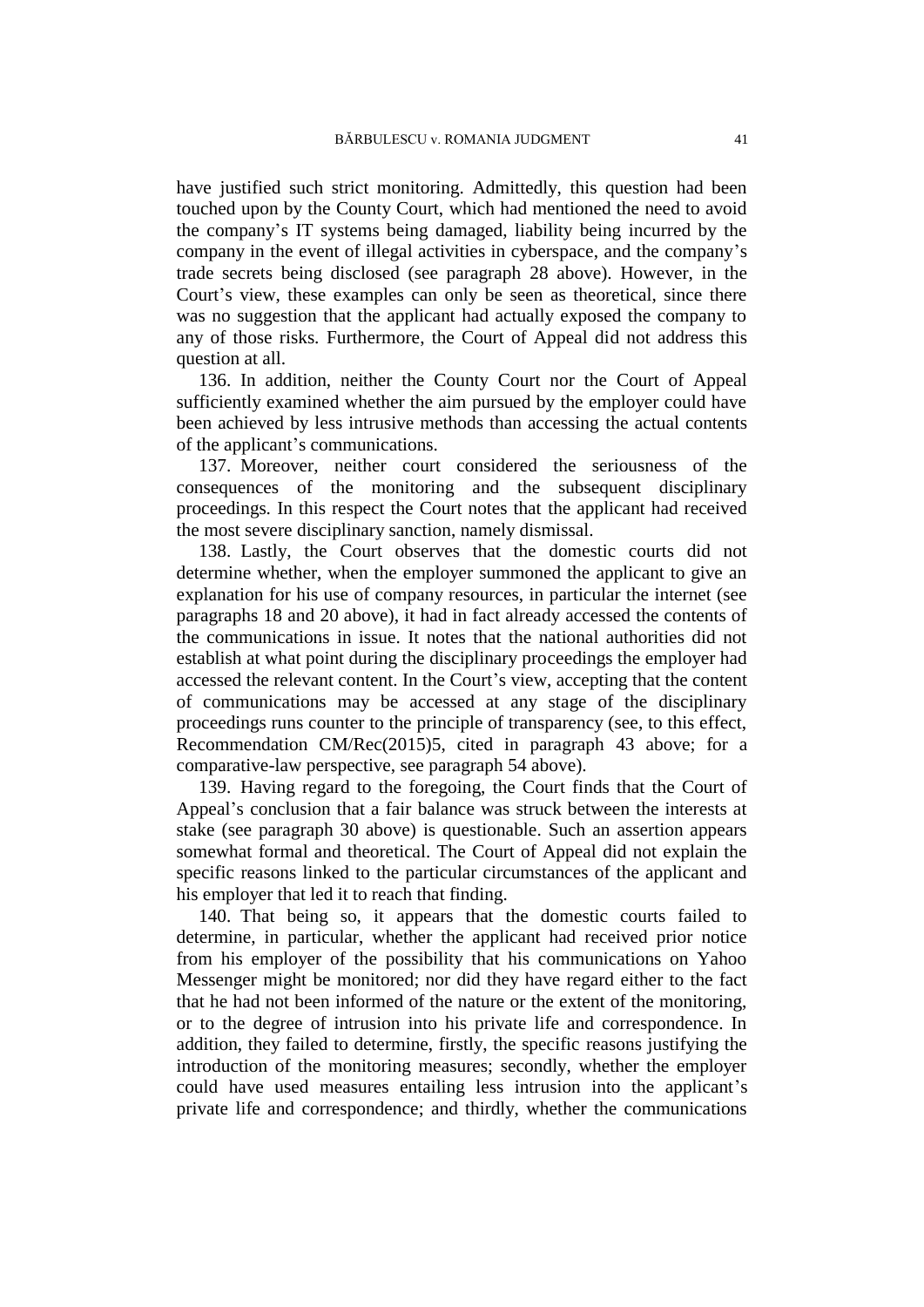might have been accessed without his knowledge (see paragraphs [120](#page-37-1) and [121](#page-37-0) above).

141. Having regard to all the above considerations, and notwithstanding the respondent State's margin of appreciation, the Court considers that the domestic authorities did not afford adequate protection of the applicant's right to respect for his private life and correspondence and that they consequently failed to strike a fair balance between the interests at stake. There has therefore been a violation of Article 8 of the Convention.

## II. APPLICATION OF ARTICLE 41 OF THE CONVENTION

#### 142. Article 41 of the Convention provides:

"If the Court finds that there has been a violation of the Convention or the Protocols thereto, and if the internal law of the High Contracting Party concerned allows only partial reparation to be made, the Court shall, if necessary, afford just satisfaction to the injured party."

## **A. Damage**

#### *1. Pecuniary damage*

143. Before the Chamber, the applicant claimed 59,976.12 euros (EUR) in respect of the pecuniary damage he had allegedly sustained. He explained that this amount represented the current value of the wages to which he would have been entitled if he had not been dismissed. At the hearing before the Grand Chamber, the applicant's representatives stated that they maintained their claim for just satisfaction.

144. In their observations before the Chamber, the Government stated that they were opposed to any award in respect of the pecuniary damage alleged to have been sustained. In their submission, the sum claimed was based on mere speculation and there was no link between the applicant's dismissal and the damage alleged.

145. The Court observes that it has found a violation of Article 8 of the Convention in that the national courts failed to establish the relevant facts and to perform an adequate balancing exercise between the applicant's right to respect for his private life and correspondence and the employer's interests. It does not discern any causal link between the violation found and the pecuniary damage alleged, and therefore dismisses this claim.

## *2. Non-pecuniary damage*

146. Before the Chamber, the applicant also claimed EUR 200,000 in respect of the non-pecuniary damage he had allegedly sustained as a result of his dismissal. He stated that because of the disciplinary nature of the dismissal, he had been unable to find another job, that his standard of living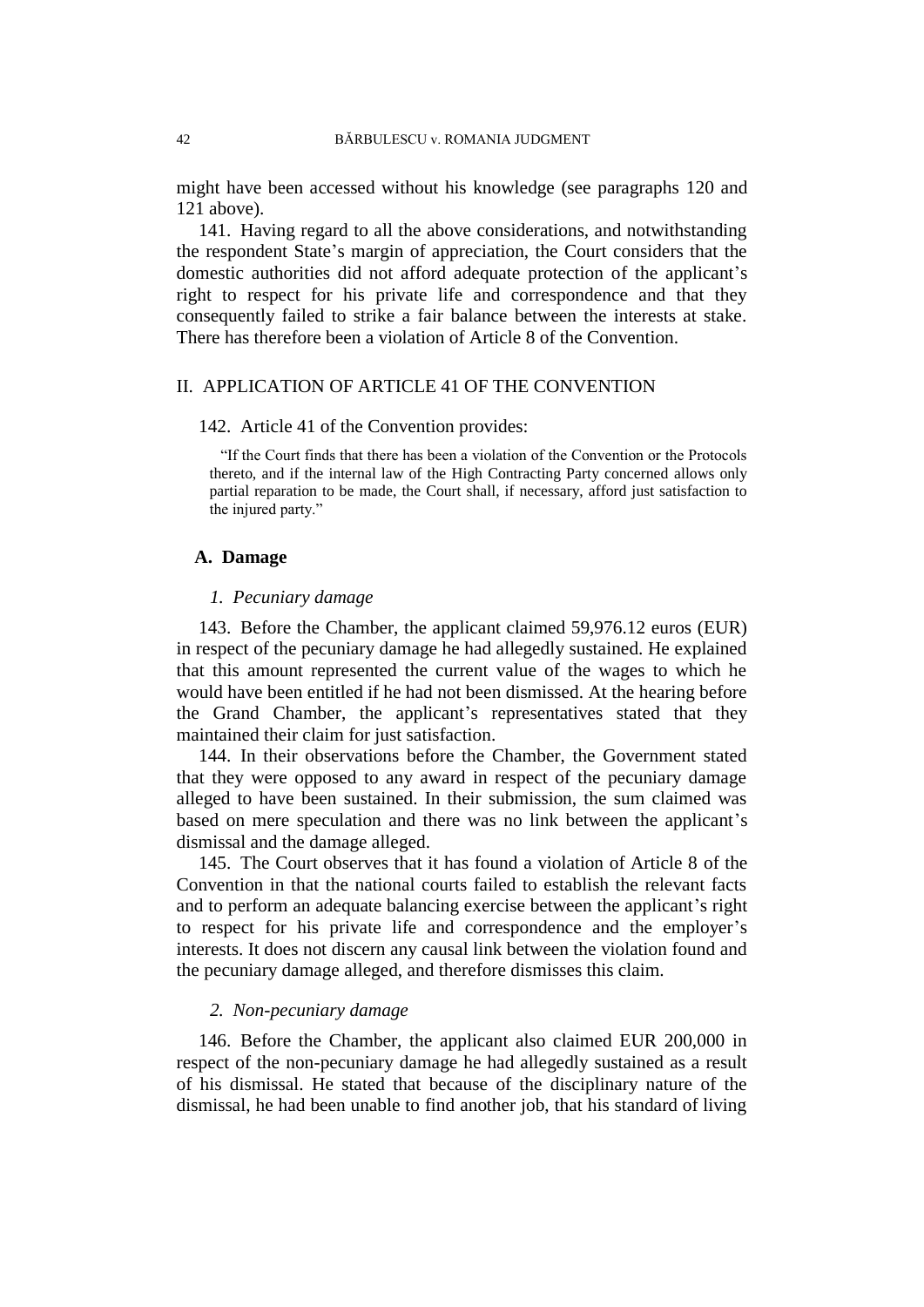had consequently deteriorated, that he had lost his social standing and that as a result, his fiancée had decided in 2010 to end their relationship.

147. The Government submitted in reply that the finding of a violation could in itself constitute sufficient just satisfaction. In any event, they submitted that the sum claimed by the applicant was excessive in the light of the Court's case-law in this area.

148. The Court considers that the finding of a violation constitutes sufficient just satisfaction for any non-pecuniary damage that may have been sustained by the applicant.

#### **B. Costs and expenses**

149. Before the Chamber, the applicant also claimed 3,310 Romanian lei (RON) (approximately EUR 750) in respect of the costs and expenses incurred in the domestic courts, and RON 500 (approximately EUR 115) for the fees of the lawyer who had represented him in the domestic proceedings. He claimed a further EUR 500 for the fees of the lawyers who had represented him before the Court. He produced the following in support of his claim:

- copies of the legal-aid agreement and of the receipt for payment of the sum of RON 500, corresponding to his lawyer's fees in the domestic proceedings;

- documents proving that he had paid his employer the sums of RON 2,700 and RON 610.30 in respect of costs and expenses;

- a copy of the receipt for payment of the sum of RON 2,218.64, corresponding to the fees of one of the lawyers who had represented him before the Court.

The applicant did not seek the reimbursement of the expenses incurred in connection with the proceedings before the Grand Chamber.

150. In their observations before the Chamber, the Government requested the Court to award the applicant only those sums that were necessary and corresponded to duly substantiated claims. In that connection, they submitted that the applicant had not proved that he had paid EUR 500 in fees to the lawyers who had represented him before the Court, and that the receipt for payment of a sum of RON 500 in fees to the lawyer who had represented him in the domestic courts had not been accompanied by any supporting documents detailing the hours worked.

151. According to the Court's case-law, an applicant is entitled to the reimbursement of costs and expenses only in so far as it has been shown that these have been actually and necessarily incurred and are reasonable as to quantum (see *Lupeni Greek Catholic Parish and Others v. Romania* [GC], no. 76943/11, § 187, ECHR 2016 (extracts)). In the present case, having regard to the documents in its possession and to its case-law, the Court considers it reasonable to award the applicant the sum of EUR 1,365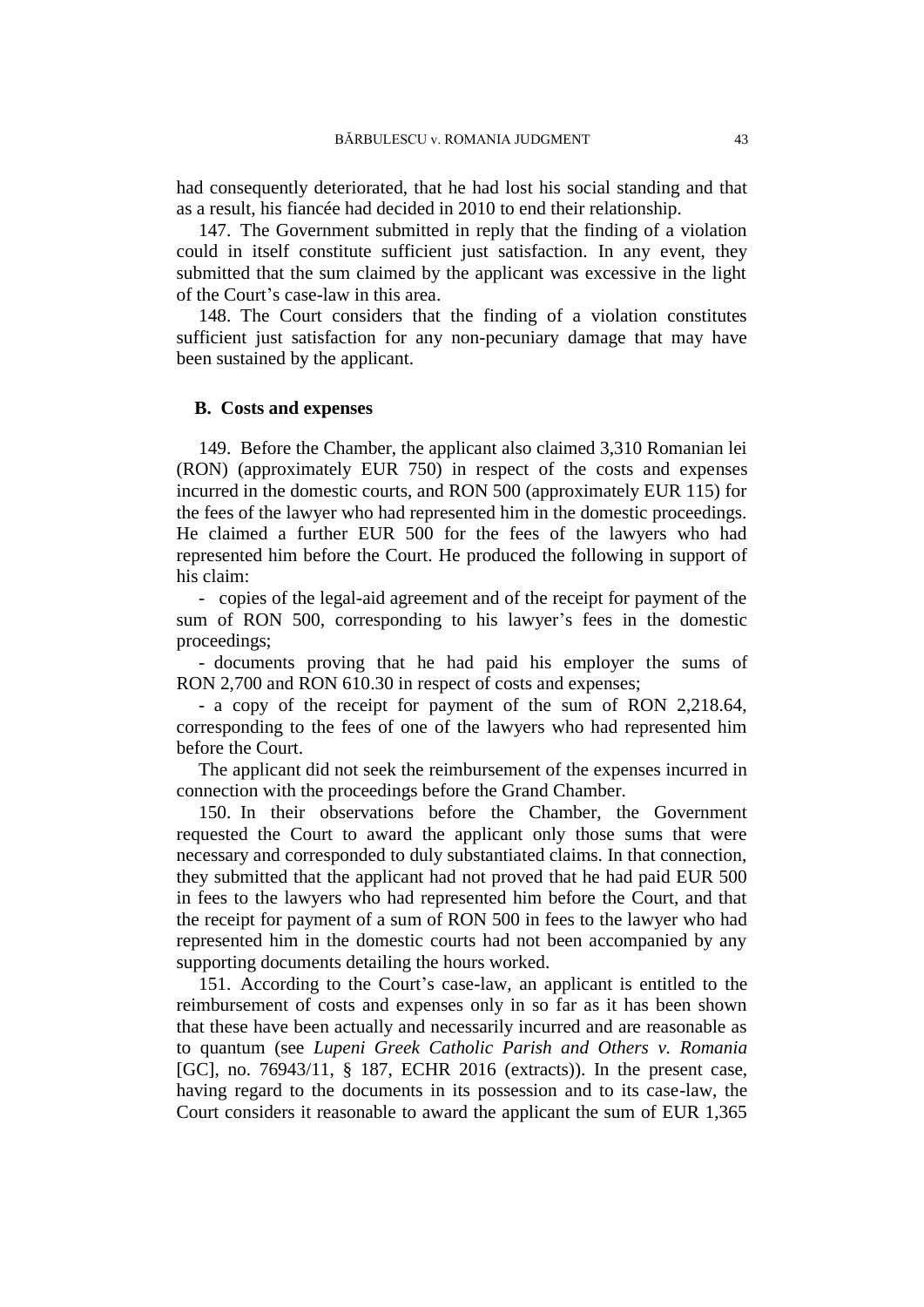covering costs under all heads.

## **C. Default interest**

152. The Court considers it appropriate that the default interest rate should be based on the marginal lending rate of the European Central Bank, to which should be added three percentage points.

## FOR THESE REASONS, THE COURT

- 1. *Holds*, by eleven votes to six, that there has been a violation of Article 8 of the Convention;
- 2. *Holds*, by sixteen votes to one, that the finding of a violation constitutes in itself sufficient just satisfaction for the non-pecuniary damage sustained by the applicant;
- 3. *Holds*, by fourteen votes to three,

(a) that the respondent State is to pay the applicant, within three months, EUR 1,365 (one thousand three hundred and sixty-five euros) in respect of costs and expenses, to be converted into the currency of the respondent State at the rate applicable at the date of settlement, plus any tax that may be chargeable to the applicant;

(b) that from the expiry of the above-mentioned three months until settlement simple interest shall be payable on the above amount at a rate equal to the marginal lending rate of the European Central Bank during the default period plus three percentage points;

4. *Dismisses*, unanimously, the remainder of the applicant's claim for just satisfaction.

Done in English and French, and delivered at a public hearing in the Human Rights Building, Strasbourg, on 5 September 2017.

Søren Prebensen Guido Raimondi Deputy to the Registrar President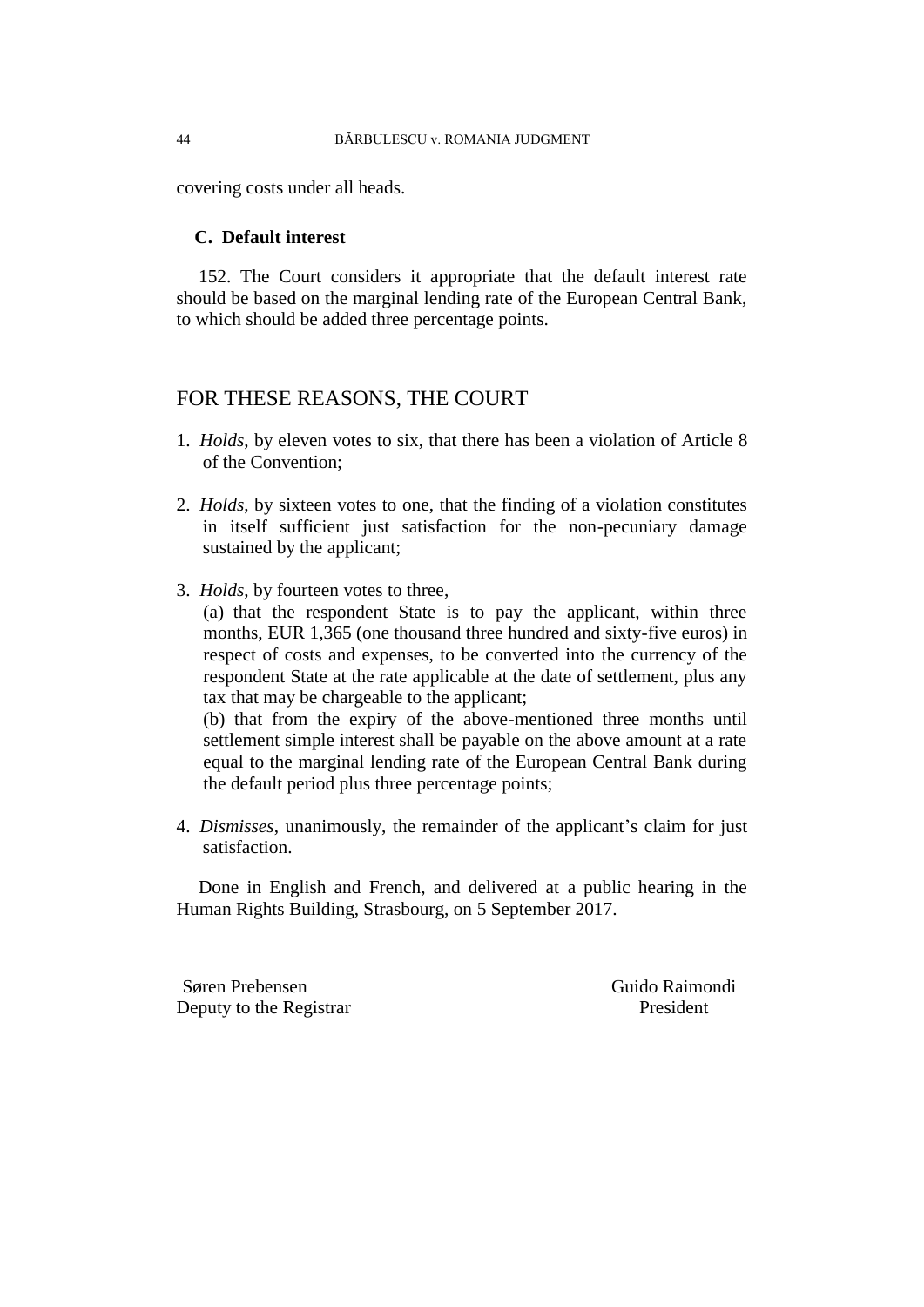In accordance with Article 45 § 2 of the Convention and Rule 74 § 2 of the Rules of Court, the following separate opinions are annexed to this judgment:

(a) partly dissenting opinion of Judge Karakaş;

(b) joint dissenting opinion of Judges Raimondi, Dedov, Kjølbro, Mits, Mourou-Vikström and Eicke.

> G.R. S.C.P.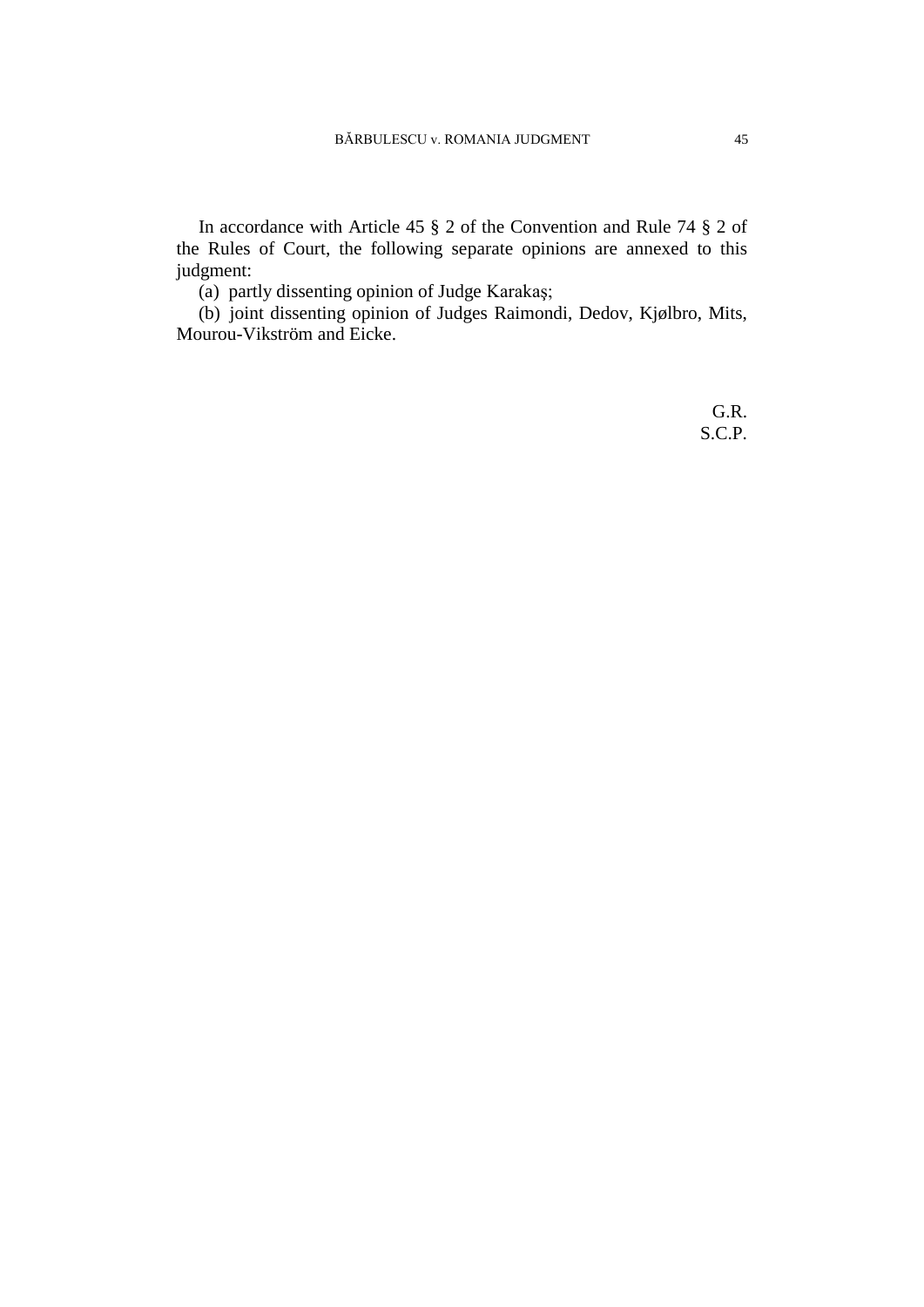## PARTLY DISSENTING OPINION OF JUDGE KARAKAŞ

## *(Translation)*

I agree entirely with the majority's finding of a violation of Article 8 of the Convention.

However, I do not share the majority's opinion that the finding of a violation constitutes sufficient just satisfaction for the non-pecuniary damage sustained by the applicant.

It is obvious that under Article 41 the Court decides to award a certain amount in respect of non-pecuniary damage if it considers it "necessary" to afford redress. As it has considerable latitude to determine in which cases such an award should be made to the applicants, the Court sometimes concludes that the finding of a violation constitutes sufficient just satisfaction and that no monetary award is required (see, among many other authorities, *Nikolova v. Bulgaria*, no. 31195/96, § 76, ECHR 1999-II; *Vinter and Others v. the United Kingdom* [GC], nos. 66069/09 and 2 others, ECHR 2013 (extracts); and *Murray v. the Netherlands* [GC], no. 10511/10, ECHR 2016). In order to arrive at that conclusion, the Court will have regard to all the facts of the case, including the nature of the violations found and any special circumstances pertaining to the context of the case (see, for example, *Vinter and Others*, cited above, and the joint partly dissenting opinion of Judges Spielmann, Sajó, Karakaş and Pinto de Albuquerque in the case of *Murray*, cited above). Where this is warranted by the circumstances of the case, as in *McCann and Others v. the United Kingdom* (27 September 1995, § 219, Series A no. 324), in which the Court declined to make any award in respect of non-pecuniary damage in view of the fact that the three terrorist suspects who had been killed had been intending to plant a bomb in Gibraltar, or by the nature of the violation found, as in the case of *Tarakhel v. Switzerland* ([GC], no. 29217/12, ECHR 2014 (extracts)), the Court rules that the finding of a violation in itself affords sufficient just satisfaction for any non-pecuniary damage. In other words, it is only in very exceptional cases that the Court decides not to make any award in respect of nonpecuniary damage.

There may also be instances in which the Court decides to award a lower sum than that awarded in other cases relating to the Article concerned, again taking into consideration the particular features of the context. For example, in *A. and Others v. the United Kingdom* ([GC], no. 3455/05, ECHR 2009), in the context of terrorism, the Court gave detailed reasons (§ 252; see also *Del Río Prada v. Spain* [GC], no. 42750/09, § 145, ECHR 2013) explaining why it had awarded a significantly lower sum than in other previous cases concerning unlawful detention.

In the present case, the domestic courts did not ensure adequate protection of the applicant's right to respect for his private life and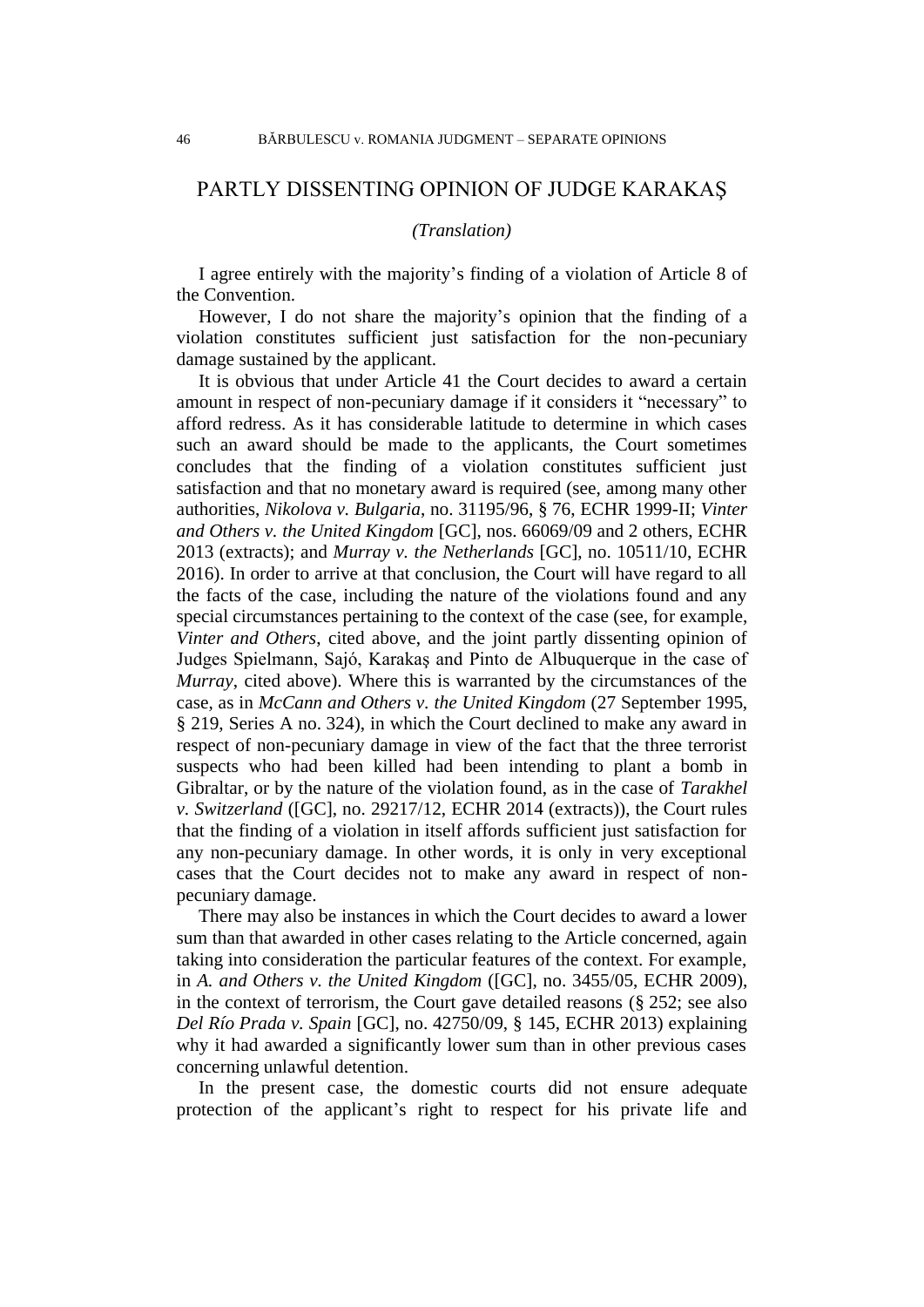correspondence: the applicant was seriously affected by the disciplinary proceedings against him, since he was dismissed from his post.

This violation of Article 8 undoubtedly caused non-pecuniary damage to the applicant, who cannot be satisfied with the mere finding that such damage was sustained. For that reason, I was in favour of granting an award, even of a modest amount, by way of just satisfaction for the nonpecuniary damage sustained by the applicant.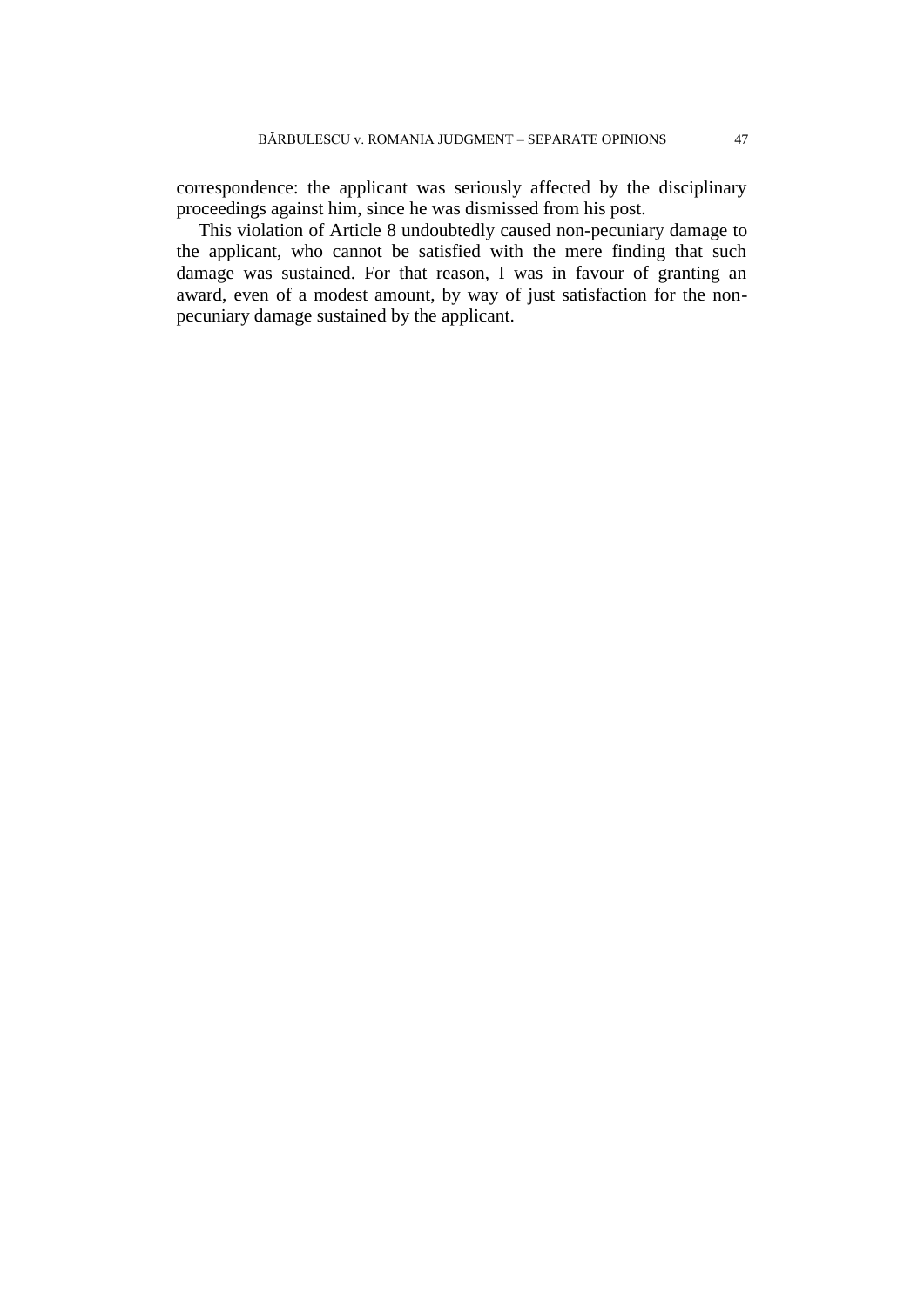# JOINT DISSENTING OPINION OF JUDGES RAIMONDI, DEDOV, KJØLBRO, MITS, MOUROU-VIKSTRÖM AND EICKE

## **Introduction**

1. We agree with the majority, some of us with some hesitation, that, even in a context where on the facts before the Court it is difficult to see how the applicant could have had a "reasonable expectation of privacy" (see below), Article 8 is applicable in the circumstances of this case (see paragraphs 69 to 81 of the judgment). With Article 8 having been found to be applicable, we also agree that this applicant's complaint falls to be examined from the standpoint of the State's positive obligations (see paragraph 111 of the judgment). Subject to what follows, we also agree with the general principles applicable to the assessment of the State's positive obligation, as set out in paragraphs 113 to 122 of the judgment.

2. However, for the reasons set out below, we respectfully disagree with the majority in relation to the correct approach to the State's positive obligation in the context of this case and their ultimate conclusion that the "domestic authorities", by which the majority means only the employment courts, "did not afford adequate protection of the applicant's right to respect for his private life and correspondence and that they consequently failed to strike a fair balance between the interests at stake" (see paragraph 141 of the judgment).

## **Principle**

3. In light of the fact that there is common ground that the present application is to be considered by reference to the State's positive obligation under Article 8, the appropriate starting point is provided by the Court's case-law defining the content and reach of the concept of "positive obligations" under Article 8. The relevant principles were most recently summarised by the Grand Chamber, in the context of the positive obligation to protect the applicant's physical and psychological integrity from other persons, in *Söderman v. Sweden* ([GC], no. 5786/08, §§ 78-85, ECHR 2013). There the Court made clear that:

(a) the object of Article 8 is essentially that of protecting the individual against arbitrary interference by the public authorities. However, this provision does not merely compel the State to abstain from such interference: in addition to this primarily negative undertaking, there are positive obligations inherent in an effective respect for private or family life. These obligations may involve the adoption of measures designed to secure respect for private life even in the sphere of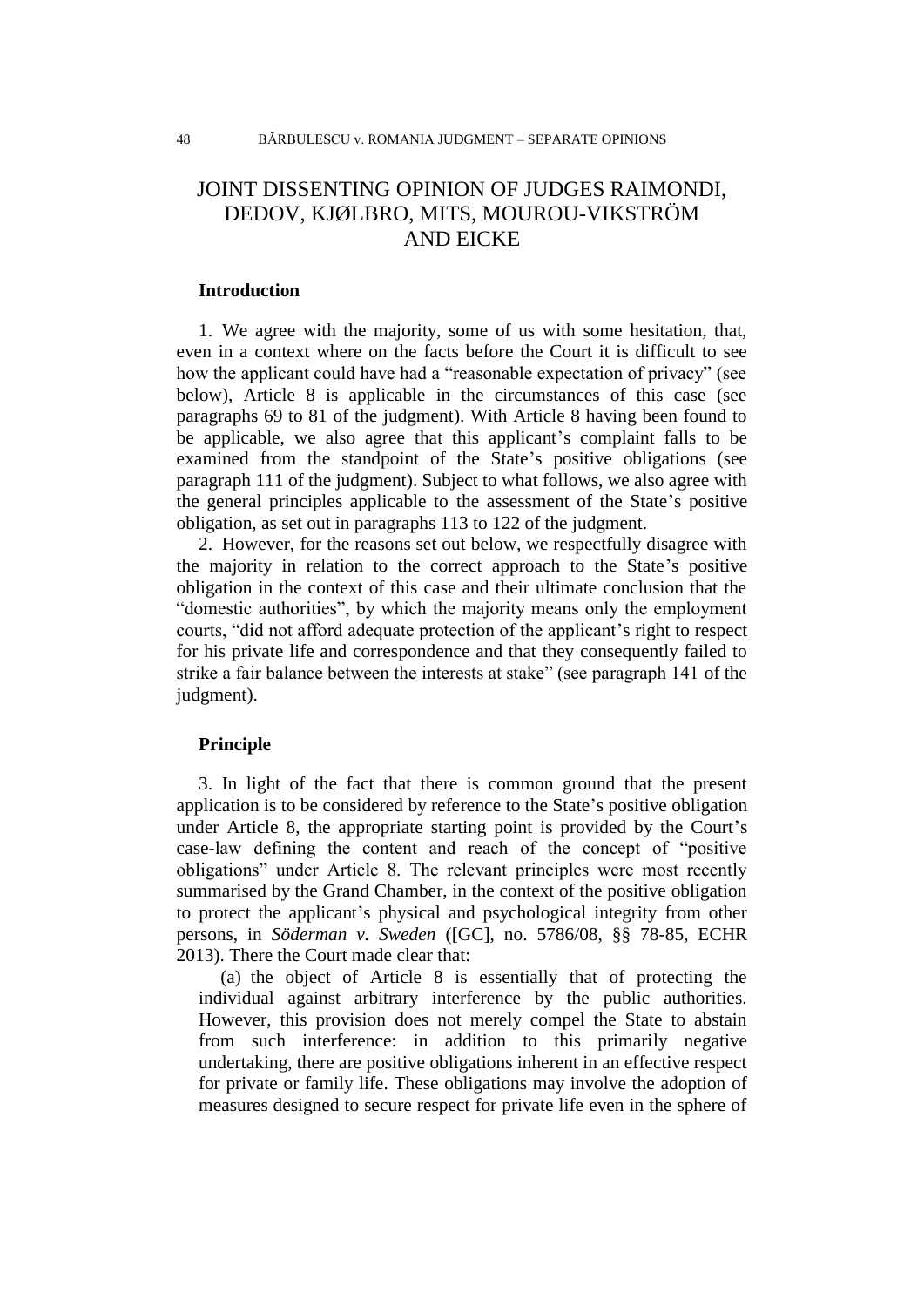the relations of individuals between themselves (see, *inter alia*, *Airey v. Ireland*, 9 October 1979, § 32, Series A no. 32) (*Söderman*, cited above, § 78);

(b) the choice of the means calculated to secure compliance with Article 8 of the Convention in the sphere of the relations of individuals between themselves is in principle a matter that falls within the Contracting States' margin of appreciation, whether the obligations on the State are positive or negative. There are different ways of ensuring respect for private life and the nature of the State's obligation will depend on the particular aspect of private life that is in issue (see, for example, *Von Hannover v. Germany (no. 2)* [GC], nos. 40660/08 and 60641/08, § 104, ECHR 2012; *Odièvre v. France* [GC], no. 42326/98, § 46, ECHR 2003‑III; *Evans v. the United Kingdom* [GC], no. 6339/05, § 77, ECHR 2007‑I; and *Mosley v. the United Kingdom*, no. 48009/08, § 109, 10 May 2011) (*Söderman*, cited above, § 79); and

(c) in respect of less serious acts between individuals, which may violate psychological integrity, the obligation of the State under Article 8 to maintain and apply in practice an adequate legal framework affording protection does not always require that an efficient criminal-law provision covering the specific act be in place. The legal framework could also consist of civil-law remedies capable of affording sufficient protection (see, *mutatis mutandis*, *X and Y v. the Netherlands*, 26 March 1985, §§ 24 and 27, Series A no. 91, and *K.U. v. Finland*, no. 2872/02, § 47, ECHR 2008). The Court notes, for example, that in some previous cases concerning the protection of a person's picture against abuse by others, the remedies available in the member States have been of a civillaw nature, possibly combined with procedural remedies such as the granting of an injunction (see, *inter alia*, *Von Hannover*, cited above; *Reklos and Davourlis v. Greece*, no. 1234/05, 15 January 2009; and *Schüssel v. Austria* (dec.), no. 42409/98, 21 February 2002) (*Söderman*, cited above, § 85).

4. The facts of this case, as the majority at least implicitly accepts (see paragraph 80 of the judgment), are, of course, a million miles away from the seriousness of the cases considered in *Söderman*. After all, in that case the Court was concerned with allegations of the violation of a person's physical or psychological integrity by another person.

5. Nevertheless, even in that context, it is clear, firstly, that the choice of measures designed to secure respect for private life under Article 8, even in the sphere of the relations of individuals between themselves, is primarily for the Contracting States; a choice in relation to which they enjoy a wide margin of appreciation (see paragraph 119 of the judgment; narrowing where, unlike in the present case, a particularly important facet of an individual's existence or identity is at stake, or where the activities at stake involve a most intimate aspect of private life). This conclusion is underlined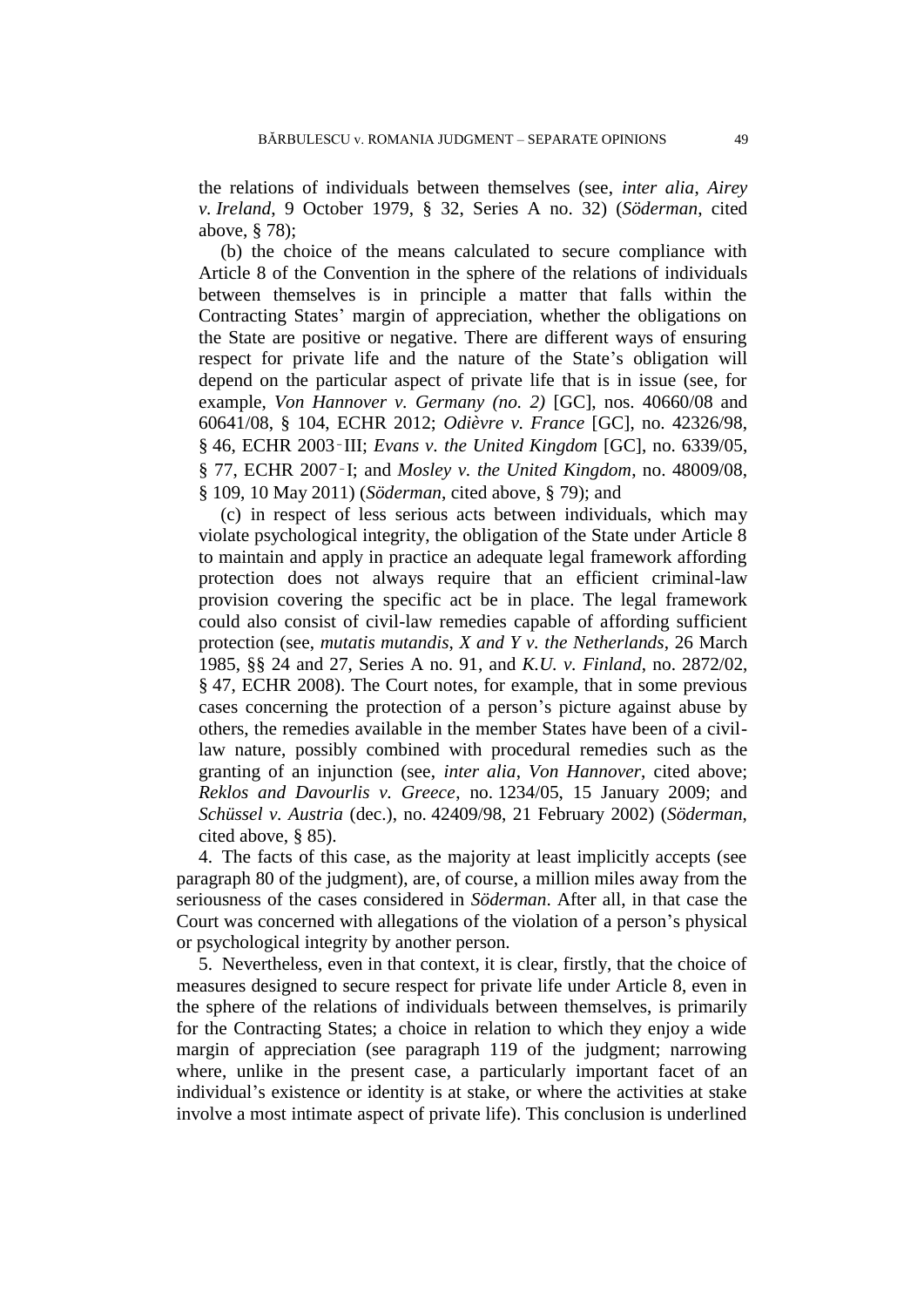by the fact that there is no European consensus on this matter and only six out of thirty-four surveyed Council of Europe member States have explicitly regulated the issue of the workplace privacy (see paragraphs 52 and 118 of the judgment). Secondly, the "measures" adopted by the State under Article 8 should in principle take the form of an adequate "legal framework" affording protection to the victim. Article 8 does not necessarily require that an efficient criminal-law provision covering the specific act be in place. The legal framework could also consist of civil-law remedies capable of affording sufficient protection.

6. This, of course, applies *mutatis mutandis* in the present case where, as the majority identify, the Court is at best concerned with the protection of a core or minimum level of private life and correspondence in the work place against interference by a private law employer.

## **The focus of the enquiry**

7. Having identified some of the principles set out above, the majority, in paragraph 123, unjustifiably in our view, narrowed its enquiry to the question "how the domestic courts to which the applicant applied dealt with his complaint of an infringement by his employer of his right to respect for private life and correspondence in an employment context".

8. Although recognising that "protective measures are not only to be found in labour law, but also in civil and criminal law" (see paragraph 116 of the judgment), the majority in fact sidelined and avoided the real question that falls to be answered, namely: did the High Contracting Party maintain and apply an adequate "legal framework" providing at least civil-law remedies capable of affording sufficient protection to the applicant?

9. As the respondent Government submitted, and the majority accepts, the relevant "legal framework" in Romania consisted not only of the employment courts, before which the applicant raised his complaint, but also included *inter alia*:

(a) the criminal offence of "breach of secrecy of correspondence" under Article 195 of the Criminal Code (see paragraph 33 of the judgment); incidentally, a remedy which the applicant engaged by lodging a criminal complaint but, following a decision by the prosecutor that there was no case to answer, failed to exhaust by not challenging that decision in the domestic courts: paragraph 31 of the judgment;

(b) the provisions of Law no. 677/2001 "on the protection of individuals with regard to the processing of personal data and on the free movement of such data" (see paragraph 36 of the judgment), which, in anticipation of Romania's accession to the EU, reproduces certain provisions of Directive 95/46/EC of the European Parliament and of the Council of the European Union of 24 October 1995 on the protection of individuals with regard to the processing of personal data and on the free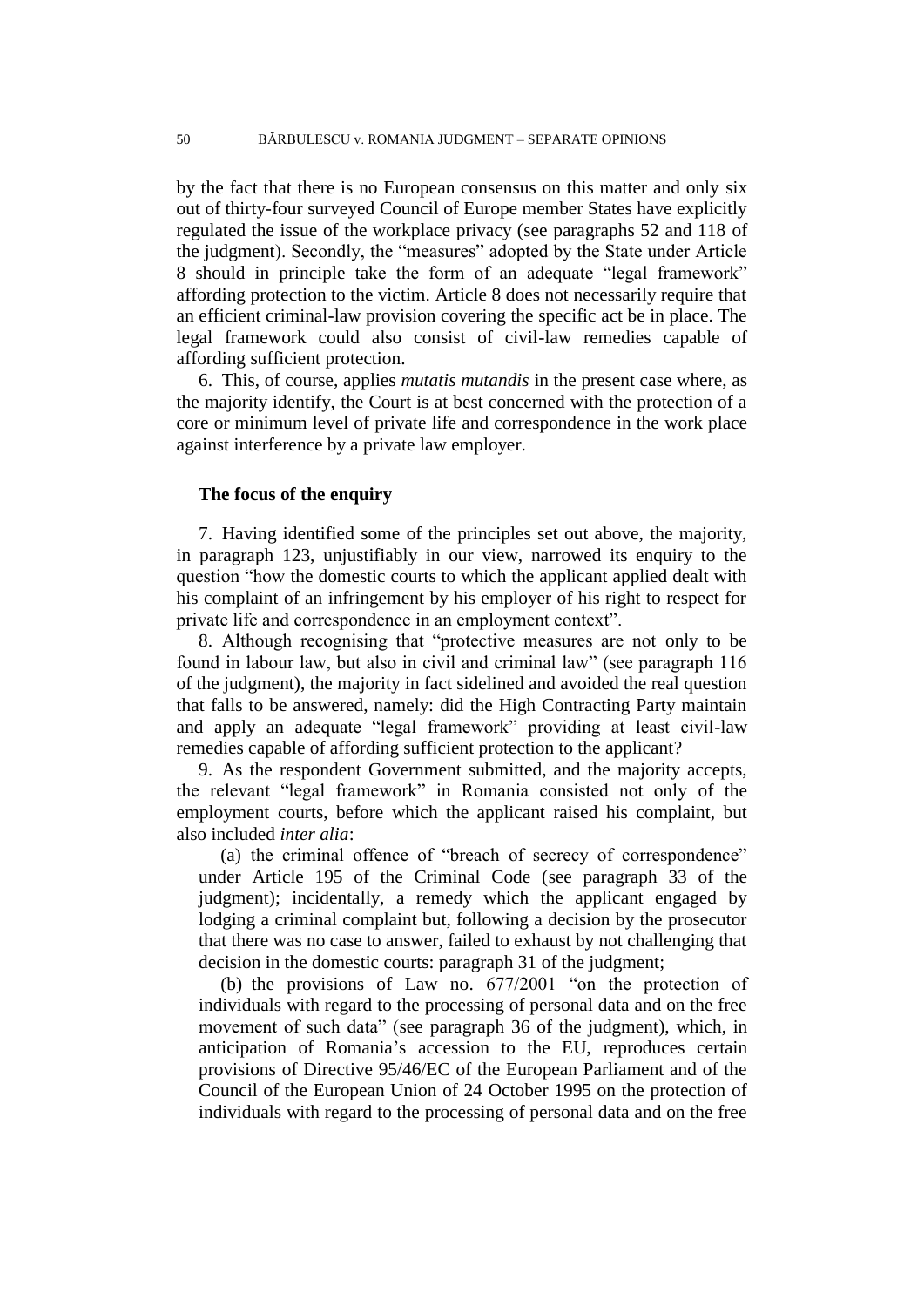movement of such data. This Law expressly provides, in Article 18, for a right to (i) lodge a complaint with the supervisory authority and, in the alternative or subsequently, (ii) apply to the competent courts for protection of the data protection rights safeguarded by the Act, including a right to seek compensation in relation to any damage suffered; and

(c) the provisions of the Civil Code (Articles 998 and 999; paragraph 34 of the judgment) enabling a claim in tort to be brought with a view to obtaining reparation for the damage caused, whether deliberately or through negligence.

10. Other than the criminal complaint which was not pursued any further, none of the domestic remedies was ever engaged by the applicant. Instead, the applicant only applied to the employment courts to challenge not primarily the interference by his employer with his private life/correspondence but his dismissal. As the majority note in paragraph 24:

"He asked the court, firstly, to set aside the dismissal; secondly, to order his employer to pay him the amounts he was owed in respect of wages and any other entitlements and to reinstate him in his post; and thirdly, to order the employer to pay him 100,000 Romanian lei (approximately 30,000 euros) in damages for the harm resulting from the manner of his dismissal, and to reimburse his costs and expenses."

11. It was only in the context of these dismissal proceedings that, relying on the judgment of this Court in *Copland v. the United Kingdom* (no. 62617/00, §§ 43-44, ECHR 2007-I), he argued that the decision to dismiss him was unlawful and that by monitoring his communications and accessing their contents his employer had infringed criminal law.

12. The fact that the applicant's focus was primarily, if not exclusively, on the legality of his dismissal, rather than the interference by his employer with his right to respect for private life/correspondence, is also reflected in the way his case was presented before this Court. As the judgment notes at paragraph 55, the applicant's complaint was that "his dismissal by his employer had been based on a breach of his right to respect for his private life and correspondence and that, by not revoking that measure, the domestic courts had failed to comply with their obligation to protect the right in question".

13. As a consequence, one cannot help but note (if only in passing) that, if the respondent Government had raised this as a preliminary objection, there might have been some question as to whether, by applying to the employment courts on the basis he did, the applicant had, in fact, exhausted those domestic remedies "that relate to the breaches alleged and which are at the same time available and sufficient" (see *Aquilina v. Malta* [GC], no. 25642/94, § 39, ECHR 1999-III). After all, there is no material before the Court to suggest that any of the three remedies identified above, and, in particular, a complaint to the specialist data protection supervisory authority and/or an action for damages under Law no. 677/2001 before the competent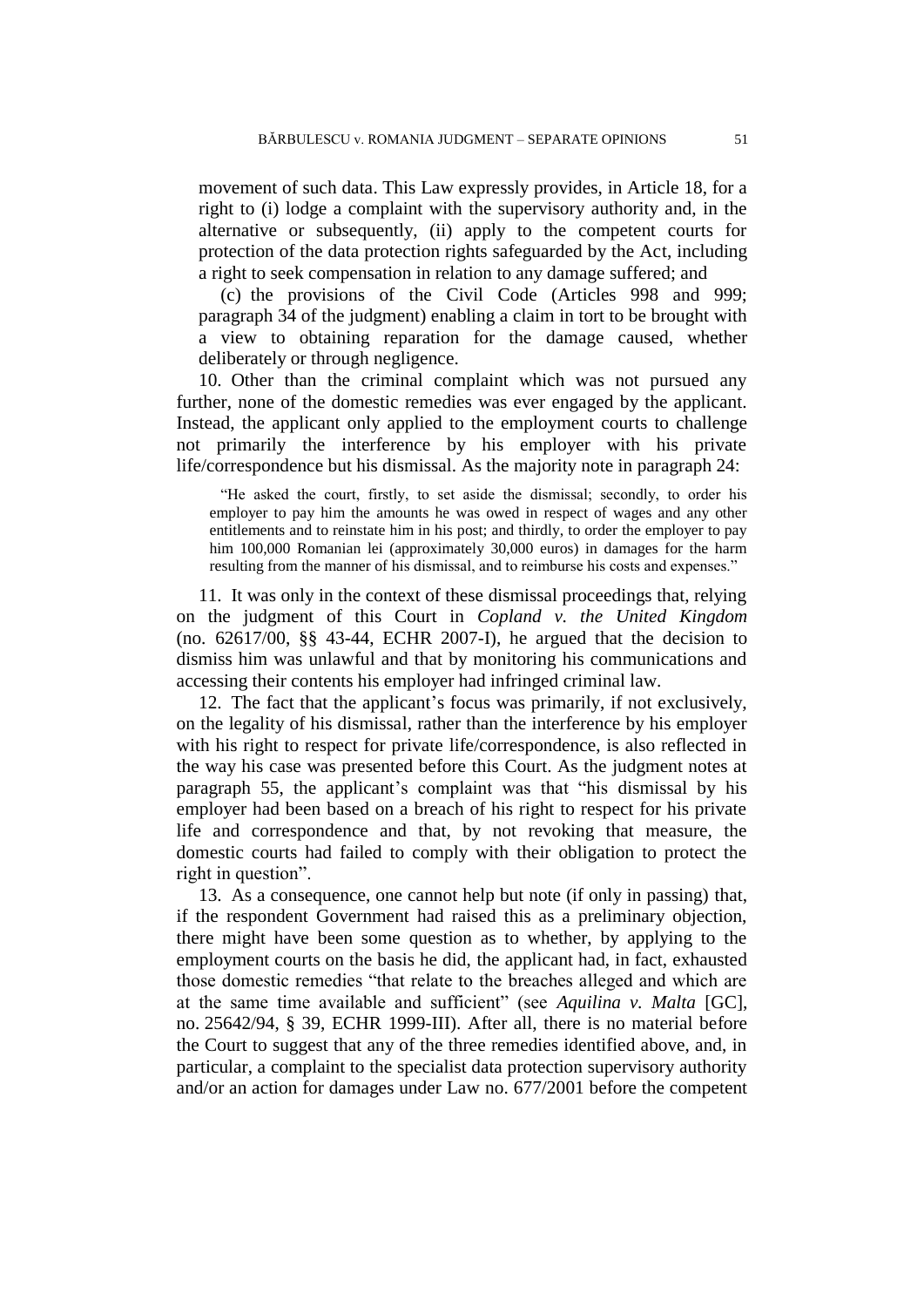courts were "bound to fail" (see *Davydov and Others v. Russia*, no. 75947/11, § 233, 30 May 2017).

14. Our doubts about the effectiveness of the employment courts in this context (and the appropriateness of the Court restricting its analysis to the adequacy of the analysis by those employment courts) is further underlined by the fact that, in line with this Court's jurisprudence under Article 6 of the Convention, regardless of whether or not the employer's actions were illegal that fact could not *per se* undermine the validity of the disciplinary proceedings in the instant case. After all, as this Court confirmed most recently in *Vukota-Bojić v. Switzerland* (no. 61838/10, §§ 94-95, 18 October 2016):

"... the question whether the use as evidence of information obtained in violation of Article 8 rendered a trial as a whole unfair contrary to Article 6 has to be determined with regard to all the circumstances of the case, including respect for the applicant's defence rights and the quality and importance of the evidence in question (compare, *inter alia*, *Khan*, cited above, §§ 35-40; *P.G. and J.H. v. the United Kingdom*, cited above, §§ 77-79; and *Bykov v. Russia* [GC], no. 4378/02, §§ 94-98, 10 March 2009, in which no violation of Article 6 was found).

In particular, it must be examined whether the applicant was given an opportunity to challenge the authenticity of the evidence and to oppose its use. In addition, the quality of the evidence must be taken into consideration, as must the circumstances in which it was obtained and whether these circumstances cast doubts on its reliability or accuracy. Finally, the Court will attach weight to whether the evidence in question was or was not decisive for the outcome of the proceedings (compare, in particular, *Khan*, cited above, §§ 35 and 37)."

15. In any event, the above alternative domestic remedies, some of which are more obviously suitable to the protection of an individual's private life/correspondence in the private workplace, were plainly relevant to the assessment whether the "legal framework" created by Romania was capable of providing "adequate" protection to the applicant against an unlawful interference with his right to respect for private life/correspondence under Article 8 by another private individual (in this case, his employer).

16. By not including them, sufficiently or at all, in their analysis, the majority failed to have regard to important factors relevant to the question posed by this case and failed to give due weight to the acknowledged wide margin of appreciation enjoyed by High Contracting Parties in determining what measures to take and what remedies to provide for in compliance with their positive obligation under Article 8 to put in place an adequate "legal framework". Absent any evidence to suggest that the domestic remedies either individually or cumulatively were not sufficiently available or effective to provide the protection required under Article 8, it seems to us that there is no basis on which the Court could find a violation of Article 8 in the circumstances of the present case.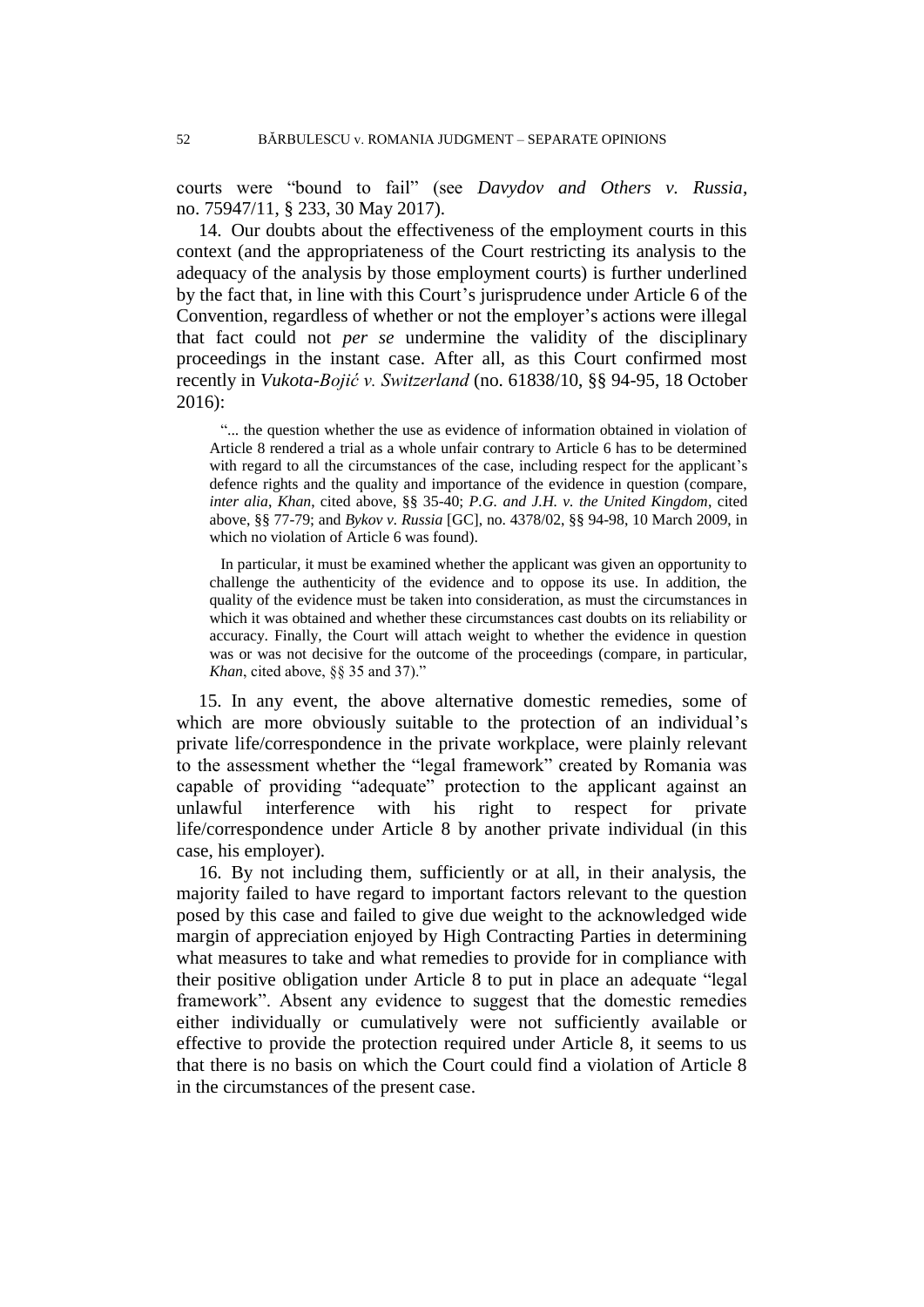17. Before leaving this question of the appropriate focus for the enquiry, we would want to express our sincere hope that the majority judgment should not be read as a blanket requirement under the Convention that, where more appropriate remedies are available within the domestic legal framework (such as e.g. those required to be put in place under the relevant EU data protection legislation), the domestic employment courts, when confronted with a case such as that brought by the applicant, are required to duplicate the functions of any such, more appropriate, specialist remedy.

## **The analysis by the domestic employment courts**

18. However, even if, contrary to the above, the majority's focus only on the analysis by the domestic employment courts were the appropriate approach, we also do not agree that, in fact, that analysis is defective so as to lead to a finding of a violation under Article 8.

19. In considering the judgments of the County Court and the Bucharest Court of Appeal, we note that both domestic courts took into consideration the employer's internal regulations, which prohibited the use of company resources for personal purposes (see paragraphs 12, 28 and 30 of the judgment). We further observe that the applicant had been informed of the internal regulations, since he had acquainted himself with them and signed a copy of them on 20 December 2006 (see paragraph 14 of the judgment). The domestic courts interpreted the provisions of that instrument as implying that it was possible that measures might be taken to monitor communications, an eventuality that was likely to reduce significantly the likelihood of any reasonable expectation on the applicant's part that the privacy of his correspondence would be respected (contrast *Halford v. the United Kingdom*, 25 June 1997, § 45, *Reports of Judgments and Decisions* 1997-III, and *Copland*, cited above, § 42). We therefore consider that the question of prior notification should have been examined against this background.

20. In this context, it is clear on the evidence before the Court that the domestic courts did indeed consider this question. Both the County Court and the Court of Appeal attached a certain weight to the information notice which the applicant had signed, and their decisions indicate that a signed copy of the notice was produced in the proceedings before them (see paragraphs 28 and 30 of the judgment). The County Court observed, among other things, that the employer had warned its employees that their activities, including their computer use, were being monitored, and that the applicant himself had acknowledged the information notice (see paragraph 28 of the judgment). The Court of Appeal further confirmed that "personal use [of company resources could] be refused ... in accordance with the provisions of the internal regulations", of which the employees had been duly informed (see paragraph 30 of the judgment). Accordingly, the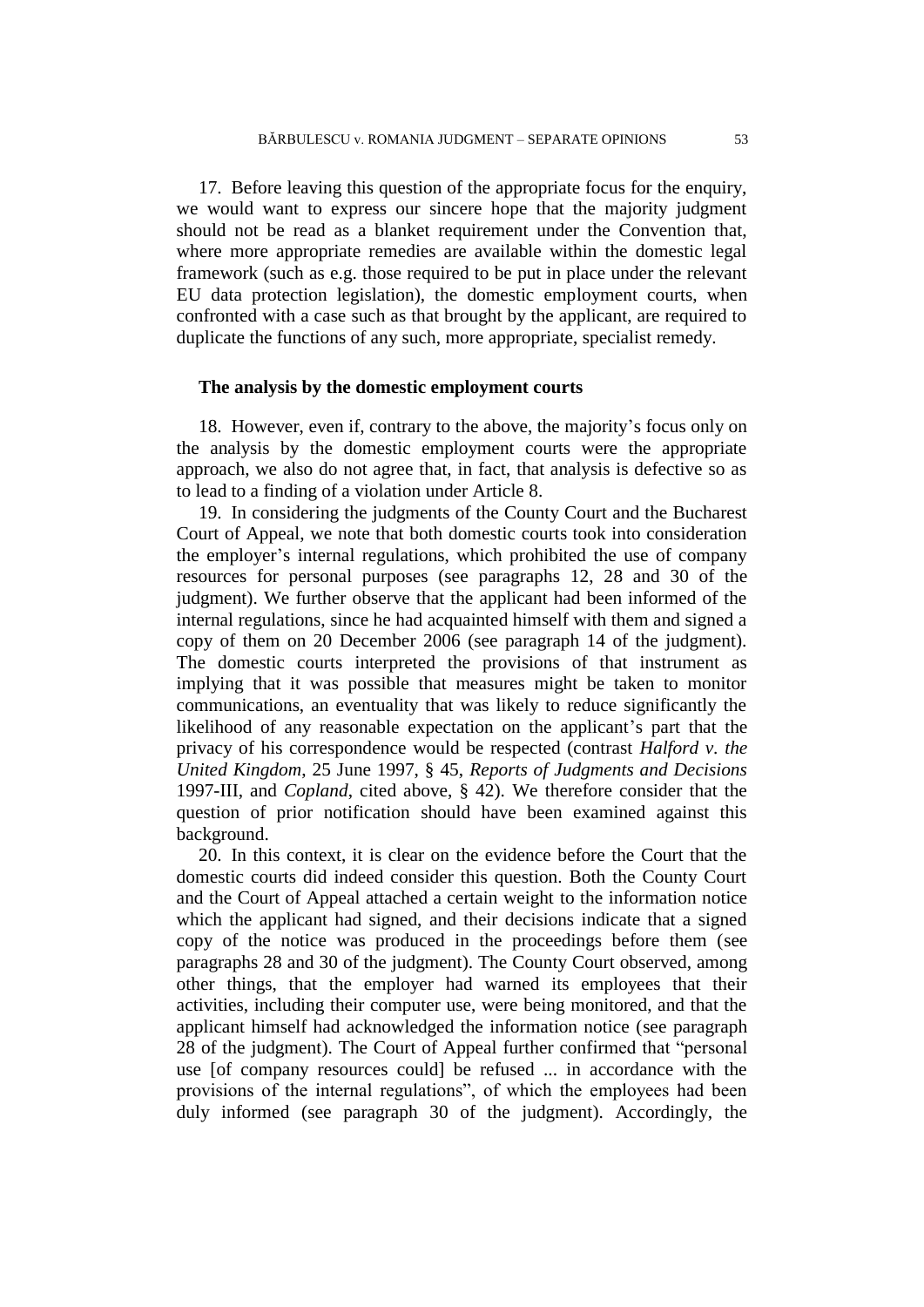domestic courts found, on the basis of the documents in their possession, that the applicant had received sufficient warning that his activities, including his use of the computer made available to him by his employer, could be monitored. We can see no basis for departing from their decisions, and consider that the applicant could reasonably have expected his activities to be monitored.

21. Next, we note that the national authorities carried out a careful balancing exercise between the interests at stake, taking into account both the applicant's right to respect for his private life and the employer's right to engage in monitoring, including the corresponding disciplinary powers, in order to ensure the smooth running of the company (see paragraphs 28 and 30 of the judgment; see also, *mutatis mutandis*, *Obst v. Germany*, no. 425/03, § 49, 23 September 2010, and *Fernández Martínez v. Spain*  [GC], no. 56030/07, § 151, ECHR 2014 (extracts). The Court of Appeal, in particular, citing the provisions of Directive 95/46/EC, noted that there had been a conflict in the present case between "the employer's right to engage in monitoring and the employees' right to protection of their privacy" (see paragraph 30 of the judgment).

22. We also note that, on the basis of the material in their possession, the domestic courts found that the legitimate aim pursued by the employer in engaging in the monitoring of the applicant's communications had been to exercise "the right and the duty to ensure the smooth running of the company" (see the Court of Appeal as quoted at paragraph 30 of the judgment). While the domestic courts attached greater weight to the employer's right to ensure the smooth running of the company and to supervise how employees performed their tasks in the context of their employment relationship than to the applicant's right to respect for his private life and correspondence, we consider that it is not unreasonable for an employer to wish to check that its employees are carrying out their professional duties when making use in the workplace and during working hours of the equipment which it has made available to them. The Court of Appeal found that the monitoring of the applicant's communications was the only way for the employer to achieve this legitimate aim, prompting it to conclude that a fair balance had been struck between the need to protect the applicant's private life and the employer's right to supervise the operation of its business (see paragraph 30 of the judgment).

23. In our view, the choice of the national authorities to give the employer's interests precedence over those of the employee is not capable in itself of raising an issue under the Convention (see, *mutatis mutandis*, *Obst*, cited above, § 49). We would reiterate that where they are required to strike a balance between several competing private interests, the authorities enjoy a certain discretion (see *Hämäläinen v. Finland* [GC], no. 37359/09, § 67 in fine, ECHR 2014, and further references). In the present case,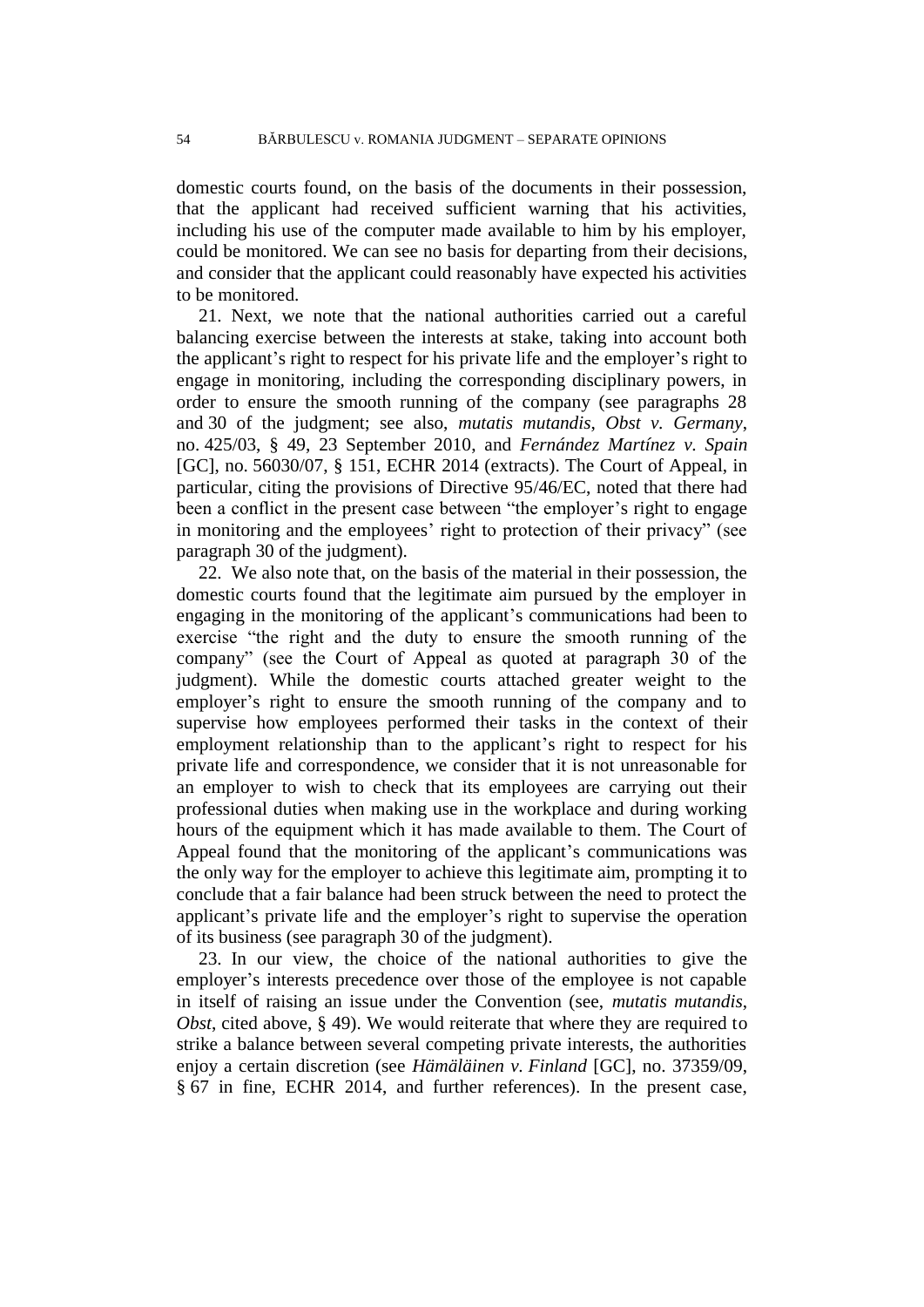therefore, it is our view that the domestic courts acted within Romania's margin of appreciation.

24. We further note that the monitoring to which the applicant was subjected was limited in time, and that the evidence before the Court indicates that the employer only monitored the applicant's electronic communications and internet activity. Indeed, the applicant did not allege that any other aspect of his private life, as enjoyed in a professional context, had been monitored by his employer. Furthermore, on the evidence before the Court, the results of the monitoring operation were used solely for the purposes of the disciplinary proceedings against the applicant and only the persons involved in those proceedings had access to the content of the applicant's communications (for a similar approach see *Köpke v. Germany* (dec.), no. 420/07, 5 October 2010). In this connection, it is observed that the majority agree that the applicant did not substantiate his allegations that the content in question had been disclosed to other colleagues (see paragraph 126 of the judgment).

25. Lastly, we note that in their examination of the case, the national authorities took into account the attitude displayed by the applicant in the course of his professional activities in general, and during the disciplinary proceedings against him in particular. Thus, the County Court found that he had committed a disciplinary offence by breaching his employer's internal regulations, which prohibited the use of computers for personal purposes (see paragraph 28 of the judgment). The domestic authorities attached significant weight in their analysis to the applicant's attitude in the disciplinary proceedings, during which he had denied using his employer's resources for personal purposes and had maintained that he had used them solely for work-related purposes, which was incorrect (see paragraphs 28 and 30 of the judgment). They were plainly entitled to do so. This was confirmed when the applicant asserted before this Court that, despite the fact that he knew that private use of his work computer was prohibited, it would only have been an awareness of monitoring by the employer which would have led him not to engage in private use of the employer's computer; he did not deny that he was informed about the monitoring, but could not remember when he had received the information notice alerting him to the monitoring.

26. After all, as the majority also stress (see paragraph 121 of the judgment), in order to be fruitful, employment relations must be based on mutual trust (see *Palomo Sánchez and Others v. Spain* [GC], nos. 28955/06 and 3 others, § 76, ECHR 2011). Accordingly, it is our view that within their margin of appreciation, the domestic (employment) courts were entitled, when weighing up the interests at stake, to take into account the attitude displayed by the applicant, who had broken the bond of trust with his employer.